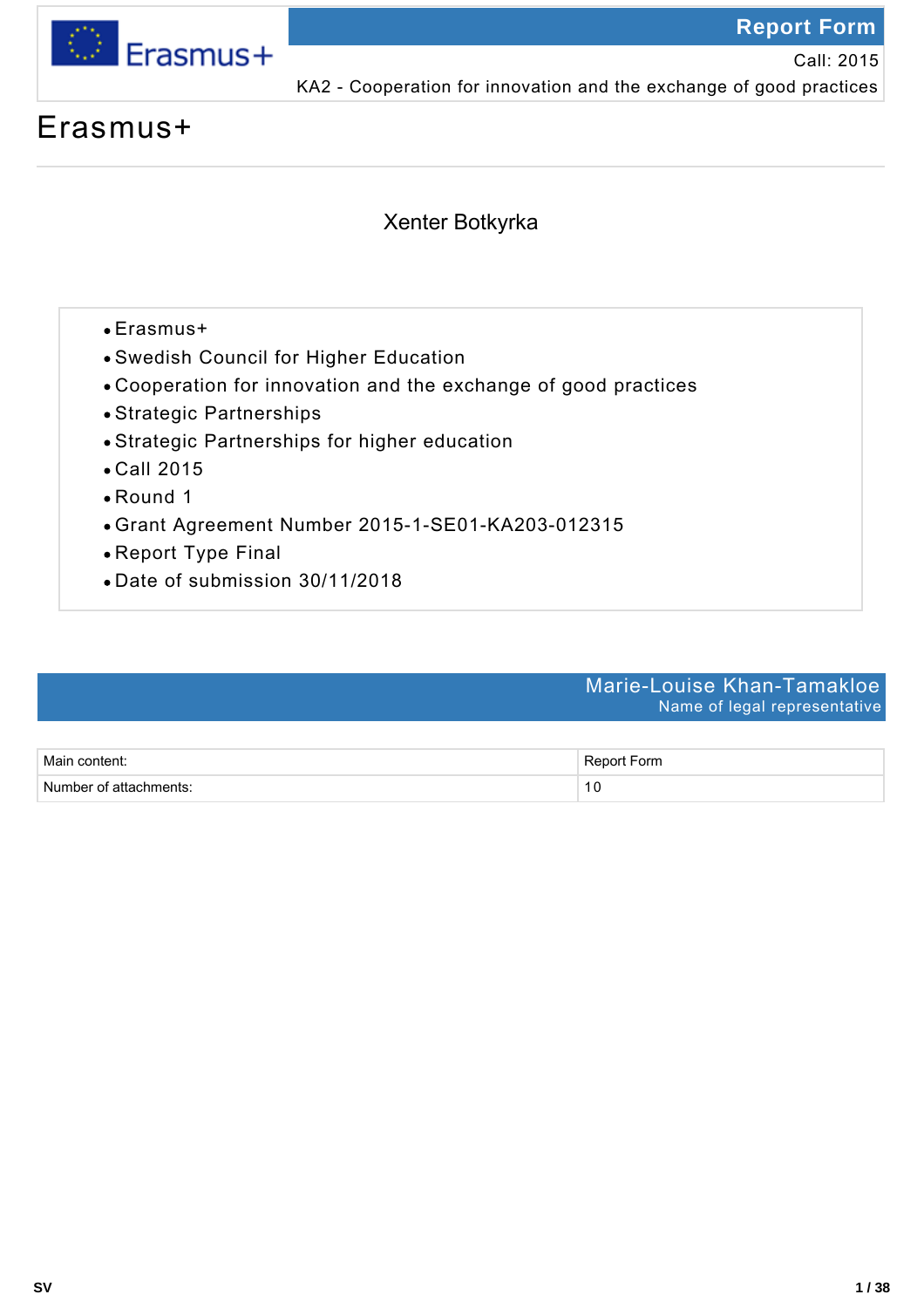

Call: 2015 KA2 - Cooperation for innovation and the exchange of good practices

### General Information

This report form generated from the Mobility Tool+ consists of the following main sections:

- Inactive Organisations within Project Activities
- Context: this section resumes some general information about your project;
- Project Summary: this section summarises your project and the organisations involved as partners;
- Description of the Project: in this section, you are asked to give information about the objectives and topics addressed by your project;
- Project Management
- Implementation: this section asks for information about all the stages of the project: implementation of main activities including practical arrangements, participants' profile, impact, dissemination of the results and future plans;
- Follow-up
- Budget: this section gives a detailed overview of the final amount of the EU grant you request;

For your convenience, some parts of this report are prefilled with information from the Mobility Tool+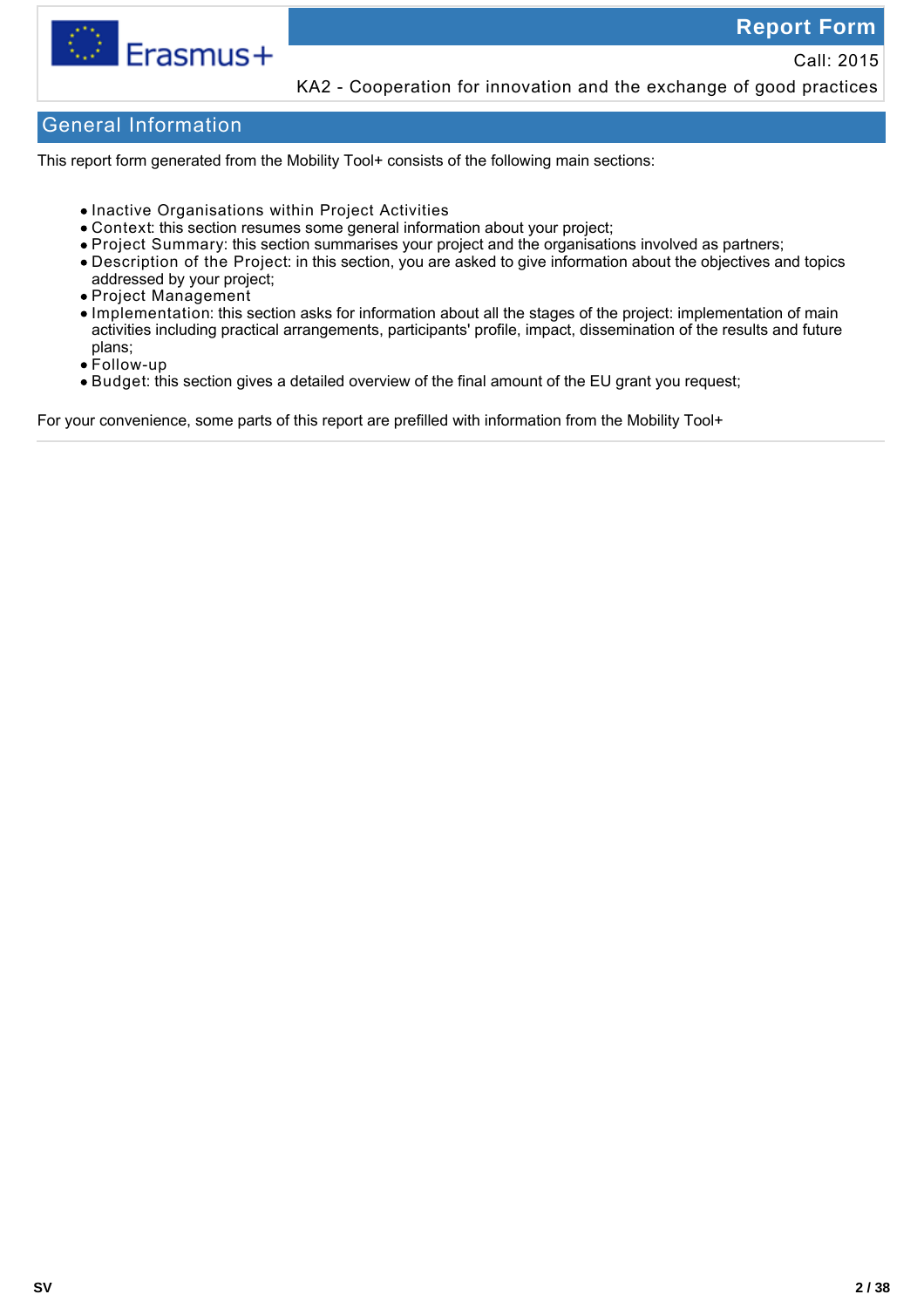

KA2 - Cooperation for innovation and the exchange of good practices

### 1. Context

this section resumes some general information about your project;

| Programme                         | Erasmus+                                                      |
|-----------------------------------|---------------------------------------------------------------|
| Key Action                        | Cooperation for innovation and the exchange of good practices |
| Action                            | <b>Strategic Partnerships</b>                                 |
| <b>Action Type</b>                | Strategic Partnerships for higher education                   |
| Call                              | 2015                                                          |
| Report Type                       | Final                                                         |
| Language used to fill in the form | EN                                                            |

### 1.1. Project Identification

| <b>Grant Agreement Number</b>             | 2015-1-SE01-KA203-012315                                                                                           |
|-------------------------------------------|--------------------------------------------------------------------------------------------------------------------|
| <b>Project Title</b>                      | Increasing students' responsibility for their own learning through the use of innovative pedagogical<br>approaches |
| Project Acronym                           | <b>IMPROPAL</b>                                                                                                    |
| <b>Project Start Date</b><br>(dd-mm-yyyy) | 01/09/2015                                                                                                         |
| <b>Project End Date</b><br>(dd-mm-yyyy)   | 31/08/2018                                                                                                         |
| <b>Project Total Duration</b><br>(months) | 36                                                                                                                 |
|                                           | Xenter Botkyrka                                                                                                    |

### 1.2. National Agency of the Beneficiary Organisation

Identification **Swedish Council for Higher Education** 

For further details about the available Erasmus+ National Agencies, please consult the following page:

https://ec.europa.eu/programmes/erasmus-plus/contact\_en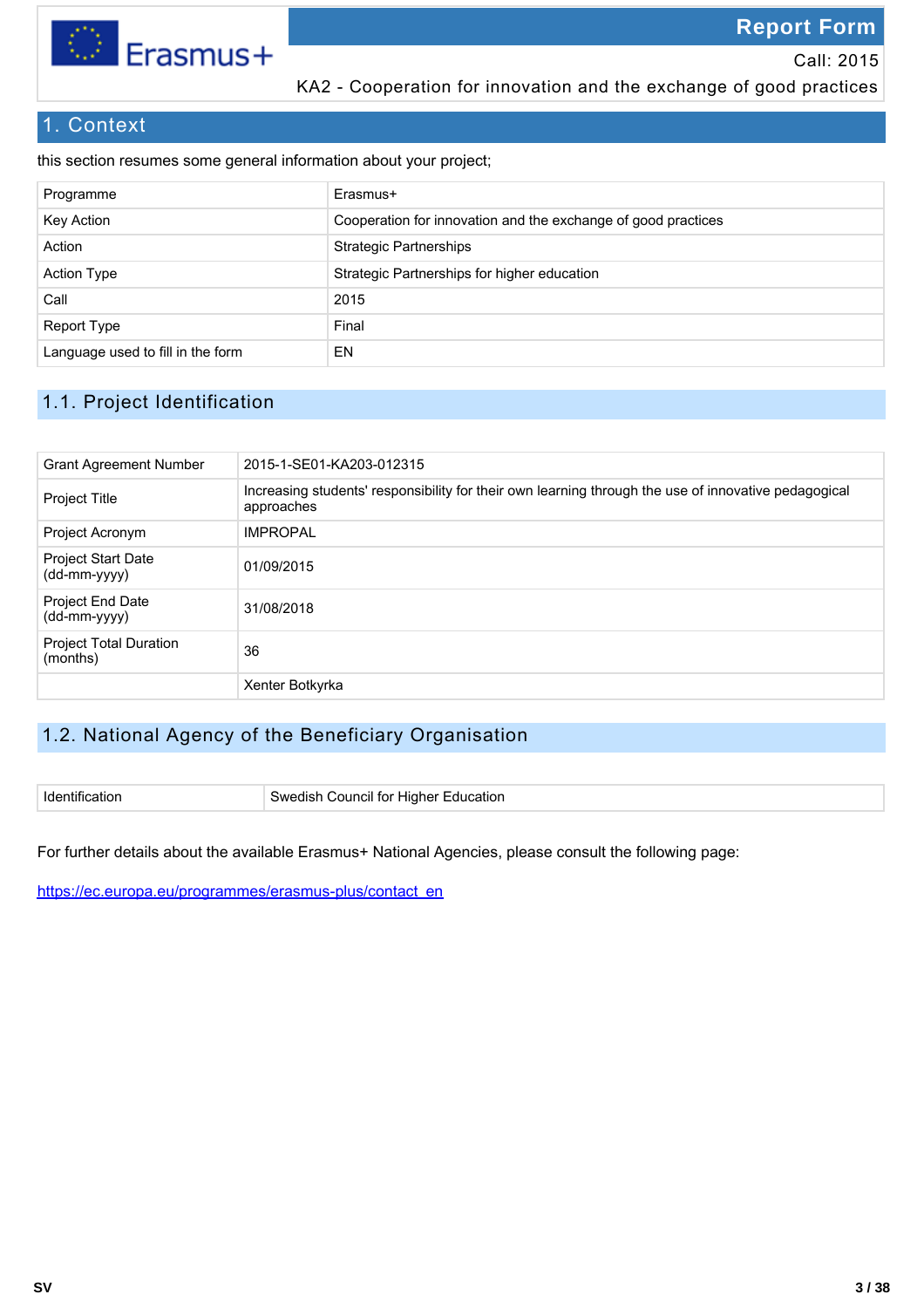

KA2 - Cooperation for innovation and the exchange of good practices

### 2. Project Summary

this section summarises your project and the organisations involved as partners;

Please provide a short summary of the completed project.

Please recall that this section [or part of it] may be used by the European Commission, Executive Agency or National Agencies in their publications or when giving information on a completed project. It will also feed the Erasmus+ Dissemination platform (see annex III of Programme Guide on dissemination guidelines). Main elements to be mentioned are:

- Context/background of the project:
- Objectives;
- Number and profile of participating organisations;
- Description of undertaken main activities;
- Results and impact attained;
- If relevant, longer-term benefits.

Please be concise and clear.

(b) Development of a toolbox of innovative pedagogical approaches to support the first objective, to help train students to become more responsible for their own learning

The issue addressed in IMPROPAL (Improvement Project for Active Learning) is the quality of learning for students, mainly during their studies but also in the preparation and training for upcoming employment.

The project is particularly relevant for 2 of the 8 key competences for lifelong learning highlighted in the EU policy documents: learning to learn and sense of initiative and entrepreneurship. It is in line with the EU horizontal priority of developing basic and transversal skills using innovative methods. The complexity of the project enabled additional value when it comes to increasing key digital and technical competence of staff and students, as well as insights related to the key competences of cultural and intercultural awareness.

The question of interest for the project is: How can we change the way our schools and universities teach, so that the students are training to take on a greater responsibility for their own learning, both during their education and, later on, during their professional life?

The goal of taking more responsibility for the own learning is well recognized in EU policy documents. In the reference literature presented in the project application, responsibility is mentioned as an important cross-curricular key competence.

Objectives:

<sup>(</sup>a) An overall objective of the project is increased responsibility for the own learning among students during higher education and upon entering professional practice.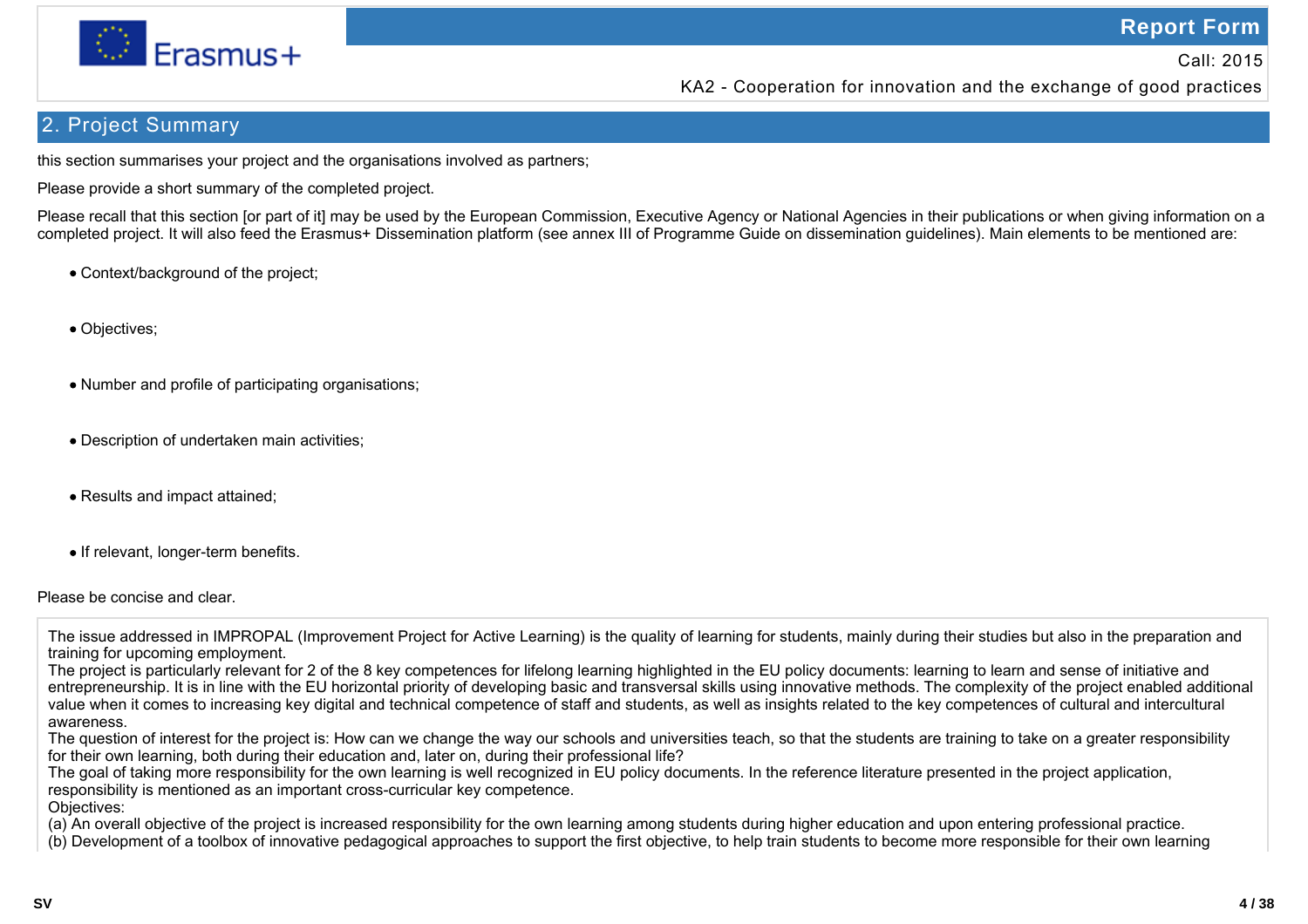

KA2 - Cooperation for innovation and the exchange of good practices

through: flipped learning (IO1), entrepreneurial approach to learning (IO2), co-creative learning (IO3), project work (IO4), coaching and counselling (IO5) and formative assessment (IO6).

Project partners:

Xenter Botkyrka, Sweden - Higher Vocational Education Institution, project coordinator

Jade UAS, Wilhelmshaven, Germany - Higher Education

BBS Wilhelmshaven, Germany - Sec. Vocational Education

Windesheim UAS, The Netherlands - Higher Education

Worms UAS, Germany - Higher Education

Faculty of Architecture and Urban Planning, TU of Cluj-Napoca, Romania - Higher Education

The main activities undertaken in the project are related to the development (planning, implementation, evaluation, dissemination) of the Intellectual Outputs 1-6. For this, IMPROPAL used a working procedure where one partner was leading the development of a particular pedagogical approach and other partners were following the input, pursuing to implement the ideas of the chosen approach in their own context.

Activities were organised based on the Followers visit Leaders or Leaders visit Followers principle, as learning, teaching and training activities for teachers and/or subproject managers. The project also included Transnational Project Meetings, for project coordination purposes, once a year.

Activities for dissemination and spreading of results were performed by each project partner at local, regional, national or international level or added in connection with each partner visit in order to add value to the planned activities and allow further networking or receiving feedback about the ideas and work within the project.

The project organized two Multiplier Events where all six Intellectual Outputs were presented to a wide audience.

One main result of project IMPROPAL is the tangible output - a toolbox consisting of six pedagogical approaches. Ment for teachers, school leaders and different stakeholders in the field of education, the toolbox gathers all implementation and good practice examples tried out during the project. It also contains guidelines, the do's and the dont's, descriptions, theoretical considerations and evaluation tools - in cases where this was applicable, as well as analyses and recommendations on the experience of implementing the pedagogical approaches. The toolbox is useful and applicable to different educational levels and sectors, not only in using the pedagogical approaches separately but also in combination with each other, having one common goal - educating for responsibility in learning.

Another main result is the intangible outcome of increased awareness for the project participants and others coming in contact with the project, about how working with the mentioned pedagogical approaches can lead to empowering of learners and thus having effects on their lives in general - education, work, citizenship. This is one of the long-term benefits of project IMPROPAL, something we hope to investigate and develop further.

Knowledge and practical examples about how responsibility in learning can be stimulated in all educational settings is also important for promoting equity and inclusion by facilitating access to education and success in performance for special groups facing challenges. Some of the pedagogical approaches contained in the IMPROPAL toolbox can serve to improve education systems for these groups.

### 2.1. Summary of participating organisations

| Role of the<br>Organisation | PIC of the<br>Organisation | Name of the Organisation | Country of<br>the<br>Organisation | Type of Organisation                                                          | Accreditation<br>οt<br>organisation<br>(if applicable) | Partnership<br><b>Entry Date</b> | Partnership<br>Withdrawal<br>Date |
|-----------------------------|----------------------------|--------------------------|-----------------------------------|-------------------------------------------------------------------------------|--------------------------------------------------------|----------------------------------|-----------------------------------|
| Beneficiary                 | 941481516                  | Xenter Botkyrka          | Sweden                            | School/Institute/Educational centre -<br>Vocational Training (tertiary level) |                                                        | 01/09/2015                       | 31/08/2018                        |
| Partner                     | 946930588                  | <b>HOCHSCHULE WORMS</b>  | Germany                           | Higher education institution (tertiary level)                                 |                                                        | 01/09/2015                       | 31/08/2018                        |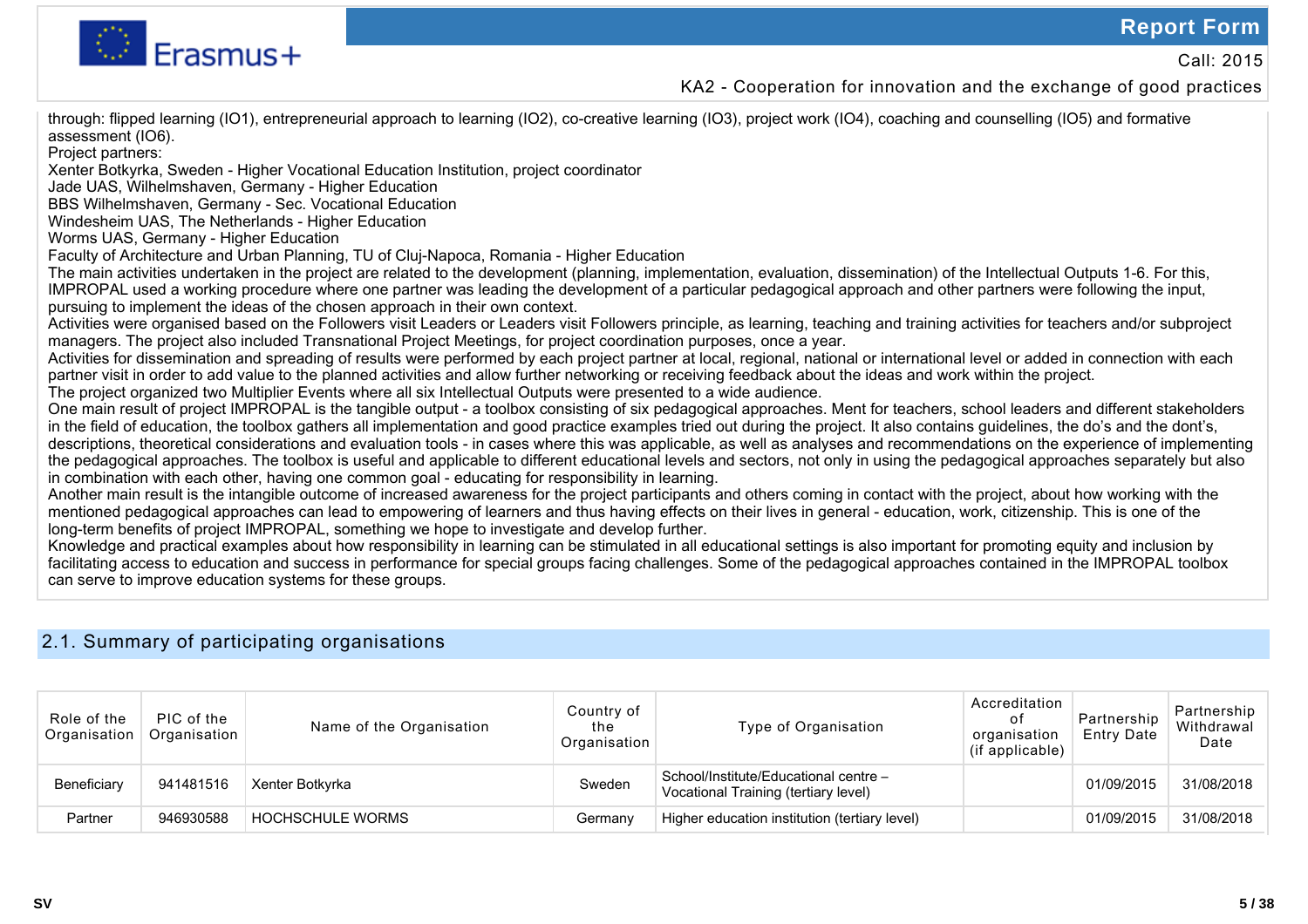

### Call: 2015

## KA2 - Cooperation for innovation and the exchange of good practices

| Partner | 955818407 | <b>JADE HOCHSCHULE</b><br>WILHELMSHAVEN/OLDENBURG/ELSFLETH | Germany     | Higher education institution (tertiary level)                                  | 01/09/2015 | 31/08/2018 |
|---------|-----------|------------------------------------------------------------|-------------|--------------------------------------------------------------------------------|------------|------------|
| Partner | 948792891 | <b>BBS 1 WHV - Kooperationsbüro IBJ</b>                    | Germany     | School/Institute/Educational centre -<br>Vocational Training (secondary level) | 01/09/2015 | 31/08/2018 |
| Partner | 951107893 | STICHTING CHRISTELIJKE HOGESCHOOL<br><b>WINDESHEIM</b>     | Netherlands | Higher education institution (tertiary level)                                  | 01/09/2015 | 31/08/2018 |
| Partner | 999897244 | UNIVERSITATEA TEHNICA CLUJ-NAPOCA                          | Romania     | Other                                                                          | 01/09/2015 | 31/08/2018 |

| the contract of the contract of the contract of the contract of the contract of the contract of the contract of<br>organisations<br>number<br>' of participating<br>uld<br>and the contract of the contract of the contract of the contract of the contract of the contract of the contract of the contract of the contract of the contract of the contract of the contract of the contract of the contra |  |
|-----------------------------------------------------------------------------------------------------------------------------------------------------------------------------------------------------------------------------------------------------------------------------------------------------------------------------------------------------------------------------------------------------------|--|
|-----------------------------------------------------------------------------------------------------------------------------------------------------------------------------------------------------------------------------------------------------------------------------------------------------------------------------------------------------------------------------------------------------------|--|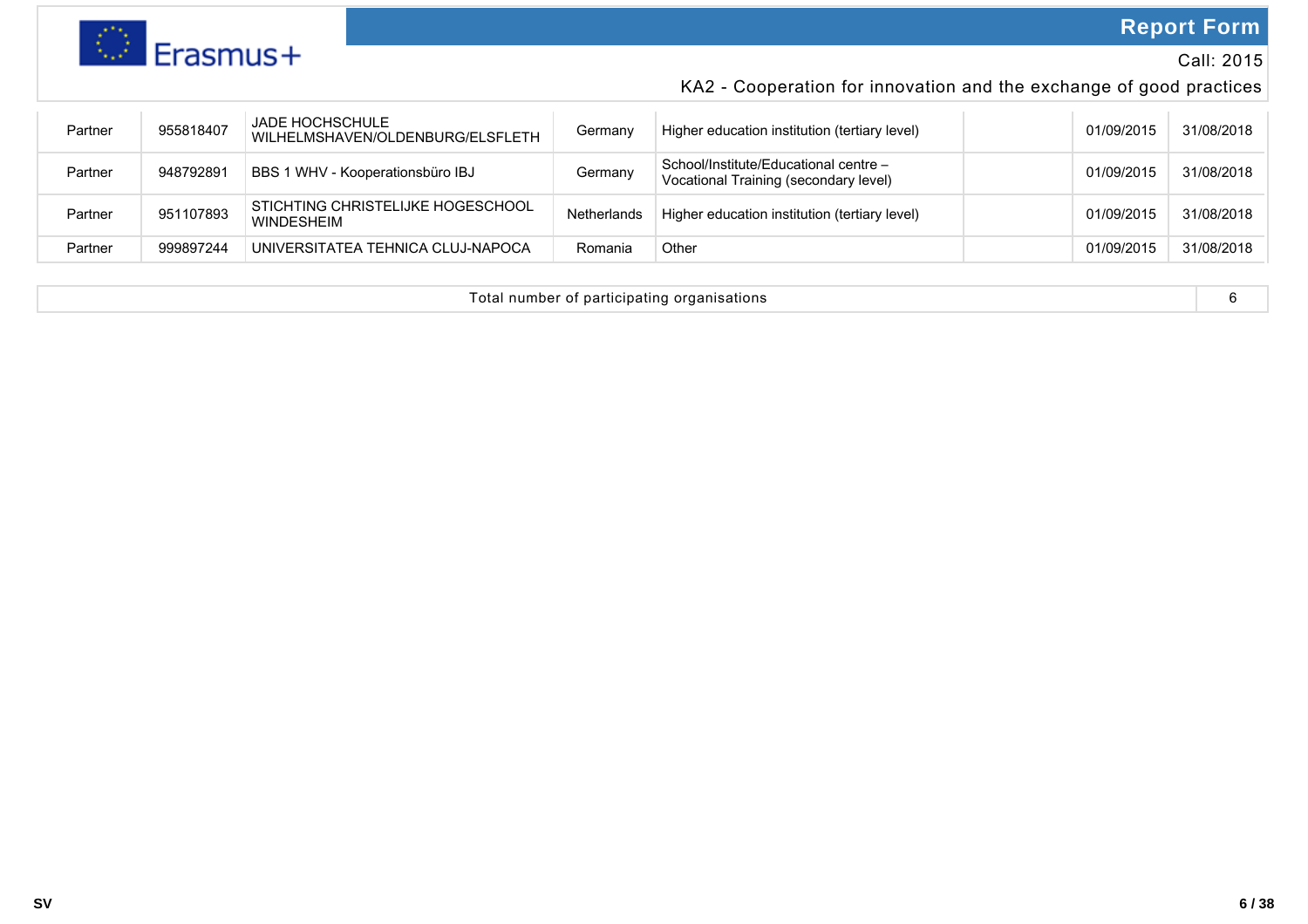

Call: 2015

KA2 - Cooperation for innovation and the exchange of good practices

### 3. Description of the Project

in this section, you are asked to give information about the objectives and topics addressed by your project;

Were all original objectives of the project met? How were they reached? Please comment also on any objectives initially pursued but not achieved in the project.

The objectives of the project were met through development of six Intellectual Outputs and the gathering of good practice examples within each of those outputs for assembling the toolbox, during the 3 year long project duration. To reach the objectives, all partners worked on creating conditions for the implementation and development of at least one pedagogical approach at their respective sites. The project partners were developing subproject goals corresponding to that, and were planning activities according to the local and specific conditions.

The pedagogical approaches were introduced by a leading group. Discussions about implementation took place during the initial LTTA's (see more below) but also through the entire project duration through online communication. In those cases where it was applicable, the evaluations showed that students, who were taking a course where a specific pedagogical approach was used, improved their study results and/or evaluated the courses as being very relevant to their expectations and needs. This was interpreted as being a token for increased self responsibility and these methods of evaluation were shared between partners through the online project platform to be tested at their respective sites. Some of the evaluation forms are included in the good practice examples.

On this subject, IMPROPAL project is making following remark: Implementation of new pedagogical approaches needs long term planning and therefore short term evaluations are, and should be, subject to development as well. As implementation of certain particular approaches is still ongoing at the IMPROPAL partners institutions, the issue of evaluation of implementation is still to be pursued, and can, maybe, be focused in another project using another input of pedagogical research. The time frame and structure for IMPROPAL was not allowing for try-outs of evaluation methods on a larger, research based, scale. IMPROPAL brings forward evaluations at course end, graduation (where applicable) and direct employment - also in connection with graduation.

IMPROPAL project was developed as a strategic partnership for increased knowledge about, and the use of, innovative approaches to learning. Teachers from partner institutions were gradually building up their competence to work with the pedagogical approaches proposed by the project and through disseminations and workshops IMPROPAL could reach the impact hoped for.

The toolbox, as a result of the project, is build according to the application. Focus was put on making the toolbox accessible and comprehensible to teachers and other stakeholders. The webpage impropal.eu was launched during the project and is currently being updated with the latest results and documentation.

In some cases, as it will be explained below, some target and beneficiary groups changed, and some other project actions were added to assure that the implementation and dissemination of the pedagogical approaches could be pursued.

No objectives initially pursued were changed. What changed in relation to the project application, as it will be explained below in connection with respective topic or partner contribution, was "how", "when" and "by whom" the project goals were pursued.

What were the achievements of the project? Please provide a detailed description of the project results (if they are not listed in the sections "intellectual outputs", "multiplier events" or "learning, training, teaching activities"). Please describe achievements exceeding the initial expectations, if relevant.

The project IMPROPAL achieved a great cooperation and a substantial exchange of knowledge and experience between project partners through the frame of the Erasmus+ Strategic Partnership. The project was adding increased personal competence for staff, and increased institutional competence for participating in EU projects as Erasmus+.

One important achievement of the project is the contribution to the knowledge and experience base, local and european, regarding lifelong learning and lifelong learning skills. Through pedagogical reflection about, and implementation of, entrepreneurial approaches to learning and teaching in relation to the lifelong learning skills, IMPROPAL contributes with a better quality of education for students and learners. Conditions for lifelong learning should be given importance in all education systems. By now, all IMPROPAL partners can participate with an input of more experience regarding strategies for implementing lifelong learning supporting approaches in different development projects locally, regionally or wider.

Another important achievement of the project is reaching the objective of assembling a toolbox of innovative pedagogical approaches. This project result can be used for creating improved conditions for increased student responsibility for the own learning and will be pointed out under each Intellectual Output. By teaching students at different levels, the partnership achieved an insight and increased competence in what works and what should be implemented according to the line of studies, age, context/country etc. Through the development of workshop frames and the multiple disseminations, including the participation in Multiplier Events, as described under respective topic below, the project partners achieved a better understanding of the type of efforts, strategies, input and feedback,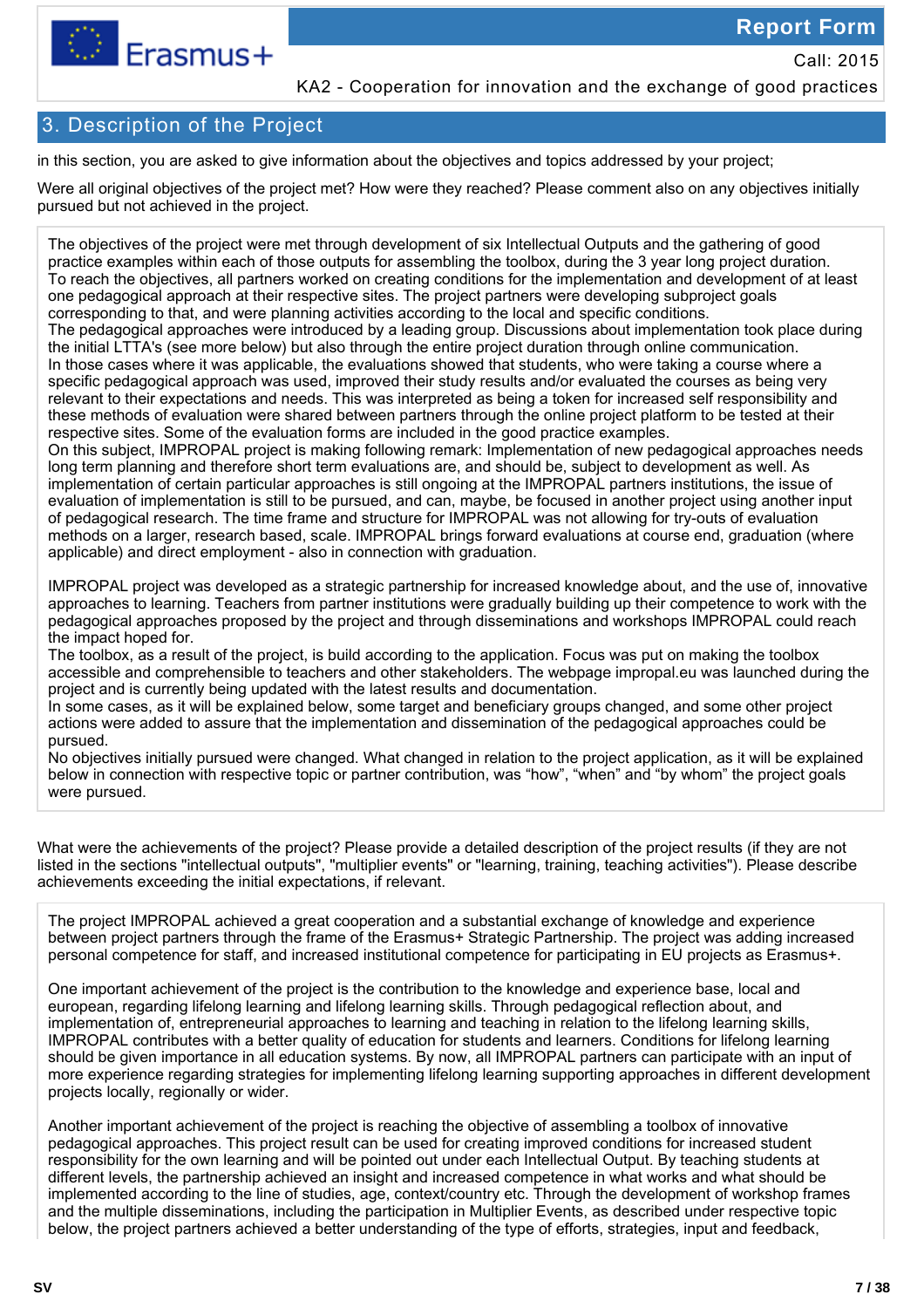

### KA2 - Cooperation for innovation and the exchange of good practices

needed for changing or improving educational structures and systems.

IMPROPAL was exceeding the initial expectations in the following:

There is a great need in the educational field to participate in workshops where pedagogical approaches can be discussed. Individual teachers can have difficulties in "making the switch" to a new pedagogical approach. It is important both to understand a pedagogical approach in its more theoretical foundations but also find out how to implement it. Work groups/workshops where also school leaders can participate proved to be a popular choice for IMPROPAL's target group. This insight gives IMPROPAL partners the opportunity for continuing with dissemination efforts through workshops.

The pedagogical approaches that project IMPROPAL was working with, would have almost immediate applicability in working with learners from other societal institutions due to the strong link to the lifelong learning process. These groups can be: youth with not completed schooling or who are in the professional orientation process, citizens in unemployment involved in shorter re-education courses, newly arrived citizens in language training courses, elderly citizens in need of education connected to the digital society and digitalization in general, and more. Or at least, there would be a need to test these approaches targeting the above mentioned groups in other similar projects where the approaches are combined and connected to those groups and the lifelong learning competencies and skills.

Thanks to the opportunity of networking and cooperation at an european level through this Erasmus+ project, all partners could develop the pedagogical approach of choice to incorporate one or more of the other approaches. IMPROPAL partners have an insight now that, for example, entrepreneurial skills can be grown in learners by using coaching and counselling tools, or that the co-creative approach to learning is requiring and using formative assessment to a large extend. The project partners hope to add more of this type of insights to the project results via the project homepage www.impropal.eu in the future.

More achievements are listed under Intellectual Outputs, but also under Multiplier Events.

In what way was the project innovative and/or complementary to other projects already carried out?

The project IMPROPAL suggested, through the application, that the six pedagogical approaches should be summed up in a toolbox available for teachers. Hopefully this will make the approaches of flipped learning, entrepreneurial approach to learning, co-creative learning, (international) project work, coaching and counselling and formative assessment, more accessible and informative for the project's main target group (teachers). It will also allow for additions and further development in an easier way, using the project webpage www.impropal.eu for uploading the project results and findings as an accessible public media. Further additions and developments regarding the pedagogical approaches or the functions of the webpage can thus be easier to accomplish.

In the guidelines for good practice connected to the intellectual outputs, the project results are also expressing recommendations for the implementation of the pedagogical approaches. There is a need to be more clear in terms of "what it takes" to implement new ways of teaching and learning. Sometimes there are material costs one needs to consider, such as having a camera with a very good microphone available when you flipp your classroom, but also other important considerations such as gradually shifting the teacher role from delivering lectures to being an information broker for student projects, as it is the case with co-creative learning. This kind of shiftings take and need time and opportunities for discussions, workshops, research and/or project surveys. Conditions have to be created, organized and stimulated by the institution managers or local, regional or national decision makers.

The pedagogical approach of Co-creative learning, proposed and developed by Windesheim UAS, is a student creation to a very large extend. The students researched about co-creation, filled in the co-creative parts of the course with lessons for their peers, were participating as managers for different dissemination events and were engaged in making the concept of co-creative learning known and understood by sharing their experience. The degree of student involvement in the planning, implementation and dissemination of this approach is very high and we hope that the project platform will allow it to be known and acknowledged in a wider european scale.

In many of the good practice examples included in the Toolbox, the project is highlighting the advantages of working with a combination of the pedagogical approaches of IMPROPAL. The students' own responsibility is growing when they both are allowed to take responsibility - by, for instance, implementing flipped learning, international project work and co-creative learning in the educational programmes, and are trained in how to pursue their goals - through, for instance, an entrepreneurial approach to learning, formative assessment or coaching and counselling. Learning becomes more meaningful when the way students are taught through is supporting own initiative and own inquiry. The innovative element brought in by the project IMPROPAL in that sense is how to change the mindset for teachers and managers to allow and support that.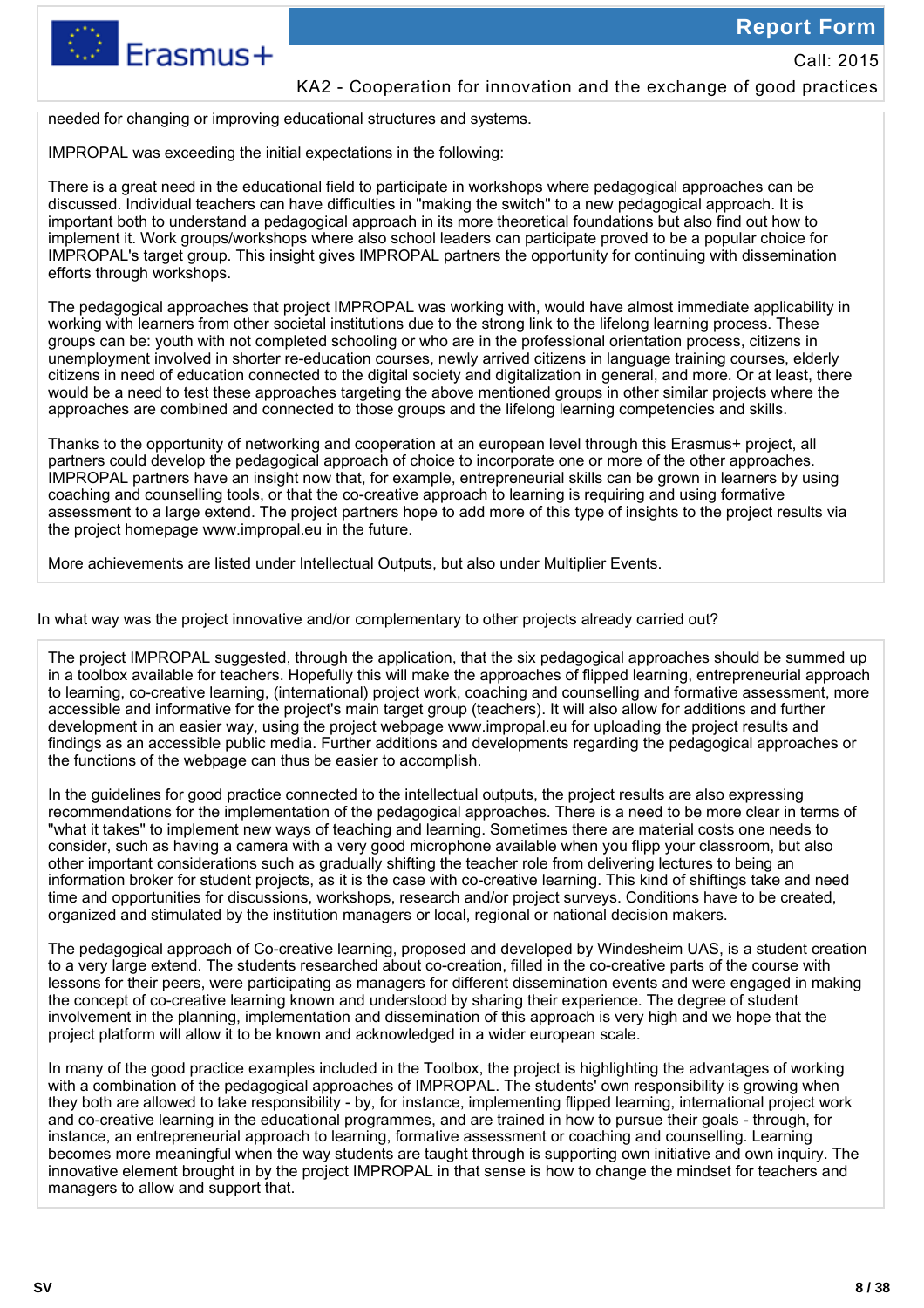

Erasmus+

Call: 2015

### KA2 - Cooperation for innovation and the exchange of good practices

What was the most relevant horizontal or sectoral priority addressed by your project?

Developing basic and transversal skills using innovative methods

What were the other relevant horizontal or sectoral priorities addressed by your project?(multiple selection possible)

Developing, testing and implementing the effectiveness of approaches to promote creativity, entrepreneurial thinking and skills

In case the above selected priorities are different from the ones in the application, please explain why.

Value added during the project, no grant was applied for, but IMPROPAL partnership believes that in some way, we achieved this too.

What were the most relevant topics addressed by your project?(multiple selection possible)

- Pedagogy and didactics
- Entrepreneurial learning entrepreneurship education
- Key Competences (incl. mathematics and literacy) basic skills

In case the selected topics are different from the ones in the application, please explain why.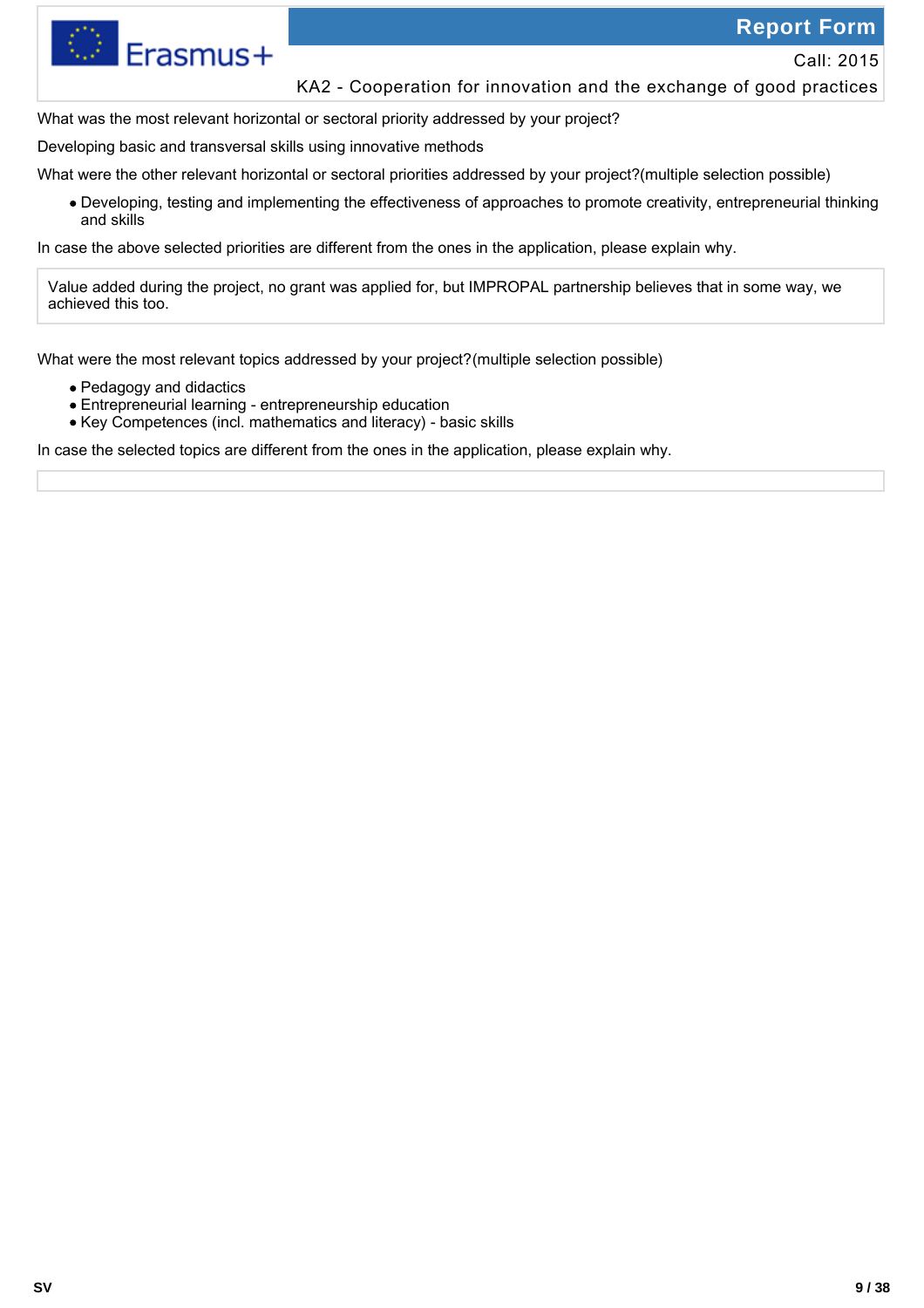

Call: 2015

KA2 - Cooperation for innovation and the exchange of good practices

### 4. Project Management

Which activities and indicators of achievement (quantitative and qualitative) did you put in place in order to assess whether and to what extent did the project reach its objectives and results? How did you measure the level of success?

The project was developed in line with the goals and purposes of a Strategic Partnership to support the cooperation and the exchange of good practices between partners. For the IMPROPAL project coordinator, the steering committee and the project participants it was important, already from the first meetings, that all partners get a feeling of achievement and a job done very well. It was also important that, as professionals and institutions, we learned and achieved pedagogical insights, that we could use the partnership to discuss about our findings and experiences, that we could increase our professional networks with a european component and learn how to disseminate the results of own pedagogical work more efficiently. Another important agreement and goal was to deliver a toolbox that can come to an use to other teachers and stakeholders in education, based on our findings and experience during project duration.

Due to the fact that IMPROPAL was addressing own responsibility as a competence needed for lifelong learning, the project management was based on building the infrastructure for being able to take responsibility and fully participate in the project.

Some items (activities, indicators) used for project management in IMPROPAL are:

-The main activities undertaken in the project were related to the development of the Intellectual Outputs. For the purposes of planning, implementation, evaluation or dissemination, IMPROPAL used a working procedure where one partner was leading the development of a particular pedagogical approach (Leader) and other partners were following the input (Follower), pursuing to implement the ideas of the chosen approach in their own context. Activities were organised based on the Followers visit Leaders or Leaders visit Followers principle, as learning, teaching and training activities for teachers and/or subproject managers.These meeting opportunities allowed for a fruitful exchange of ideas and aiding to the implementation and development of a particular pedagogical approach in the project partner's context. Dissemination activities, locally or wider, were added in connection with the visits in order to reach the project's disseminative impact on the target group.

-The coordinator/grant beneficiary Xenter Botkyrka had in place a project budget plan and a project coordinator in charge with: the communication with the National Agency UHR Sweden, the communication between partners, the editing and deliverance of interim progress reports (a total number of 2, in 2016 and 2017) and of the final project report (in 2018), planning for the activities of the project (TPM-s and LTTA-s), gathering and sharing documentation about the activities performed in the project and similar duties. Xenter also supplied an economy and budget service, available for the numerous payments from the grant towards project partners and providing assistance with handling the project budget. Xenter Botkyrka took also the responsibility of assembling the project results (toolbox and webpage www.impropal.eu) and was hosting one of the Multiplier Events.

- The project partners had each a representative in the project steering committee. The committee was regularly discussing the issues of project management, quality assurance and progress of the project, using video conferencing weekly, monthly or in accordance with the needs of the project. The members of the committee were each responsible for delivering subproject status reports to the project coordinator (se more below) and maintaining the contact with followers or leaders for IO development issues. The committee was equally and democratically involved in the project decision taking and organisation of project activities (TPM-s and LTTA-s).

- The progress of the project was also monitored at the planned project TPM-s and during LTTA-s, where progress and status presentations from each partner were done. The quality of the project contributions and/or implementations was stimulated and increased by using formative peer assessment, reciprocal feedback and critical examination of suggested implementations.

- As indicators of success, project IMPROPAL considered the reports and feedback received by project partners during disseminations of intellectual outputs and the feedback to interim reports from the National Agency. The activity and efforts of each partner for disseminating findings and results were communicated and discussed during common and project management meetings. Another main indicator of success for project IMPROPAL is that the strategic partnership was successful and there is a desire to continue the collaboration in new projects. There are several collaboration plans that the partnership would like to pursue together, as will be described more in detail below.

How were the quality, effectiveness and efficiency of the project monitored and evaluated (include budget control and time management)? Please mention the involved staff profiles and frequency of such activities.

The IMPROPAL project quality, effectiveness and efficiency were monitored through a budget plan, a project plan for activities corresponding to the different project phases and through reporting to the NA. The monitoring was done by the project coordinator, the steering committee and the National Agency UHR Sweden.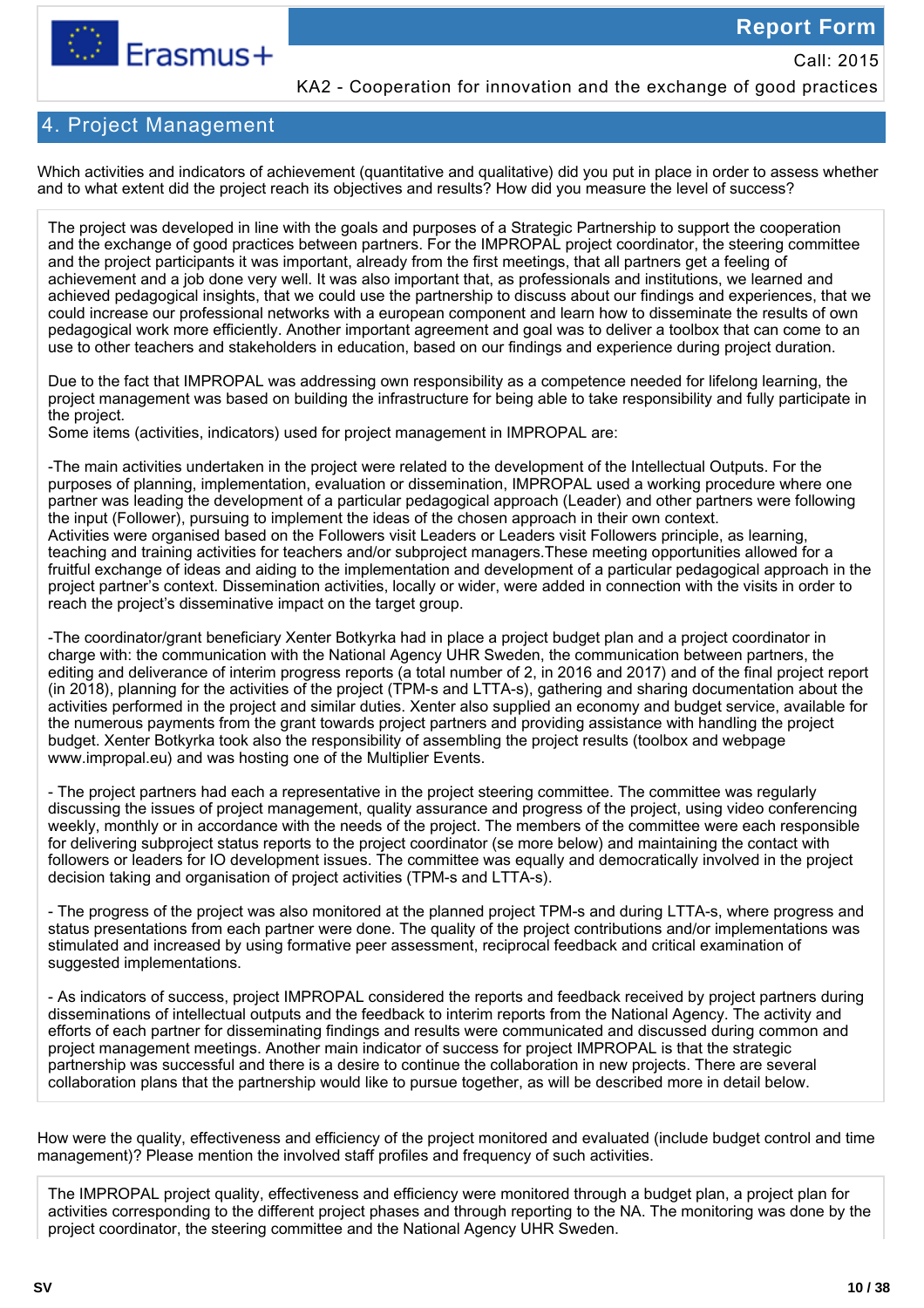

Call: 2015

### KA2 - Cooperation for innovation and the exchange of good practices

The financial operations were handled by the head of financial operations at coordinator Xenter Botkyrka, controlled by the economy department of Municipality Botkyrka and by each financial department of the partners. The project and budget planning, the financial operations and all other reporting were done according to the Erasmus+ Project Guide, the Grant Agreement with Annexes, and other contractual rules and regulations.

The project IMPROPAL was monitored through following:

contact through Skype and e-mail regularly;

meetings in person during transnational project meetings and learning, teaching and training activities hosted by all partner countries;

issuing and delivery of timesheets in connection with work for the development of the six intellectual outputs; payment/reimbursement from the coordinator was done only after submitting of timesheets and travel documents;

sending interim reports to project coordinator and the NA UHR Sweden;

travels were only made after budget checks;

internal quality checks at coordinator site;

and more as such.

The progress of the project was also ensured by sending reminders, when needed, regarding upcoming activities. The effectiveness and efficiency were ensured also by organising budget sessions (at coordinator site and with the steering committee) where the financial issues of the project were discussed in relation to the progress of the development within the intellectual outputs.

In relation to this, it is important to point out that a priority of the IMPROPAL steering committee, in the evaluation of quality of the project, was to prioritize the implementation of pedagogical approaches at the own site and partners, thereafter the maintenance and upholding the quality of an implemented approach, and thereafter the further and deeper development of an intellectual output to include new features. More details below.

If relevant, please describe any difficulties you have encountered in managing the implementation of the project and how you and your partners handled them. What measures were used to handle project risks (e.g. conflict resolution processes, etc.)?

One difficulty that project IMPROPAL encountered over time was how to plan for the activities and deliveries of project results due to how school calendars look like for the different european countries and institutions, like summer vacations, spring breaks, exam periods etc. This made the "windows of opportunity" for meetings in person considerably smaller than initially planned. The good and frequent contact between project partners and the use of online meeting opportunities allowed though to achieve the needed exchange of ideas and experiences. One consequence, though, of this issue is that the grant for LTTA and TPM was not entirely used in the project.

Regarding LTTA and TPM, a difficulty, or maybe a starter mistake, was encountered during the first project year, when the travel possibilities of the staff and managers, the project design and the rules of the financial reporting Mobility Tool where not in sync. The issues were immediately reported and solutions were found with the help of the National Agency. As the budget summary will show, more TPM travels than planned are registered as this reporting possibility allowed for 2 and a half day travel length for the staff at that time, travels actually intended as short-term learning, teaching and training activities. Teachers could not be away from their other duties for 5 days in the beginning of the project. Important to point out that the reporting was done according to actual costs. More details under the mentioned activities.

Another challenge in the implementation of the project was keeping project management and coordination costs low, both at coordinator site and at partner sites. All time reporting, submitting of timesheets, subproject reports, organising meetings and travels, controlling correctness according to the criteria in the Project Guide and other guidelines, was experienced as time consuming by teachers and subproject managers and, at times, difficult to understand or to apply on the work with the Intellectual Outputs. One learning outcome for all participants in the project is that the administration costs should have been planned more carefully in the application phase. Likewise the time and resource planning for editing and maintaining a website during project and after project end should have been planned more carefully. Costs for maintaining and improving the website www.impropal.eu where not carefully considered in the budget.

During the project some difficulties were encountered regarding a suitable online platform for sharing documentation, but there was a solution found so that material could be shared between partners.

The content of the website and the internal communication platform was raising issues and questions about suitable material to publish and about intellectual property. Using Google Team Drive was also raising some similar question marks, as some european educational institutions are not comfortable with the Google platform. The issue of intellectual property and personal integrity vs transparency and free dissemination and publication of results was a challenge, in terms of resources, such as time spent on controlling integrity issues, for properly combining the goals of the project with the different points of view and dealing with securing personal integrity for staff and students.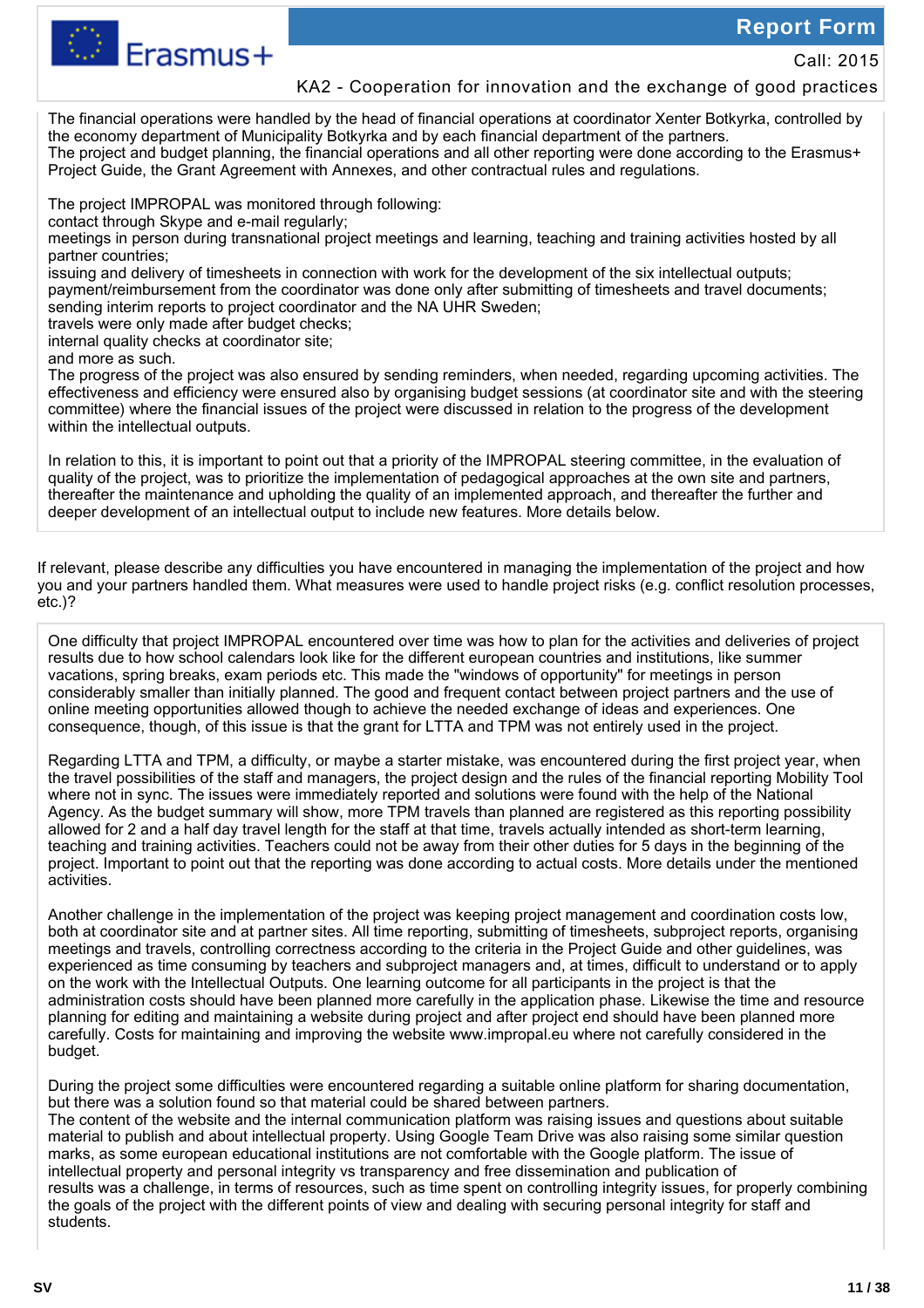

### KA2 - Cooperation for innovation and the exchange of good practices

### Project risks

A project timespan of 36 months was making IMPROPAL sensitive to inevitable organisational changes in all partner institutions (regarding teachers, administrative staff, managers, merges with other institutions, institutional budget changes - just to name a few) which was creating delays and synchronicity issues for the development of the six Intellectual Outputs. It did not seriously affect the quality of the work within particular Intellectual Outputs, but perhaps it was affecting the quantity of certain results and the amount of the "good practice" and toolbox related examples. In this situation, the project management had to take decisions regarding what is important/priorities in terms of quality and impact of the project, as described above.

One learning outcome for project partners is that sustainability issues proved to be as important as the further development of an intellectual output. New teachers and/or staff in new positions need to be trained first, and only then one can expect certain development. Some partners needed a longer time to get started on implementing the intellectual outputs, in terms of finding the necessary human and curriculum resources, so within the project we had to ensure that this kind of activities (internal dissemination and/or training sessions, etc.) also took place.

The IMPROPAL strategic partnership was not encountering any conflicts between partners. As mentioned above, all partners were committed to contribute to the success of the project in the best possible way and therefore focus was put on overcoming the inevitable challenges of a longer term collaboration.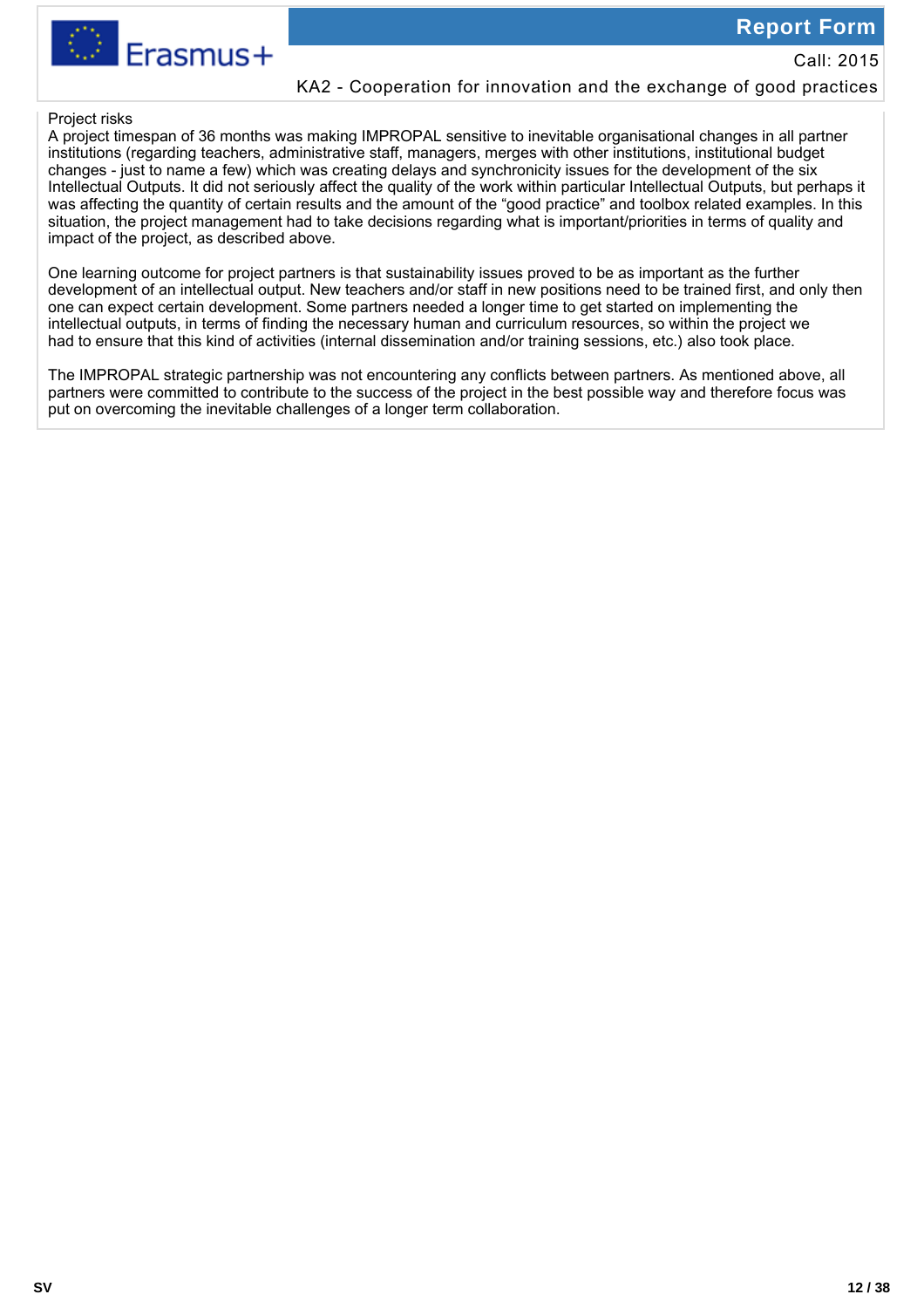

Call: 2015

KA2 - Cooperation for innovation and the exchange of good practices

### 5. Implementation

this section asks for information about all the stages of the project: implementation of main activities including practical arrangements, participants' profile, impact, dissemination of the results and future plans;

Please describe the activities organised by your project and elaborate on the methodology you applied. Please provide detailed information in particular about the project activities that were supported by the grant for Project Management and Implementation.

IMPROPAL project was developed as a strategic partnership for innovation and cooperation and exchange of good practices. One of the main focus points was to develop and reinforce partnership networks, and increase partner capacity to operate at transnational level, share and confront ideas, practices and methods.

- This was implemented in the project through the activities of:
- transnational project meetings (see more below under respective headline)
- short term learning, teaching and training activities (see more below under respective headline)
- disseminations of intellectual outputs and workshops (more on www.impropal.eu and respective headline)
- multiplier events focusing all pedagogical approaches (more below and on www.impropal.eu)
- other meetings and exchanges, internal and external, using online communication tools not affecting the project grant.

The main activities undertaken in the project were related to the development of the six Intellectual Outputs. The project applied a Leaders and Followers methodology for the development of the intellectual outputs but also for creating conditions for meeting with partners, where and when an exchange of ideas and experience was made possible. One project partner would assume the role of the Leader, presenting guidelines and support for how a pedagogical approach could be implemented, and other partners in the project would be Followers of the approach, pursuing to implement the ideas of the chosen approach in their own context. These meeting opportunities allowed for a fruitful exchange of ideas and aiding to the implementation and development of a particular pedagogical approach in the project partner's context. Other activities and subproject goals were also included in IMPROPAL such as introducing, explaining, defining or clarifying conceptual issues regarding pedagogical approaches, formulating, trying out or suggesting evaluation forms that can be used when working with specific pedagogical approaches. These activities were needed for building up the Toolbox, the workshops and the presentations for the disseminations, among others.

The grant for Project Management and Implementation was supporting project coordinator and partners to organize the planning, finances, coordination and communication related to the project. In general, this particular grant was a small co-financing amount in relation to the real costs. The members of the steering committee were administering the grant for each project partner, according to the needs of the subproject development and in agreement with project coordinator.

The grant was also used for financing work hours and materials used for information, promotion and dissemination (e.g. brochures, leaflets, web information, etc.) in those cases where project partners could not participate with a co-financing contribution. As an example, the Multiplier Event in Stockholm was filmed and uploaded on the project webpage www.impropal.eu and was financed from the grant for Project Management and Implementation, together with other promotional material that has been made available for the public on this platform, such as interviews with key experts that participated in the project. As another example, the costs of maintaining the project website for a period of 3 years after project end, were not foreseen in the project budget (Intellectual Output 7, O7) at application and the steering committee decided to use the PMI grant for this purpose, as it strongly will enforce the project impact, transferability and sustainability.

The grant for PMI also partially supported the additional working meetings that were taking place during the LTTA-s and TPM-s, based on the need of creating and reinforcing the professional networks of participants, as stated by the strategic partnership goals. During these additional meetings, complementary to the LTTA-s, the participants in the project could discuss more issues related to the different educational systems of the participant countries, about legislations and organisational issues that could have an effect on how the different pedagogical approaches can or can not easily be introduced and used at a larger scale, just to name a few of the topics. This kind of meetings increased the participants' intercultural competence, understanding and knowledge about the partners and strengthened the cooperation, creativity and good spirit of the project.

How did the project partners contribute to the project? Please detail specific competences brought in by the partner organisations.

Project partners participated with commitment, seriousness, a strong desire to learn and share knowledge, a good spirit of collaboration, support when needed, patience and understanding for shortcomings and challenges, intellectual sharpness and creativity, just to name a few contributions to project IMPROPAL.

Project partners were hosting LTTA-s according to the project planning, were developing (planning, implementing, etc.)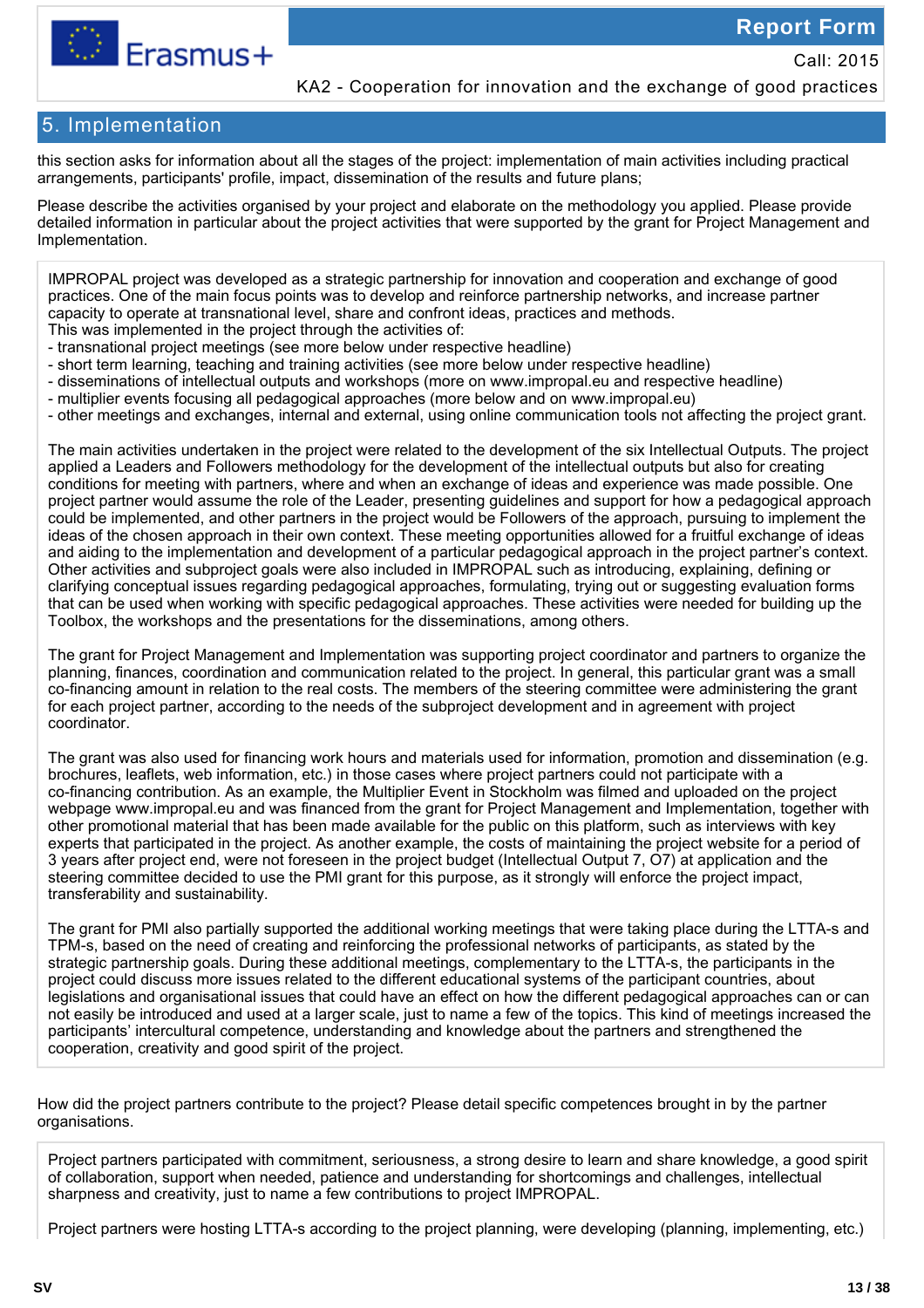

Call: 2015

### KA2 - Cooperation for innovation and the exchange of good practices

and disseminating the pedagogical approaches of choice and reporting results, good practice examples and project related activities according to the rules and regulations. The partners also hosted Transnational Project Meetings, where the overall management details of the project were discussed. Project coordinator and partners contributed likewise to a good, valuable and efficient development of the project IMPROPAL.

The different contributions of project partners are difficult to be presented shortly to fit the space of this part of the report or to be somehow just for describing the complexity of pedagogical work and efforts that were put in the project IMPROPAL. A smaller summary is attached to the report under the filename: "IMPROPAL Partner Contributions.pdf". Find more details in the Erasmus+ Project Results Platform - project IMPROPAL, on the website www.impropal.eu/Toolbox and under other headlines of current report.

Xenter Botkyrka, Sweden - Higher Vocational Education Institution, Project Coordinator and Leader for the flipped learning and the entrepreneurial approach to learning; follower of the co-creative approach to learning and of formative assessment.(IO1, IO2, IO3, IO5, IO6)

http://impropal.eu/partners/xenter-botkyrka-sweden/

TU of Cluj Napoca, Romania - Faculty of Architecture and Urban Planning - Higher Education, Leader of the pedagogical approach formative assessment and follower of the approaches project work, flipped Learning and co-creative learning.(IO1, IO3, IO4, IO6)

http://impropal.eu/faculty-of-architecture-and-urban-planning-technical-university-of-cluj-napoca-romania/ in collaboration with DPPS http://impropal.eu/specialized-department-for-psychological-pedagogical-sciences-dpps/

Jade UAS, Wilhelmshaven, Germany - Higher Education - Co-leader of the coaching and counselling approach and (international) project work, follower of the flipped learning approach.(IO1, IO4, IO5, IO2) http://impropal.eu/partner-1-country/

BBS Wilhelmshaven, Germany - Vocational Education - Follower of the entrepreneurial approach to learning, and by dissemination, follower of the other approaches in IMPROPAL.(IO2, IO1, IO4) http://impropal.eu/berufsbildende-schulen-bbs-1-wilhelmshaven-germany/

Windesheim UAS, The Netherlands - Higher Education - Leader and creator of the pedagogical approach Co-creative learning, follower of the flipped learning approach, formative assessment and the entrepreneurial approach to learning. (IO1, IO2, IO3, IO6)

http://impropal.eu/partner-2-country/

Worms UAS, Germany - Higher Education - Co-leader with Jade HS, of pedagogical approaches international project work and Coaching and counselling. Follower of flipped learning.(IO1, IO4, IO5) http://impropal.eu/partner-3-country/

Please see attachment "IMPROPAL Partner Contributions.pdf"

What is your qualitative appreciation about the cooperation and communication between the partners and with other relevant stakeholders during the implementation of this project? What are the positive and negative elements of this cooperation process? What are the elements you would improve if you were to carry out a similar project in the future?

As described in several of the report items, one of the greatest achievements of the project was the quality of the cooperation and communication between project partners. There was a notable overall spirit of generosity and respect, welcoming of questions and suggestions of development during all meetings and communications, and a remarkable perseverance in the efforts of pursuing the project goals despite challenges. Participants in the project often had to simultaneously deal with organisational or budget changes at their institutions, at the same time come out of the comfort zone and use foreign languages to explain their knowledge and experience. In that perspective, the cooperation and communication necessities of the Erasmus+ project were welcomed challenges that increased the participants' competencies and skills.

The communications with other stakeholders, in this case perhaps municipalities, higher managerial boards or other local and regional contacts of the project partners, was overall good but could have been better at times. The content of project IMPROPAL, by raising the issue of "innovation", by challenging to some extend the teacher role in this approaches (see more under Intellectual Outputs and the Toolbox on www.impropal.eu) or by bringing forth "what it takes" to implement specific pedagogical approaches, this content and the importance of it was at times perhaps to new and provocative for some institutions or systems. It has been a learning outcome in IMPROPAL that innovative projects will be met with scepticism in some circumstances, and therefore it would be good to be prepared, knowledged and trained for dealing with reluctance to change, in order to have a more substantial outcome from projects. A possible way to go forward in this issue could be a scientific follow-up of the work done in project IMPROPAL, to better ground in research and thoroughly assess the practical knowledge exposed in the project.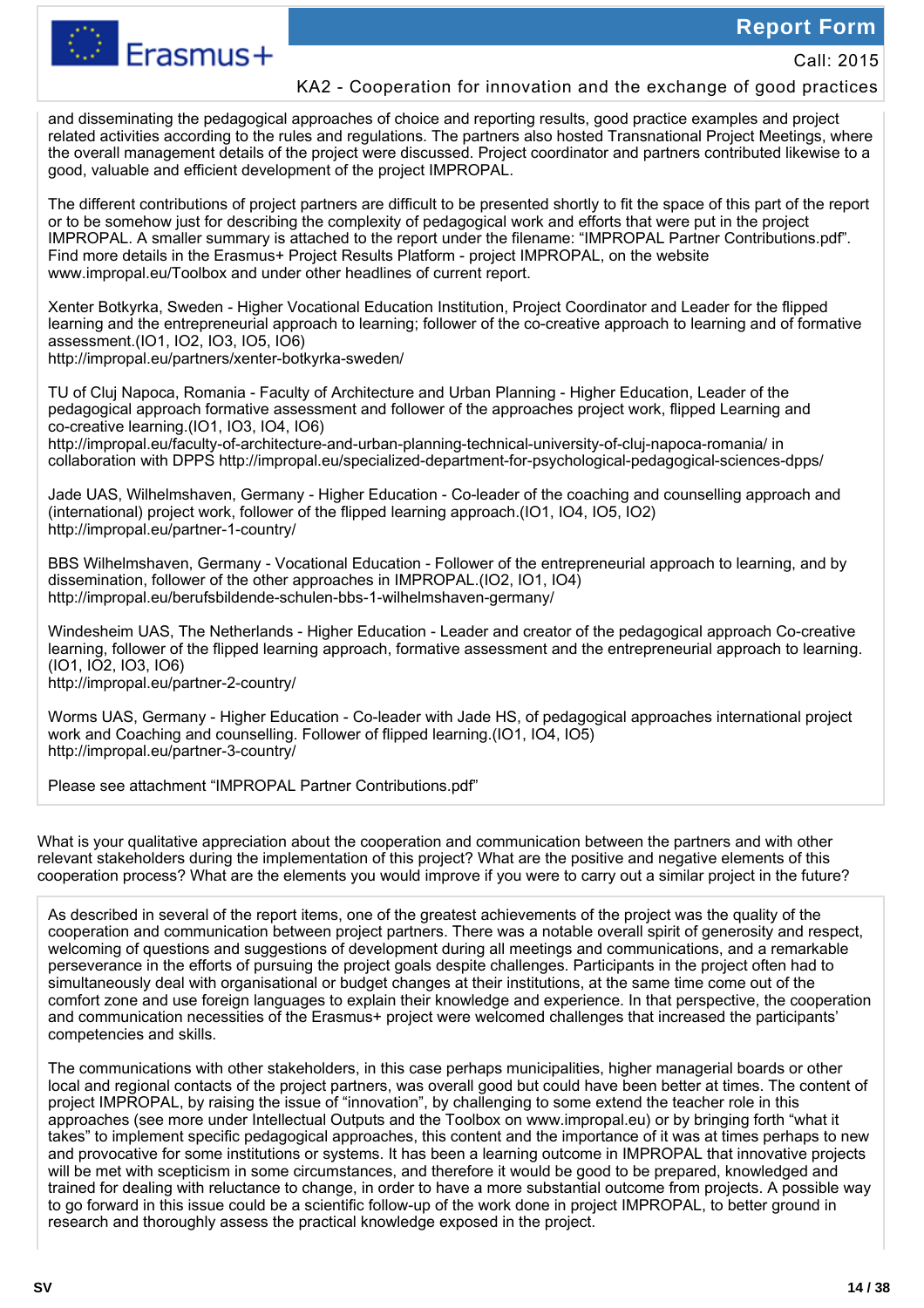Call: 2015



### KA2 - Cooperation for innovation and the exchange of good practices

Project IMPROPAL has chosen to use the website www.impropal.eu as a communication tool towards the public, as a major dissemination tool containing information about the project, the partners, the intellectual outputs, the result (Toolbox) and more. It is one learning outcome that, in order to be able to use this website as a collaboration tool with the project's target group - teachers, school leaders, etc., then it would be necessary to specify this perhaps with the importance of an intellectual output. The costs and efforts of having a "living and breathing" website (manpower, expertise, software licenses, etc.) can't be expected to be low. It is one learning outcome in project IMPROPAL that flexible, "flipped"(!), online interactive, forum-like, project disseminations for the target group are a cheaper and environmentally friendly way of producing good results. This was not fully possible in project IMPROPAL but it would be something to suggest for future projects or as a smaller continuation project for IMPROPAL.

Xenter Botkyrka, Sweden, was for the first time coordinator of an European partnership project and had to face the challenges of a local public body in education, working to some extent on the articulation and implementation of EU-policies and EU-programmes in the everyday educational life. This experience has highly enriched us and we are thankful for having this opportunity. It is our hope that the important learning outcomes Xenter gained, will be used in upcoming projects and thus Xenter will be able to contribute with the IMPROPAL experience in new projects for more local, regional, national or european educational developments.

What target groups were addressed in your activities plan? Were the target groups changed in comparison to the ones identified in the application form?

The target groups addressed by project IMPROPAL in the application were teachers. As beneficiaries of the project it was mentioned "students at all stages of their studies, pupils at the end of school, companies and institutions". The learning, teaching and training activities, the dissemination activities as well as the Multiplier Events planned in the project, applied an "open door" policy, in order to add to the impact, effectiveness and efficiency of the project.

The project development after kick-off, was bringing forth that not only teachers are participating in the activities of the project (by dissemination or attending workshops) and therefore the target groups are, in fact, several. The target groups of project IMPROPAL include teachers and school leaders or institutional managers, but also decision makers and other stakeholders in the educational field. Through the disseminations performed by the project partners the project could also target teacher trainers, scientific communities and communities of practice, trade and industry staff cooperating with educational institutions involved in the project. It is also to put forward that in many cases, as it is regarding most of the intellectual outputs/pedagogical approaches of this project, the students themselves would have been reached by and trained in, the basics and "how to"-s of a certain approach. As some of the students reached by IMPROPAL, were close to, or on, the graduation level, it is not difficult to assume that they would take the learning outcomes of these experiences into their work, employment or future carriers, and further apply them.

The target groups changed in comparison with the ones identified in the application form in the sense that more categories of stakeholders could be added to the target groups later during the project, as described above. One learning outcome in project IMPROPAL regarding the target groups is that, of course, teachers need inspiration, guidelines, practical implementation examples, etc. and this is enough for making some changes in regards to the pedagogical approaches used in the classroom. For achieving a more systemic change, to reduce the amount and contribute ahead to discussions about resources, to achieve an impact of change and renewal at a larger scale or more permanent, sustainable and with long term goals, then it is important to include managerial leadership representatives, decision makers, and similar groups to more actively participate, be targeted and be included in pedagogical projects.

### 5.1. Involvement of Participants With Fewer Opportunities

Did your project involve participants with fewer opportunities in project activities? No

### 5.2. Transnational Project Meetings

Please describe the Transnational Project Meetings organised within your project. What was the purpose and frequency of the transnational project meetings and who participated? Please elaborate how these meetings served the purpose of project coordination and implementation and in case there is a difference between what was planned and what was implemented, please explain why.

The transnational project meetings planned for project IMPROPAL had the purpose of enforcing and implementing the goals of the strategic partnership and the methodology of the project.

The purpose was also discussion, monitoring, planning, evaluation, and mutual review of the pedagogical approaches developed and tested at each partner organisation.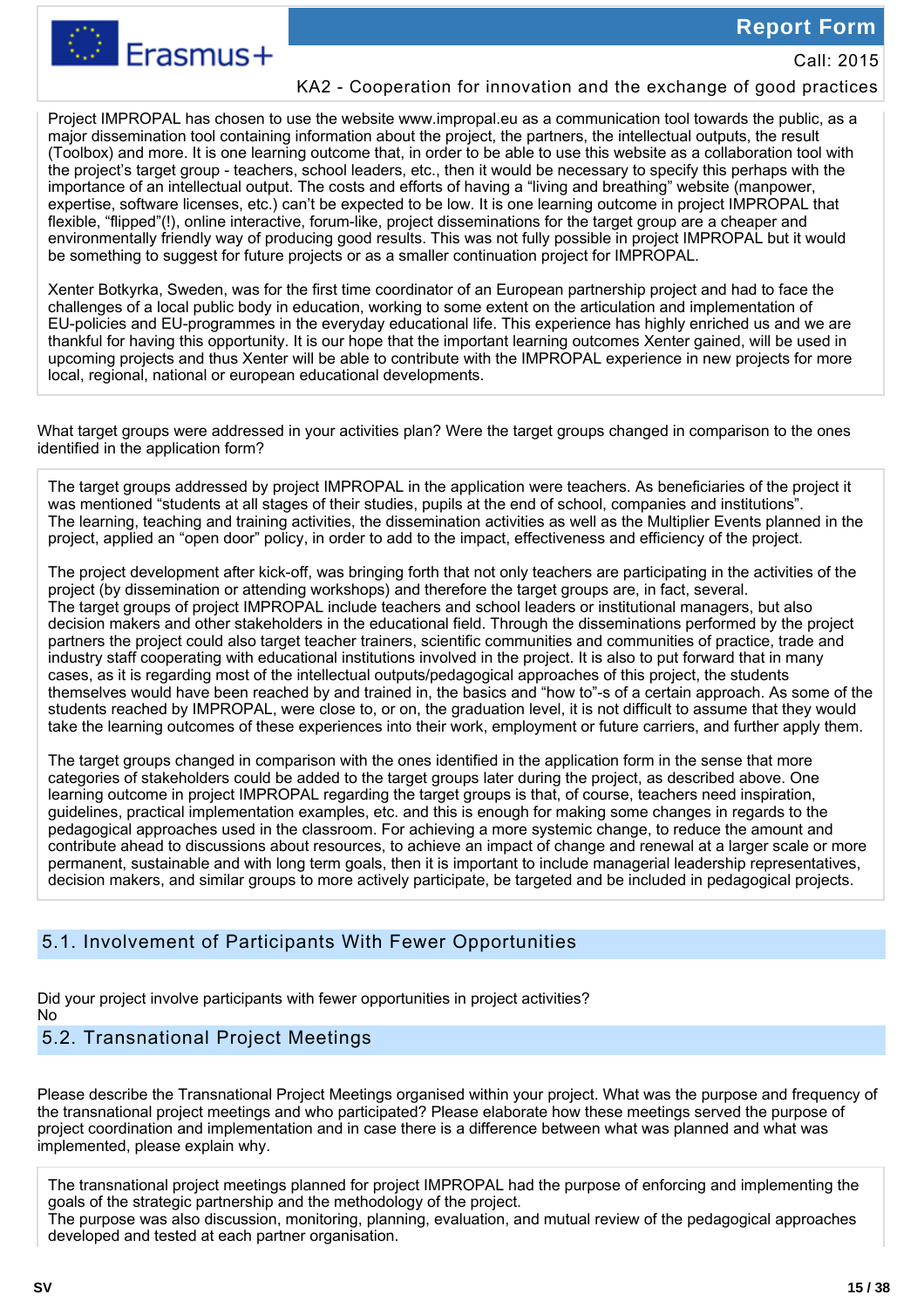

Erasmus+

Call: 2015

### KA2 - Cooperation for innovation and the exchange of good practices

There were performed 4 activities of this type, one for each year of development and a kick-off transnational meeting:

TPM 1 Kick-off at Worms HS, Germany 21-23 of September 2015 - project management, distribution of responsibilities (e.g. steering committee, subproject managers, staff involved in development of IO, etc.), travel planning, administrative issues (e.g. signing of partnership agreements, communication platform etc.), project internal disseminations of expertise and professional networking.

TPM 2 at Xenter Botkyrka, Sweden 20-22 of June 2016 - exchange of experience regarding the first implementation efforts. Disseminations and professional networking.

TPM 3 at FAU-UTCN, Romania 19-20 of June 2017 - reporting regarding implementation and planning of the 3rd project year. Planning of Multiplier Events. Disseminations and professional networking

TPM 4 at Windesheim, The Netherlands 18-19 of June 2018 - Final TPM, design and implementation of Toolbox, collection and analyses of results. Disseminations and professional networking.

### 5.3. Intellectual Outputs

Please describe the Intellectual Outputs produced by your project. Please provide detailed information in particular about the nature of the outputs, the significant contribution in terms of impact and transferability (e.g. new curricula, pedagogical materials, IT Tools, analysis and studies, etc.) and in case there is a difference between what was planned and what was implemented, please explain why.

Project IMPROPAL produced six Intellectual Outputs in form of description, guidelines for implementation and good practice examples of six innovative pedagogical approaches that can be used by teachers, schools, education institutions or other stakeholders in education, for increasing students' responsibility for the own learning, in line with the application and project planning.

The pedagogical approaches are: flipped learning (IO1), entrepreneurial approach to learning (IO2), co-creative learning (IO3), (international) project work (IO4), coaching and counselling (IO5) and formative assessment (IO6). Each Intellectual Output is described more in detail below, under respective headline "Description of output". In those cases where it was applicable, the Intellectual Output also contains suggestions for evaluation forms and other qualitative assessments of the efficiency, suitability, implementation needs and the nature of expected results (impact).

The total result of the implementations performed by project partners during project duration, was called Toolbox and it is both uploaded in the Erasmus+ Project Results Platform (EPRP) and on the project website www.impropal.eu The Toolbox for teachers and other stakeholders in education can also give an idea about how entrepreneurship and the training of entrepreneurial skills of students looks like at the moment from an educational viewpoint, locally at the partner institutions, regionally or nationally and at a European level, as well as how entrepreneurship and training of entrepreneurial skills is implemented at different educational levels.

All partners in the project IMPROPAL, through the teachers and managers involved in the project, were developing local subprojects and had local project teams, where the pedagogical approaches listed above were discussed, tested or implemented, according to the project methodology. Documentation about these efforts are the core of the Intellectual Outputs and the regular disseminations about experiences and/or results, done by project partners, are the main tools used in IMPROPAL for impact and transferability.

Of course it is important to uphold that much more insights, knowledge and experience than it was possible to gather and document for the purpose of the toolbox, much more is to be expected and found within the project partner institutions.

The real impact of the pedagogical approaches tested or tried out, is yet to be evaluated, as they mainly produce long term effects in the study life of students, their work life after the studies or in their lives in general. Also, the long term effects over the staff working with the pedagogical approaches, when it comes to didactical and methodological choices in the future, is expected to have bearing on the participation in project IMPROPAL, due to the fact that many teachers felt inspired or became even more determined to more thoroughly inspect the educational possibilities and benefits of the proposed pedagogical approaches in project IMPROPAL.

Through the dissemination activities related to the Intellectual Outputs, participants in project IMPROPAL hope to have produced an impact locally, regionally, nationally and at European level, in terms of exemplifying the benefits of an entrepreneurial approach to the education system, based on creating value and empowerment for the students.

The transferability of the pedagogical approaches that project IMPROPAL was concerned with, is enforced and ensured by the total openness regarding resources, try-out methods, staff and institutions involved in the project, etc. through the webpage www.impropal.eu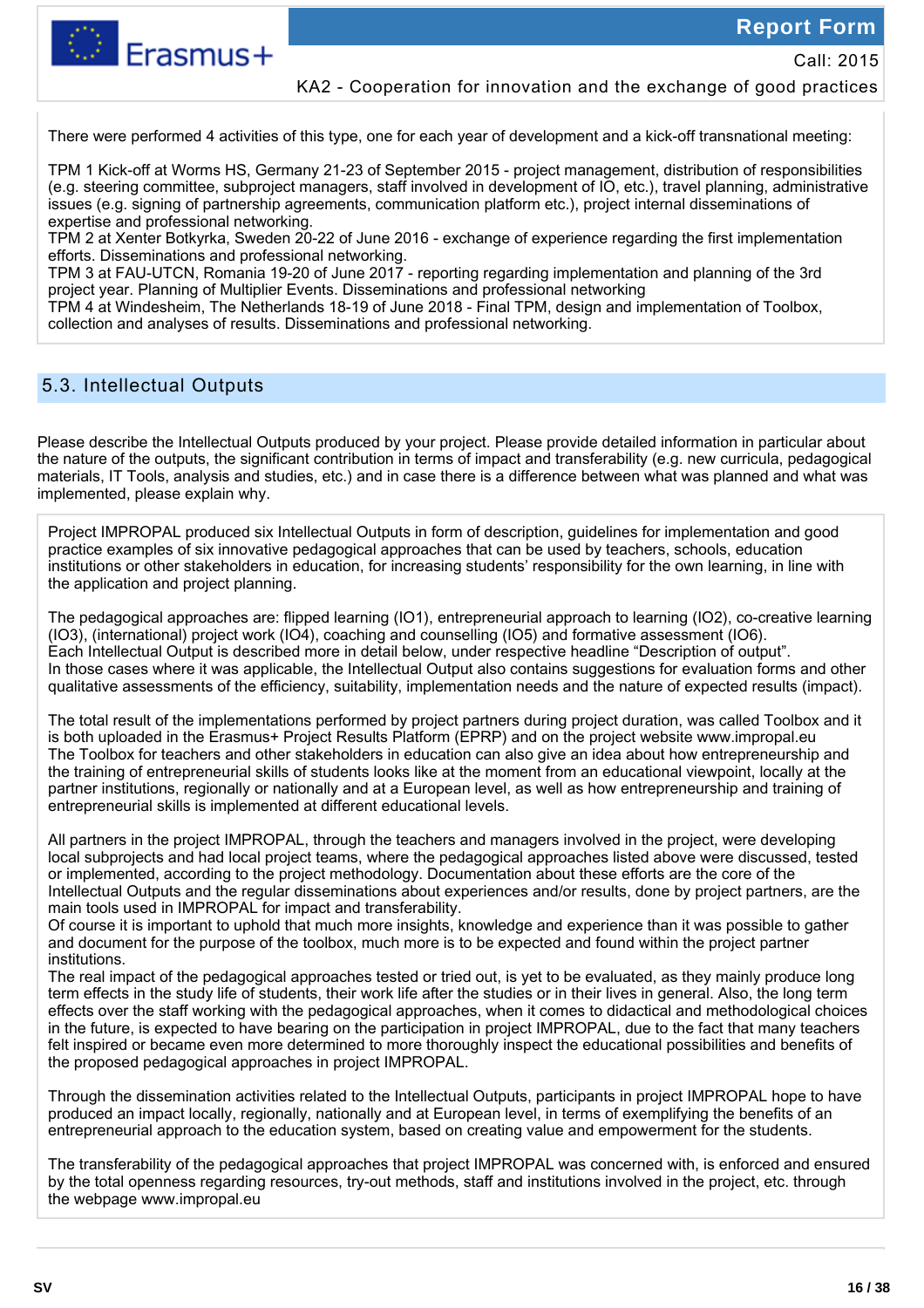

## KA2 - Cooperation for innovation and the exchange of good practices

| Output Identification                     | O <sub>1</sub>                                                                                                                                                                                                                                                                                                                                                                                                                                                                                                                                                                                                                                                                                                                                                                                                                                                                                                                                                                                                                                                                                                                                                                                                                                                                                                                                                                                                                                                                                                                                                                                                                                                                                                                                                                                                                                                                                                                                                                                                                                                                                                                                                                                                                                                                                                                                                                                                                                                                                                                                                                                                                                                                                                                                                                                                                                                                                                                                                                                                                                                                                                                                                                                                                                                                                                                                                                                                                                                                                                                                                                                                                                                                                                                                                                                                                                                                                                                                                                                                                                                                                                                                                                                                                                                                                                                                                                                                                                                                                                                                                                                                                                                                                                                                                                                                                                                                                                                                                                                                                    |
|-------------------------------------------|-----------------------------------------------------------------------------------------------------------------------------------------------------------------------------------------------------------------------------------------------------------------------------------------------------------------------------------------------------------------------------------------------------------------------------------------------------------------------------------------------------------------------------------------------------------------------------------------------------------------------------------------------------------------------------------------------------------------------------------------------------------------------------------------------------------------------------------------------------------------------------------------------------------------------------------------------------------------------------------------------------------------------------------------------------------------------------------------------------------------------------------------------------------------------------------------------------------------------------------------------------------------------------------------------------------------------------------------------------------------------------------------------------------------------------------------------------------------------------------------------------------------------------------------------------------------------------------------------------------------------------------------------------------------------------------------------------------------------------------------------------------------------------------------------------------------------------------------------------------------------------------------------------------------------------------------------------------------------------------------------------------------------------------------------------------------------------------------------------------------------------------------------------------------------------------------------------------------------------------------------------------------------------------------------------------------------------------------------------------------------------------------------------------------------------------------------------------------------------------------------------------------------------------------------------------------------------------------------------------------------------------------------------------------------------------------------------------------------------------------------------------------------------------------------------------------------------------------------------------------------------------------------------------------------------------------------------------------------------------------------------------------------------------------------------------------------------------------------------------------------------------------------------------------------------------------------------------------------------------------------------------------------------------------------------------------------------------------------------------------------------------------------------------------------------------------------------------------------------------------------------------------------------------------------------------------------------------------------------------------------------------------------------------------------------------------------------------------------------------------------------------------------------------------------------------------------------------------------------------------------------------------------------------------------------------------------------------------------------------------------------------------------------------------------------------------------------------------------------------------------------------------------------------------------------------------------------------------------------------------------------------------------------------------------------------------------------------------------------------------------------------------------------------------------------------------------------------------------------------------------------------------------------------------------------------------------------------------------------------------------------------------------------------------------------------------------------------------------------------------------------------------------------------------------------------------------------------------------------------------------------------------------------------------------------------------------------------------------------------------------------------------------------------|
| Output title                              | Flipped learning                                                                                                                                                                                                                                                                                                                                                                                                                                                                                                                                                                                                                                                                                                                                                                                                                                                                                                                                                                                                                                                                                                                                                                                                                                                                                                                                                                                                                                                                                                                                                                                                                                                                                                                                                                                                                                                                                                                                                                                                                                                                                                                                                                                                                                                                                                                                                                                                                                                                                                                                                                                                                                                                                                                                                                                                                                                                                                                                                                                                                                                                                                                                                                                                                                                                                                                                                                                                                                                                                                                                                                                                                                                                                                                                                                                                                                                                                                                                                                                                                                                                                                                                                                                                                                                                                                                                                                                                                                                                                                                                                                                                                                                                                                                                                                                                                                                                                                                                                                                                                  |
| Description of the<br>intellectual output | The idea of flipped learning was developed by two teachers from the USA, Jon Bergmann and<br>Aaron Sams (www.jonbergmann.com). They started to change (flip) the place and the time for<br>lessons in their science classes. Lectures were filmed so that students could see them at home, as<br>many times they wanted, which freed the time in the classroom for questions, discussions and<br>individual engagement with students. Information and media technology provides new opportunities<br>here. However, there is much more to the idea of flipped learning than watching video lessons at<br>home. A definition from http://flippedlearning.org/ states that: "Flipped Learning is a pedagogical<br>approach in which direct instruction moves from the group learning space to the individual learning<br>space, and the resulting group space is transformed into a dynamic, interactive learning<br>environment where the educator guides students as they apply concepts and engage creatively in<br>the subject matter." Educational material used in the individual learning space is typically a video,<br>but it can also be a book, a picture or a voice recording. Further, acquiring professional knowledge<br>is a social endeavour which means that interaction with a teacher and other students is still crucial.<br>The point is that flipping a place and time for learning frees more time for this interaction. Freeing<br>time from lecturing in the classroom can open a space for: (1) discussions, (2) individual approach<br>to students in the classroom and (3) empowering of students. The idea is to use teacher in the best<br>way for a student instead of using a student's time in the best way for the teacher. By using flipped<br>learning students are challenged to take more responsibility for their own learning in the individual<br>space and for the active participation in the group learning space than it is the case with traditional<br>classroom lessons and home assignments. Through their professional knowledge, Film and Media<br>teachers at Xenter, Sweden, had the possibility of advising on more professional flipping. A teacher<br>filming himself lecturing and writing on a whiteboard, as usual, is perhaps more challenging for<br>learning when the visual language is plain and/or ignored. Flipping should achieve something more<br>than that, it can become something that awakens student's interest and attention. But making film<br>implies knowing semantic rules of the film language or at least having some thought about what the<br>story is and how to tell it. One of Xenter's suggestions for the educational field is that, as an<br>example, instead of filming one long lecture, work instead with shorter, 2-3 minutes long, films.<br>Consequently a teacher can make ten 3 minutes long films and have discussions with students<br>after each one of them. PLANNED ACTIVITIES DURING PROJECT Flipped learning has been<br>tested at Xenter, Sweden, within the Live-TV educational programme and in the three economy<br>programmes. Xenter's managerial board has, during spring 2015, taken the decision to implement<br>flipped learning in a larger scale in the theoretical and practical educational programmes beginning<br>with the autumn term 2015. Teachers expected to implement flipped learning in their educational<br>programmes received support from Xenter's IMPROPAL team. Regularly, internal teacher<br>conferences were held and pedagogical questions were discussed. These conferences could be<br>used to educate also other teacher groups in the flipped learning approach. Teachers were<br>supported in the preparation of flip materials by the team from Xenter's Film and Media programme.<br>Xenter's professional production facilities for film, TV, web-TV, animation, sound, photo, graphics<br>and printing were made available to the IMPROPAL followers of the flipped learning approach.<br>Filmed material was distributed to the project partners through Xenter's web platform SolidTango<br>(https://xenter.solidtango.com). As an addition to the initial project planning, several god practice<br>examples are made available through the project webpage IMPROPAL.eu, as the development of<br>this intellectual output also reached other target groups and beneficiaries than originally planned. By<br>raising the ambition level and by a good cooperation with the project partners, followers of this<br>approach, the development of the subproject also can point to several impact areas such as:<br>language teaching, access to education by using digital platforms, documentation of oral traditions<br>and nevertheless the IMPROPAL project's main goal - increasing students' own responsibility for<br>the own learning during studies and lifelong. This subproject followed common IMPROPAL<br>planning outlined above in the section Implementation. |
| Start Date (dd-mm-yyyy)                   | 01/09/2015                                                                                                                                                                                                                                                                                                                                                                                                                                                                                                                                                                                                                                                                                                                                                                                                                                                                                                                                                                                                                                                                                                                                                                                                                                                                                                                                                                                                                                                                                                                                                                                                                                                                                                                                                                                                                                                                                                                                                                                                                                                                                                                                                                                                                                                                                                                                                                                                                                                                                                                                                                                                                                                                                                                                                                                                                                                                                                                                                                                                                                                                                                                                                                                                                                                                                                                                                                                                                                                                                                                                                                                                                                                                                                                                                                                                                                                                                                                                                                                                                                                                                                                                                                                                                                                                                                                                                                                                                                                                                                                                                                                                                                                                                                                                                                                                                                                                                                                                                                                                                        |
| End Date (dd-mm-yyyy)                     | 31/08/2018                                                                                                                                                                                                                                                                                                                                                                                                                                                                                                                                                                                                                                                                                                                                                                                                                                                                                                                                                                                                                                                                                                                                                                                                                                                                                                                                                                                                                                                                                                                                                                                                                                                                                                                                                                                                                                                                                                                                                                                                                                                                                                                                                                                                                                                                                                                                                                                                                                                                                                                                                                                                                                                                                                                                                                                                                                                                                                                                                                                                                                                                                                                                                                                                                                                                                                                                                                                                                                                                                                                                                                                                                                                                                                                                                                                                                                                                                                                                                                                                                                                                                                                                                                                                                                                                                                                                                                                                                                                                                                                                                                                                                                                                                                                                                                                                                                                                                                                                                                                                                        |
| Available Languages                       | Swedish, English                                                                                                                                                                                                                                                                                                                                                                                                                                                                                                                                                                                                                                                                                                                                                                                                                                                                                                                                                                                                                                                                                                                                                                                                                                                                                                                                                                                                                                                                                                                                                                                                                                                                                                                                                                                                                                                                                                                                                                                                                                                                                                                                                                                                                                                                                                                                                                                                                                                                                                                                                                                                                                                                                                                                                                                                                                                                                                                                                                                                                                                                                                                                                                                                                                                                                                                                                                                                                                                                                                                                                                                                                                                                                                                                                                                                                                                                                                                                                                                                                                                                                                                                                                                                                                                                                                                                                                                                                                                                                                                                                                                                                                                                                                                                                                                                                                                                                                                                                                                                                  |
| Available Medias                          | Video, Youtube, Text                                                                                                                                                                                                                                                                                                                                                                                                                                                                                                                                                                                                                                                                                                                                                                                                                                                                                                                                                                                                                                                                                                                                                                                                                                                                                                                                                                                                                                                                                                                                                                                                                                                                                                                                                                                                                                                                                                                                                                                                                                                                                                                                                                                                                                                                                                                                                                                                                                                                                                                                                                                                                                                                                                                                                                                                                                                                                                                                                                                                                                                                                                                                                                                                                                                                                                                                                                                                                                                                                                                                                                                                                                                                                                                                                                                                                                                                                                                                                                                                                                                                                                                                                                                                                                                                                                                                                                                                                                                                                                                                                                                                                                                                                                                                                                                                                                                                                                                                                                                                              |
| Leading Organisation                      | Xenter Botkyrka                                                                                                                                                                                                                                                                                                                                                                                                                                                                                                                                                                                                                                                                                                                                                                                                                                                                                                                                                                                                                                                                                                                                                                                                                                                                                                                                                                                                                                                                                                                                                                                                                                                                                                                                                                                                                                                                                                                                                                                                                                                                                                                                                                                                                                                                                                                                                                                                                                                                                                                                                                                                                                                                                                                                                                                                                                                                                                                                                                                                                                                                                                                                                                                                                                                                                                                                                                                                                                                                                                                                                                                                                                                                                                                                                                                                                                                                                                                                                                                                                                                                                                                                                                                                                                                                                                                                                                                                                                                                                                                                                                                                                                                                                                                                                                                                                                                                                                                                                                                                                   |
| Participating Organisations               | HOCHSCHULE WORMS, JADE HOCHSCHULE WILHELMSHAVEN/OLDENBURG/ELSFLETH,<br>UNIVERSITATEA TEHNICA CLUJ-NAPOCA, STICHTING CHRISTELIJKE HOGESCHOOL<br><b>WINDESHEIM</b>                                                                                                                                                                                                                                                                                                                                                                                                                                                                                                                                                                                                                                                                                                                                                                                                                                                                                                                                                                                                                                                                                                                                                                                                                                                                                                                                                                                                                                                                                                                                                                                                                                                                                                                                                                                                                                                                                                                                                                                                                                                                                                                                                                                                                                                                                                                                                                                                                                                                                                                                                                                                                                                                                                                                                                                                                                                                                                                                                                                                                                                                                                                                                                                                                                                                                                                                                                                                                                                                                                                                                                                                                                                                                                                                                                                                                                                                                                                                                                                                                                                                                                                                                                                                                                                                                                                                                                                                                                                                                                                                                                                                                                                                                                                                                                                                                                                                  |

| Output Identification | O2                                   |
|-----------------------|--------------------------------------|
| Output title !        | Entrepreneurial approach to learning |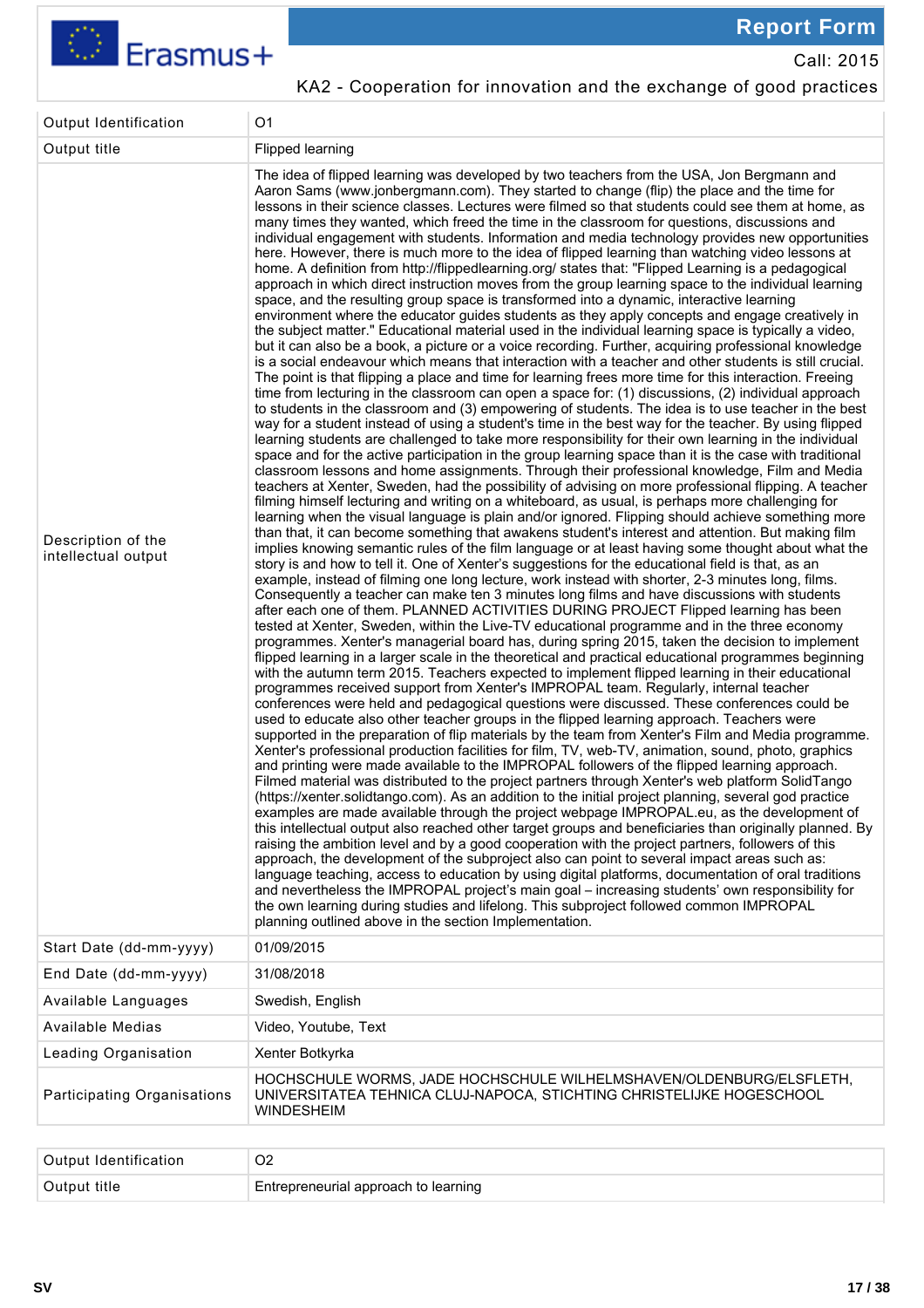| <u>w Lrasmus+</u>                         | Call: 2015                                                                                                                                                                                                                                                                                                                                                                                                                                                                                                                                                                                                                                                                                                                                                                                                                                                                                                                                                                                                                                                                                                                                                                                                                                                                                                                                                                                                                                                                                                                                                                                                                                                                                                                                                                                                                                                                                                                                                                                                                                                                                                                                                                                                                                                                                                                                                                                                                                                                                                                                                                                                                                                                                                                                                                                                                                                                                                                                                                                                                                                                                                                                                                                                                                                                                                                                                                                                                                                                                                                                                                                                                                                                                |
|-------------------------------------------|-------------------------------------------------------------------------------------------------------------------------------------------------------------------------------------------------------------------------------------------------------------------------------------------------------------------------------------------------------------------------------------------------------------------------------------------------------------------------------------------------------------------------------------------------------------------------------------------------------------------------------------------------------------------------------------------------------------------------------------------------------------------------------------------------------------------------------------------------------------------------------------------------------------------------------------------------------------------------------------------------------------------------------------------------------------------------------------------------------------------------------------------------------------------------------------------------------------------------------------------------------------------------------------------------------------------------------------------------------------------------------------------------------------------------------------------------------------------------------------------------------------------------------------------------------------------------------------------------------------------------------------------------------------------------------------------------------------------------------------------------------------------------------------------------------------------------------------------------------------------------------------------------------------------------------------------------------------------------------------------------------------------------------------------------------------------------------------------------------------------------------------------------------------------------------------------------------------------------------------------------------------------------------------------------------------------------------------------------------------------------------------------------------------------------------------------------------------------------------------------------------------------------------------------------------------------------------------------------------------------------------------------------------------------------------------------------------------------------------------------------------------------------------------------------------------------------------------------------------------------------------------------------------------------------------------------------------------------------------------------------------------------------------------------------------------------------------------------------------------------------------------------------------------------------------------------------------------------------------------------------------------------------------------------------------------------------------------------------------------------------------------------------------------------------------------------------------------------------------------------------------------------------------------------------------------------------------------------------------------------------------------------------------------------------------------------|
|                                           | KA2 - Cooperation for innovation and the exchange of good practices                                                                                                                                                                                                                                                                                                                                                                                                                                                                                                                                                                                                                                                                                                                                                                                                                                                                                                                                                                                                                                                                                                                                                                                                                                                                                                                                                                                                                                                                                                                                                                                                                                                                                                                                                                                                                                                                                                                                                                                                                                                                                                                                                                                                                                                                                                                                                                                                                                                                                                                                                                                                                                                                                                                                                                                                                                                                                                                                                                                                                                                                                                                                                                                                                                                                                                                                                                                                                                                                                                                                                                                                                       |
| Description of the<br>intellectual output | The task of this part of the IMPROPAL project is to highlight an entrepreneurial approach to learning<br>developed by Xenter Botkyrka and investigate what parts of the model can be of interest and can<br>be transferred to our project partners as well as to the other educational programmes, at Xenter or<br>elsewhere. The intellectual output is also highlighting how it can be done and brings forward the<br>experiences of project partners through god practice examples. The model is implemented by the<br>teachers and managers at Xenter's Live-TV Specialist higher vocational educational programme. It<br>has become through the need of overbridging the imperative needs and specifics of the line of<br>bussiness, the ones of an education programme and the conviction that it is possible to educate for<br>entrepreneurship. The Live-TV line of bussiness, and many similar in the modern economy, has<br>distinctive characteristics regarding the terms of employment of work force: short contracts, project<br>and performance based where flexibility of staff and a fast adaptation to new work plans are the<br>norm, rapid knowledge gaining from more experienced professionals, and so on. These real<br>conditions are demanding a new set of skills and a specific mindset for the ones entering the work<br>field. The model supports students in the development of skills in three areas : (1) personal<br>leadership, (2) creative work and (3) professional orientation. From the perspective of the students'<br>educational process these areas provide structure to the whole educational programme in the<br>following way: YEAR 1 Personal leadership and Professional Orientation September to October -<br>Introduction of the entrepreneurial approach. The "learning contract" between students and the<br>school. Basics of technical skills. Meet alumni. October to January - Personal Leadership. Self<br>presentation, self assessment, goal setting, structure of skill gaining, planning of steps and planning<br>for internship. Meet alumni. February to April - Internship. Gaining knowledge and skills in<br>internships, in real situations, through own responsibility. April to June - Project work - independent<br>project, student choice. Master Classes - co-creating the study plan according to own professional<br>development needs. YEAR 2 Creative Work and Professional Orientation August to December -<br>Internship, second project work based on solving a real problem from a company, "from an idea to<br>the final product". Professional networking – mapping possibilities, how to learn "at work". Sharing of<br>findings to 1st year students, introducing them to the entrepreneurial approach. Regular evaluations<br>of Xenter's students by the industry show that this strategy is working: Xenter's students stand out<br>among students from other schools for their inquisitiveness and their entrepreneurial and<br>self-responsible approach to learning and are therefore more often entrusted with work in new TV<br>productions. As a consequence of globalisation and modern industrial dynamics, working conditions<br>in other sectors of modern economies are more and more requiring a new way of planning<br>education programmes. This makes Xenter's model of entrepreneurial approach to learning<br>interesting for other sectors and for other educational institution at different levels. The model is<br>explained more detailed in the IMPROPAL Toolbox of pedagogical approaches. This subproject<br>followed common IMPROPAL planning (section Implementation). |
| Start Date (dd-mm-yyyy)                   | 01/09/2015                                                                                                                                                                                                                                                                                                                                                                                                                                                                                                                                                                                                                                                                                                                                                                                                                                                                                                                                                                                                                                                                                                                                                                                                                                                                                                                                                                                                                                                                                                                                                                                                                                                                                                                                                                                                                                                                                                                                                                                                                                                                                                                                                                                                                                                                                                                                                                                                                                                                                                                                                                                                                                                                                                                                                                                                                                                                                                                                                                                                                                                                                                                                                                                                                                                                                                                                                                                                                                                                                                                                                                                                                                                                                |
| End Date (dd-mm-yyyy)                     | 31/08/2018                                                                                                                                                                                                                                                                                                                                                                                                                                                                                                                                                                                                                                                                                                                                                                                                                                                                                                                                                                                                                                                                                                                                                                                                                                                                                                                                                                                                                                                                                                                                                                                                                                                                                                                                                                                                                                                                                                                                                                                                                                                                                                                                                                                                                                                                                                                                                                                                                                                                                                                                                                                                                                                                                                                                                                                                                                                                                                                                                                                                                                                                                                                                                                                                                                                                                                                                                                                                                                                                                                                                                                                                                                                                                |
| Available Languages                       | Swedish, English                                                                                                                                                                                                                                                                                                                                                                                                                                                                                                                                                                                                                                                                                                                                                                                                                                                                                                                                                                                                                                                                                                                                                                                                                                                                                                                                                                                                                                                                                                                                                                                                                                                                                                                                                                                                                                                                                                                                                                                                                                                                                                                                                                                                                                                                                                                                                                                                                                                                                                                                                                                                                                                                                                                                                                                                                                                                                                                                                                                                                                                                                                                                                                                                                                                                                                                                                                                                                                                                                                                                                                                                                                                                          |
| <b>Available Medias</b>                   | Website, Video, Text                                                                                                                                                                                                                                                                                                                                                                                                                                                                                                                                                                                                                                                                                                                                                                                                                                                                                                                                                                                                                                                                                                                                                                                                                                                                                                                                                                                                                                                                                                                                                                                                                                                                                                                                                                                                                                                                                                                                                                                                                                                                                                                                                                                                                                                                                                                                                                                                                                                                                                                                                                                                                                                                                                                                                                                                                                                                                                                                                                                                                                                                                                                                                                                                                                                                                                                                                                                                                                                                                                                                                                                                                                                                      |
| Leading Organisation                      | Xenter Botkyrka                                                                                                                                                                                                                                                                                                                                                                                                                                                                                                                                                                                                                                                                                                                                                                                                                                                                                                                                                                                                                                                                                                                                                                                                                                                                                                                                                                                                                                                                                                                                                                                                                                                                                                                                                                                                                                                                                                                                                                                                                                                                                                                                                                                                                                                                                                                                                                                                                                                                                                                                                                                                                                                                                                                                                                                                                                                                                                                                                                                                                                                                                                                                                                                                                                                                                                                                                                                                                                                                                                                                                                                                                                                                           |
| Participating Organisations               | HOCHSCHULE WORMS, BBS 1 WHV - Kooperationsbüro IBJ, STICHTING CHRISTELIJKE<br>HOGESCHOOL WINDESHEIM, JADE HOCHSCHULE<br>WILHELMSHAVEN/OLDENBURG/ELSFLETH                                                                                                                                                                                                                                                                                                                                                                                                                                                                                                                                                                                                                                                                                                                                                                                                                                                                                                                                                                                                                                                                                                                                                                                                                                                                                                                                                                                                                                                                                                                                                                                                                                                                                                                                                                                                                                                                                                                                                                                                                                                                                                                                                                                                                                                                                                                                                                                                                                                                                                                                                                                                                                                                                                                                                                                                                                                                                                                                                                                                                                                                                                                                                                                                                                                                                                                                                                                                                                                                                                                                  |

Erasmus+

| Output Identification | O <sub>3</sub>                                                                                                                                                                                                                                                                                                                                                                                                                                                                                                                                                                                                                                                                                                                                                                                                                                                                                                                                                                                                                                                                                                                                                                                                                                                                                                                                                                                                                                                                                                                                                                                                                                                                                                                                                                                                                                |
|-----------------------|-----------------------------------------------------------------------------------------------------------------------------------------------------------------------------------------------------------------------------------------------------------------------------------------------------------------------------------------------------------------------------------------------------------------------------------------------------------------------------------------------------------------------------------------------------------------------------------------------------------------------------------------------------------------------------------------------------------------------------------------------------------------------------------------------------------------------------------------------------------------------------------------------------------------------------------------------------------------------------------------------------------------------------------------------------------------------------------------------------------------------------------------------------------------------------------------------------------------------------------------------------------------------------------------------------------------------------------------------------------------------------------------------------------------------------------------------------------------------------------------------------------------------------------------------------------------------------------------------------------------------------------------------------------------------------------------------------------------------------------------------------------------------------------------------------------------------------------------------|
| Output title          | Co-creative learning                                                                                                                                                                                                                                                                                                                                                                                                                                                                                                                                                                                                                                                                                                                                                                                                                                                                                                                                                                                                                                                                                                                                                                                                                                                                                                                                                                                                                                                                                                                                                                                                                                                                                                                                                                                                                          |
|                       | Within higher education, students' voices are usually not taken into consideration when deciding<br>what we teach (courses and curricula) and how we teach (methods). There are some arguments to<br>include students as partners in the pedagogical process. This goes further than only consulting<br>students It means that they become full participants in the teaching methods, the courses and even<br>one step further, the whole curricula. It means that students will experience the freedom to become<br>critical thinkers and take more responsibility for their own learning. Student learning is deepest<br>when they become their own teacher. However enhancing student participation doesn't mean we<br>can discard teachers' expertise, it is about cooperation and partnership. Part I: Leadership for<br>Management Skills Students from 2nd year will develop in cooperation with students from<br>specialization minor Industrial Strategies and Change Management and two lecturers from the<br>study programme Industrial Engineering and Management (one topic expert and one research<br>expert) a programme for Management Skills (fall 2015) that is part of their own study programme.<br>The 2nd year students will do this instead of the topic Behaviour in Organisations for 3EC which is<br>approx. 85 hours per student. The minor students have already followed Management Skills and<br>will take on a leading role in the group. We are looking for 6 students from the 2nd year and 3<br>students from the minor. The topic Management Skills has a study load of 4EC. Important part of<br>the research into the new topic Management Skills is including companies, not only in the spring,<br>while developing, but also in the fall when the student group is 2 days per week in a company. Part |
|                       | II: Leadership for Behaviour in Organisations Students from the 2nd vear will develop in cooperation                                                                                                                                                                                                                                                                                                                                                                                                                                                                                                                                                                                                                                                                                                                                                                                                                                                                                                                                                                                                                                                                                                                                                                                                                                                                                                                                                                                                                                                                                                                                                                                                                                                                                                                                          |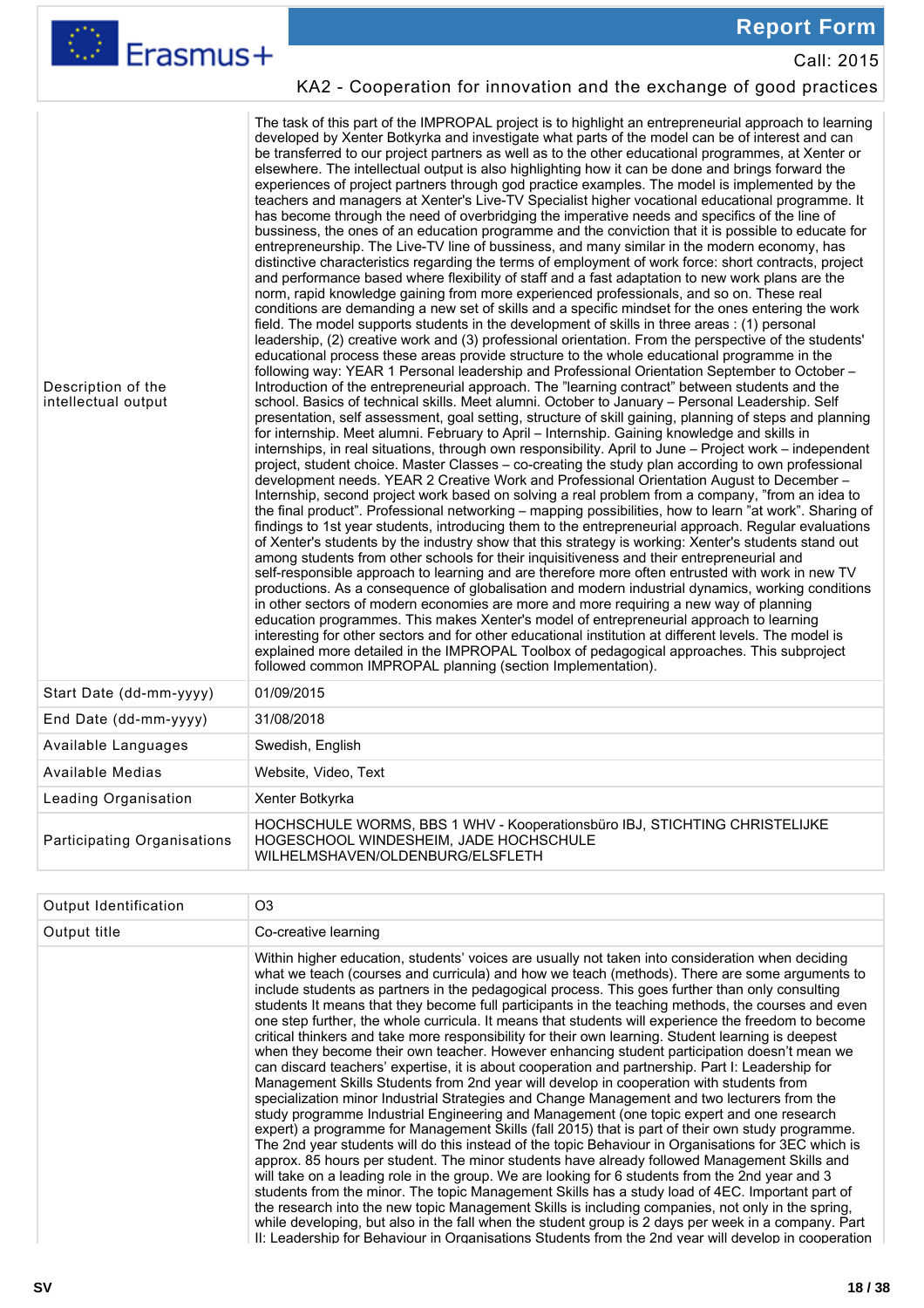|                                           | <b>Report Form</b>                                                                                                                                                                                                                                                                                                                                                                                                                                                                                                                                                                                                                                                                                                                                                                                                                                                                                                                                                                                                                                                                                                                                                                                                                                                                                                                                                                                                                                                                                                                                                                                                                                                                                                                                                                                                                                                                                                                                                                                                                                                                                                                                                                                                                                                                                                                                                                                                                                                                                                                                                                                                                                                                                                                                                                                                                                                                                                                                                                                                                                                                                                                                                                                                                                                                                                                                                                  |
|-------------------------------------------|-------------------------------------------------------------------------------------------------------------------------------------------------------------------------------------------------------------------------------------------------------------------------------------------------------------------------------------------------------------------------------------------------------------------------------------------------------------------------------------------------------------------------------------------------------------------------------------------------------------------------------------------------------------------------------------------------------------------------------------------------------------------------------------------------------------------------------------------------------------------------------------------------------------------------------------------------------------------------------------------------------------------------------------------------------------------------------------------------------------------------------------------------------------------------------------------------------------------------------------------------------------------------------------------------------------------------------------------------------------------------------------------------------------------------------------------------------------------------------------------------------------------------------------------------------------------------------------------------------------------------------------------------------------------------------------------------------------------------------------------------------------------------------------------------------------------------------------------------------------------------------------------------------------------------------------------------------------------------------------------------------------------------------------------------------------------------------------------------------------------------------------------------------------------------------------------------------------------------------------------------------------------------------------------------------------------------------------------------------------------------------------------------------------------------------------------------------------------------------------------------------------------------------------------------------------------------------------------------------------------------------------------------------------------------------------------------------------------------------------------------------------------------------------------------------------------------------------------------------------------------------------------------------------------------------------------------------------------------------------------------------------------------------------------------------------------------------------------------------------------------------------------------------------------------------------------------------------------------------------------------------------------------------------------------------------------------------------------------------------------------------------|
| Erasmus+                                  | Call: 2015                                                                                                                                                                                                                                                                                                                                                                                                                                                                                                                                                                                                                                                                                                                                                                                                                                                                                                                                                                                                                                                                                                                                                                                                                                                                                                                                                                                                                                                                                                                                                                                                                                                                                                                                                                                                                                                                                                                                                                                                                                                                                                                                                                                                                                                                                                                                                                                                                                                                                                                                                                                                                                                                                                                                                                                                                                                                                                                                                                                                                                                                                                                                                                                                                                                                                                                                                                          |
|                                           | KA2 - Cooperation for innovation and the exchange of good practices                                                                                                                                                                                                                                                                                                                                                                                                                                                                                                                                                                                                                                                                                                                                                                                                                                                                                                                                                                                                                                                                                                                                                                                                                                                                                                                                                                                                                                                                                                                                                                                                                                                                                                                                                                                                                                                                                                                                                                                                                                                                                                                                                                                                                                                                                                                                                                                                                                                                                                                                                                                                                                                                                                                                                                                                                                                                                                                                                                                                                                                                                                                                                                                                                                                                                                                 |
| Description of the<br>intellectual output | with minor students and two lecturers a programme for Behaviour in Organisations (fall 2016).<br>While in part I the 2nd year students prepared a programme for the next semester, this group will<br>develop a programme while they are following the same topic. Important part in this set-up is the<br>involvement of part-time students (and their related companies). 2. Co-creative assessment An<br>important part in our educational system is the examination. The lecturer evaluates whether or not<br>the student achieved the desired learning outcomes for the subject or project. In a more traditional<br>approach to examination, the lecturer creates a test and students have to write the test. Examples<br>of tests are: theory based or case based tests and presentation and defence. These types of tests<br>centre on the desired learning outcomes and the preferences of the lecturer. The tests are not (or<br>only by coincidence) based on the different learning styles of the students. In 'student based<br>examination' we want to create tests by which the student shows the desired learning outcome for<br>the subject or project, while taking into account his preferred learning style. For example a student<br>might have a more practical approach to theory, in that case he might want to transfer his<br>knowledge to practise. The examination method can be: to provide a solution to a problem in<br>industry in which he demonstrates his (in-depth) knowledge of the theory. 3. Co-creation of an<br>international learning experience 'Education on the move' - A collaborative journey for students &<br>lecturers The module 'Field Trip' will relate to the work field of architecture and the future profession<br>of the enrolled architectural students. They are 3rd & 4th year students from Windesheim university<br>and from international partner universities. As the participants of the module are not limited to<br>Windesheim students only, the consequences of the introduction of co-creative learning on a<br>broader scale are anticipated. Proposal Developing the content of the module 'Field trip' will be a<br>collaborative journey for students & lecturers. Students will be motivated to increase responsibility<br>for their own learning through 3 different shared stages: 1) preparation The students will be<br>engaged in formulating learning goals, assignments and outcomes of the Field trip. They are<br>responsible for identifying the destination, determining the content of the itinerary and organizing<br>the journey and stay. 2) journey All the prepared plans, ideas and assignments will be carried out<br>by the students during the trip. Possible suggestions: building visits and guided tours by students,<br>company visits, workshops on location, guest lectures by experts, meet & greet fellow students of<br>the places to visit, spatial experiments, etc. 3) evaluation & dissemination Assignments of the Field<br>trip will be assessed and the module will be together evaluated by students & lecturers. The<br>outcome of the evaluation will form new input for the future Field trip. Students will share their<br>gained experience and knowledge with the following cohort. This subproject will follow common<br>IMPROPAL planning (sect G above). |
| Start Date (dd-mm-yyyy)                   | 01/09/2015                                                                                                                                                                                                                                                                                                                                                                                                                                                                                                                                                                                                                                                                                                                                                                                                                                                                                                                                                                                                                                                                                                                                                                                                                                                                                                                                                                                                                                                                                                                                                                                                                                                                                                                                                                                                                                                                                                                                                                                                                                                                                                                                                                                                                                                                                                                                                                                                                                                                                                                                                                                                                                                                                                                                                                                                                                                                                                                                                                                                                                                                                                                                                                                                                                                                                                                                                                          |
| End Date (dd-mm-yyyy)                     | 31/08/2018                                                                                                                                                                                                                                                                                                                                                                                                                                                                                                                                                                                                                                                                                                                                                                                                                                                                                                                                                                                                                                                                                                                                                                                                                                                                                                                                                                                                                                                                                                                                                                                                                                                                                                                                                                                                                                                                                                                                                                                                                                                                                                                                                                                                                                                                                                                                                                                                                                                                                                                                                                                                                                                                                                                                                                                                                                                                                                                                                                                                                                                                                                                                                                                                                                                                                                                                                                          |
| Available Languages                       | English, Dutch                                                                                                                                                                                                                                                                                                                                                                                                                                                                                                                                                                                                                                                                                                                                                                                                                                                                                                                                                                                                                                                                                                                                                                                                                                                                                                                                                                                                                                                                                                                                                                                                                                                                                                                                                                                                                                                                                                                                                                                                                                                                                                                                                                                                                                                                                                                                                                                                                                                                                                                                                                                                                                                                                                                                                                                                                                                                                                                                                                                                                                                                                                                                                                                                                                                                                                                                                                      |
| Available Medias                          | Text, Website, Image                                                                                                                                                                                                                                                                                                                                                                                                                                                                                                                                                                                                                                                                                                                                                                                                                                                                                                                                                                                                                                                                                                                                                                                                                                                                                                                                                                                                                                                                                                                                                                                                                                                                                                                                                                                                                                                                                                                                                                                                                                                                                                                                                                                                                                                                                                                                                                                                                                                                                                                                                                                                                                                                                                                                                                                                                                                                                                                                                                                                                                                                                                                                                                                                                                                                                                                                                                |
| Leading Organisation                      | STICHTING CHRISTELIJKE HOGESCHOOL WINDESHEIM                                                                                                                                                                                                                                                                                                                                                                                                                                                                                                                                                                                                                                                                                                                                                                                                                                                                                                                                                                                                                                                                                                                                                                                                                                                                                                                                                                                                                                                                                                                                                                                                                                                                                                                                                                                                                                                                                                                                                                                                                                                                                                                                                                                                                                                                                                                                                                                                                                                                                                                                                                                                                                                                                                                                                                                                                                                                                                                                                                                                                                                                                                                                                                                                                                                                                                                                        |
| Participating Organisations               | Xenter Botkyrka, UNIVERSITATEA TEHNICA CLUJ-NAPOCA, JADE HOCHSCHULE<br>WILHELMSHAVEN/OLDENBURG/ELSFLETH                                                                                                                                                                                                                                                                                                                                                                                                                                                                                                                                                                                                                                                                                                                                                                                                                                                                                                                                                                                                                                                                                                                                                                                                                                                                                                                                                                                                                                                                                                                                                                                                                                                                                                                                                                                                                                                                                                                                                                                                                                                                                                                                                                                                                                                                                                                                                                                                                                                                                                                                                                                                                                                                                                                                                                                                                                                                                                                                                                                                                                                                                                                                                                                                                                                                             |

| Output Identification | O4                                                                                                                                                                                                                                                                                                                                                                                                                                                                                                                                                                                                                                                                                                                                                                                                                                                                                                                                                                                                                                                                                                                                                                                                                                                                                                                                                                                                                                                                                                                                                                                                                                                                                                                                                                                                                                                     |
|-----------------------|--------------------------------------------------------------------------------------------------------------------------------------------------------------------------------------------------------------------------------------------------------------------------------------------------------------------------------------------------------------------------------------------------------------------------------------------------------------------------------------------------------------------------------------------------------------------------------------------------------------------------------------------------------------------------------------------------------------------------------------------------------------------------------------------------------------------------------------------------------------------------------------------------------------------------------------------------------------------------------------------------------------------------------------------------------------------------------------------------------------------------------------------------------------------------------------------------------------------------------------------------------------------------------------------------------------------------------------------------------------------------------------------------------------------------------------------------------------------------------------------------------------------------------------------------------------------------------------------------------------------------------------------------------------------------------------------------------------------------------------------------------------------------------------------------------------------------------------------------------|
| Output title          | Project work                                                                                                                                                                                                                                                                                                                                                                                                                                                                                                                                                                                                                                                                                                                                                                                                                                                                                                                                                                                                                                                                                                                                                                                                                                                                                                                                                                                                                                                                                                                                                                                                                                                                                                                                                                                                                                           |
|                       | Project work in both universities and schools is of growing importance to promote self-responsible<br>learning. It is not a new didactical approach but by it has only been applied selectively to few<br>courses and cooperations have only been made regionally. In this ERASMUS+ project the method<br>of project work has innovative features in that it includes an international component by doing<br>project work on a European level, it fosters the cooperation between upper secondary schools and<br>universities to smoothen the transition between the different institutions of education for students, it<br>promotes the cooperation between education institutions and companies, it will spread the concept<br>of project work to a greater number of teachers and professors. All participants are interested in<br>sharing experiences and good practices with the project works which have already been<br>conducted. For the involved schools project work has just become an integral part of the curricula<br>and also at the universities it has been introduced in some of the syllabi. The schools are well<br>connected to the regional companies and the universities use project work especially to include<br>international components into teaching. The aim of this IMPROPAL subproject is to - share<br>experiences and good practice to reach a common understanding of "project work", - jointly develop<br>ideas for project work involving companies to foster practical experiences and to facilitate contacts<br>between education and economy, - conduct project work with pupils as well as students on a<br>European level to raise - awareness for cultural differences and to facilitate intercultural<br>communication, - develop "guidelines for good project work" for documentation and exploitation |
| Description of the    | purposes, - offer teacher training on project work, - promote the idea of entrepreneurship among                                                                                                                                                                                                                                                                                                                                                                                                                                                                                                                                                                                                                                                                                                                                                                                                                                                                                                                                                                                                                                                                                                                                                                                                                                                                                                                                                                                                                                                                                                                                                                                                                                                                                                                                                       |
| intellectual output   | students and teachers (close cooperation with subproject on entrepreneurial approach is planned) -<br>get students more involved in the teaching/learning process. The following steps will be taken to<br>develop the project: Nov 2015 – Jan 2016: All subproject participants will develop a common                                                                                                                                                                                                                                                                                                                                                                                                                                                                                                                                                                                                                                                                                                                                                                                                                                                                                                                                                                                                                                                                                                                                                                                                                                                                                                                                                                                                                                                                                                                                                 |
|                       | understanding of "project work" and will have to discuss the following questions: How can project                                                                                                                                                                                                                                                                                                                                                                                                                                                                                                                                                                                                                                                                                                                                                                                                                                                                                                                                                                                                                                                                                                                                                                                                                                                                                                                                                                                                                                                                                                                                                                                                                                                                                                                                                      |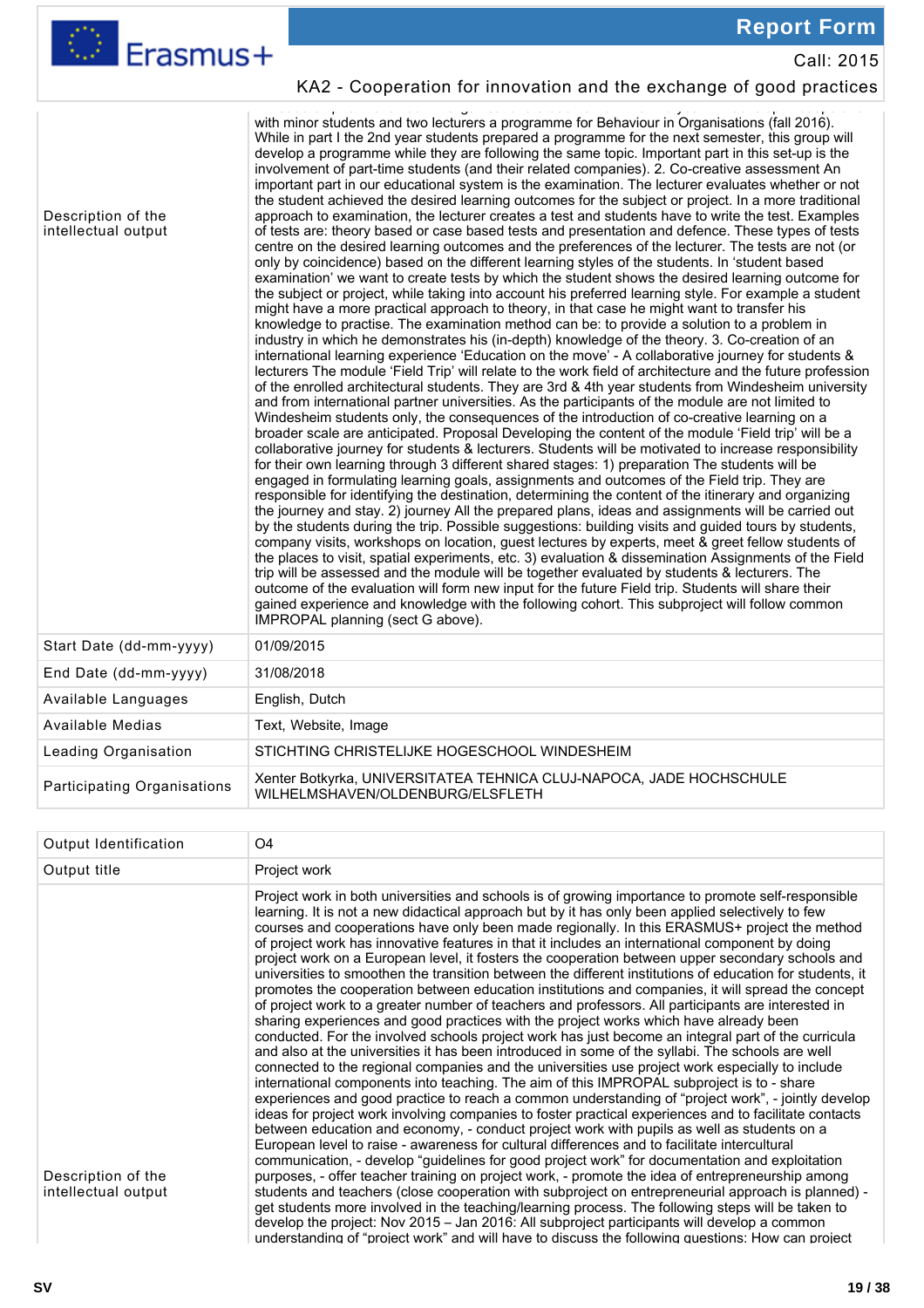

Call: 2015

### KA2 - Cooperation for innovation and the exchange of good practices

understanding of "project work" and will have to discuss the following questions: How can project be defined? What does it include? How long should the projects last? Who must be included? What functions, obligations and rights do the different participants like teachers, students, companies? How are the proceedings documented? How can project work be evaluated? How does the role of a teacher change by offering project work? What kinds of skills and knowledge do teachers have to develop to be qualified to teach project work? etc. As a result they will develop "guidelines for good project work" Feb – June 2016: The "guidelines for good project work" are tested and ideas for the content of a pilot project are developed. From the very beginning the project is planned as a European project which means that there are always a minimum of three European partners involved. This will foster the language as well as the intercultural training of both students and teachers. It is also essential to involve companies. Their functions can be manifold: They can act as "creative director", as provider of facilities, e.g. laboratories, which are not available in neither schools nor universities, or as advisors in order to give practical input into the project work. Projects also need to be defined in such a way that both schools and universities can participate. Sept 2016 - June 2018: This subproject will follow common IMPROPAL planning outlined above in section G. Implementation.

| Start Date (dd-mm-yyyy)            | 01/09/2015                                                                               |
|------------------------------------|------------------------------------------------------------------------------------------|
| End Date (dd-mm-yyyy)              | 31/08/2018                                                                               |
| Available Languages                | English, German                                                                          |
| Available Medias                   | Text, Website, Oral                                                                      |
| Leading Organisation               | JADE HOCHSCHULE WILHELMSHAVEN/OLDENBURG/ELSFLETH                                         |
| <b>Participating Organisations</b> | HOCHSCHULE WORMS, UNIVERSITATEA TEHNICA CLUJ-NAPOCA, BBS 1 WHV -<br>Kooperationsbüro IBJ |

| Output Identification                     | O <sub>5</sub>                                                                                                                                                                                                                                                                                                                                                                                                                                                                                                                                                                                                                                                                                                                                                                                                                                                                                                                                                                                                                                                                                                                                                                                                                                                                                                                                                                                                                                                                                                                                                                                                                                                                                                                                                                                                                                                                                                                                                                                                                                                                                                                                                                                                                                                                                                                                                                                                                                                                                                                                                                                                                                                                                                                                                                                    |
|-------------------------------------------|---------------------------------------------------------------------------------------------------------------------------------------------------------------------------------------------------------------------------------------------------------------------------------------------------------------------------------------------------------------------------------------------------------------------------------------------------------------------------------------------------------------------------------------------------------------------------------------------------------------------------------------------------------------------------------------------------------------------------------------------------------------------------------------------------------------------------------------------------------------------------------------------------------------------------------------------------------------------------------------------------------------------------------------------------------------------------------------------------------------------------------------------------------------------------------------------------------------------------------------------------------------------------------------------------------------------------------------------------------------------------------------------------------------------------------------------------------------------------------------------------------------------------------------------------------------------------------------------------------------------------------------------------------------------------------------------------------------------------------------------------------------------------------------------------------------------------------------------------------------------------------------------------------------------------------------------------------------------------------------------------------------------------------------------------------------------------------------------------------------------------------------------------------------------------------------------------------------------------------------------------------------------------------------------------------------------------------------------------------------------------------------------------------------------------------------------------------------------------------------------------------------------------------------------------------------------------------------------------------------------------------------------------------------------------------------------------------------------------------------------------------------------------------------------------|
| Output title                              | Counselling/coaching                                                                                                                                                                                                                                                                                                                                                                                                                                                                                                                                                                                                                                                                                                                                                                                                                                                                                                                                                                                                                                                                                                                                                                                                                                                                                                                                                                                                                                                                                                                                                                                                                                                                                                                                                                                                                                                                                                                                                                                                                                                                                                                                                                                                                                                                                                                                                                                                                                                                                                                                                                                                                                                                                                                                                                              |
| Description of the<br>intellectual output | Participants: Leaders: Jade HS in collaboration with HS Worms. Follower: Xenter Botkyrka<br>Description: At Jade HS and HS Worms, in addition to the lessons taught by academic staff,<br>students can use a "backup service" that is provided by the student's counselling center to reflect<br>on and learn about how they can improve their learning style and become more successful in their<br>studies and also later on in their job. The main concern and aim of coaching and counselling is to<br>provide a chance to work individually in a setting that meets the actual demand of the single<br>student asking for feedback or advise. In the last three years during our counselling work we see,<br>that the demand for an ongoing coaching and counselling process is increasing. People who come<br>with questions and problems need several different things to change their behavior and find a<br>solution to their questions or problems. Tools that can be applied can be: - face-to-face-counselling<br>- courses with internal coaching experts to develop soft skills and gain experiences in a certain field<br>by interacting and trying-out different possibilities in a group, like entrepreneurial thinking and<br>learning - mentoring and peer mentoring Combining these tools, allows the students to pick what is<br>necessary for them at the moment and to stay in touch and develop and reflect their skills within a<br>longer period of time, due to the fact that a change of behavior always needs time and is a longer<br>process. The aim of the project is to increase student's self-responsibility. In coaching and<br>counseling we meet different target groups asking for support in all periods of their studies.<br>Beginning from choosing which study or internship program is the right one, going on with how to<br>study successfully and ending up with how to find an equivalent and satisfying job and perform well<br>there. The coaching and counselling approach suggested to be tested in this project should<br>investigate how educational organisations can support learners to: - find out more about their<br>interests and values - find out if what they think and imagine is possible in a concrete institution -<br>find out what steps are necessary to reach their aim - start to get into dialogue with experts for the<br>target field and develop personal contacts - experience presenting themselves and getting into<br>contact, rather than just staying with what they heard about their target field from thirds (media,<br>interest groups, lobby, friends, parents, teachers, counselors) and much more. This subproject will<br>follow common IMPROPAL planning outlined above in section G. Implementation. |
| Start Date (dd-mm-yyyy)                   | 01/09/2015                                                                                                                                                                                                                                                                                                                                                                                                                                                                                                                                                                                                                                                                                                                                                                                                                                                                                                                                                                                                                                                                                                                                                                                                                                                                                                                                                                                                                                                                                                                                                                                                                                                                                                                                                                                                                                                                                                                                                                                                                                                                                                                                                                                                                                                                                                                                                                                                                                                                                                                                                                                                                                                                                                                                                                                        |
| End Date (dd-mm-yyyy)                     | 31/08/2018                                                                                                                                                                                                                                                                                                                                                                                                                                                                                                                                                                                                                                                                                                                                                                                                                                                                                                                                                                                                                                                                                                                                                                                                                                                                                                                                                                                                                                                                                                                                                                                                                                                                                                                                                                                                                                                                                                                                                                                                                                                                                                                                                                                                                                                                                                                                                                                                                                                                                                                                                                                                                                                                                                                                                                                        |
| Available Languages                       | German, English                                                                                                                                                                                                                                                                                                                                                                                                                                                                                                                                                                                                                                                                                                                                                                                                                                                                                                                                                                                                                                                                                                                                                                                                                                                                                                                                                                                                                                                                                                                                                                                                                                                                                                                                                                                                                                                                                                                                                                                                                                                                                                                                                                                                                                                                                                                                                                                                                                                                                                                                                                                                                                                                                                                                                                                   |
| Available Medias                          | Website, Service, Text                                                                                                                                                                                                                                                                                                                                                                                                                                                                                                                                                                                                                                                                                                                                                                                                                                                                                                                                                                                                                                                                                                                                                                                                                                                                                                                                                                                                                                                                                                                                                                                                                                                                                                                                                                                                                                                                                                                                                                                                                                                                                                                                                                                                                                                                                                                                                                                                                                                                                                                                                                                                                                                                                                                                                                            |
| Leading Organisation                      | <b>HOCHSCHULE WORMS</b>                                                                                                                                                                                                                                                                                                                                                                                                                                                                                                                                                                                                                                                                                                                                                                                                                                                                                                                                                                                                                                                                                                                                                                                                                                                                                                                                                                                                                                                                                                                                                                                                                                                                                                                                                                                                                                                                                                                                                                                                                                                                                                                                                                                                                                                                                                                                                                                                                                                                                                                                                                                                                                                                                                                                                                           |
| Participating Organisations               | JADE HOCHSCHULE WILHELMSHAVEN/OLDENBURG/ELSFLETH, Xenter Botkyrka                                                                                                                                                                                                                                                                                                                                                                                                                                                                                                                                                                                                                                                                                                                                                                                                                                                                                                                                                                                                                                                                                                                                                                                                                                                                                                                                                                                                                                                                                                                                                                                                                                                                                                                                                                                                                                                                                                                                                                                                                                                                                                                                                                                                                                                                                                                                                                                                                                                                                                                                                                                                                                                                                                                                 |

Output Identification | 06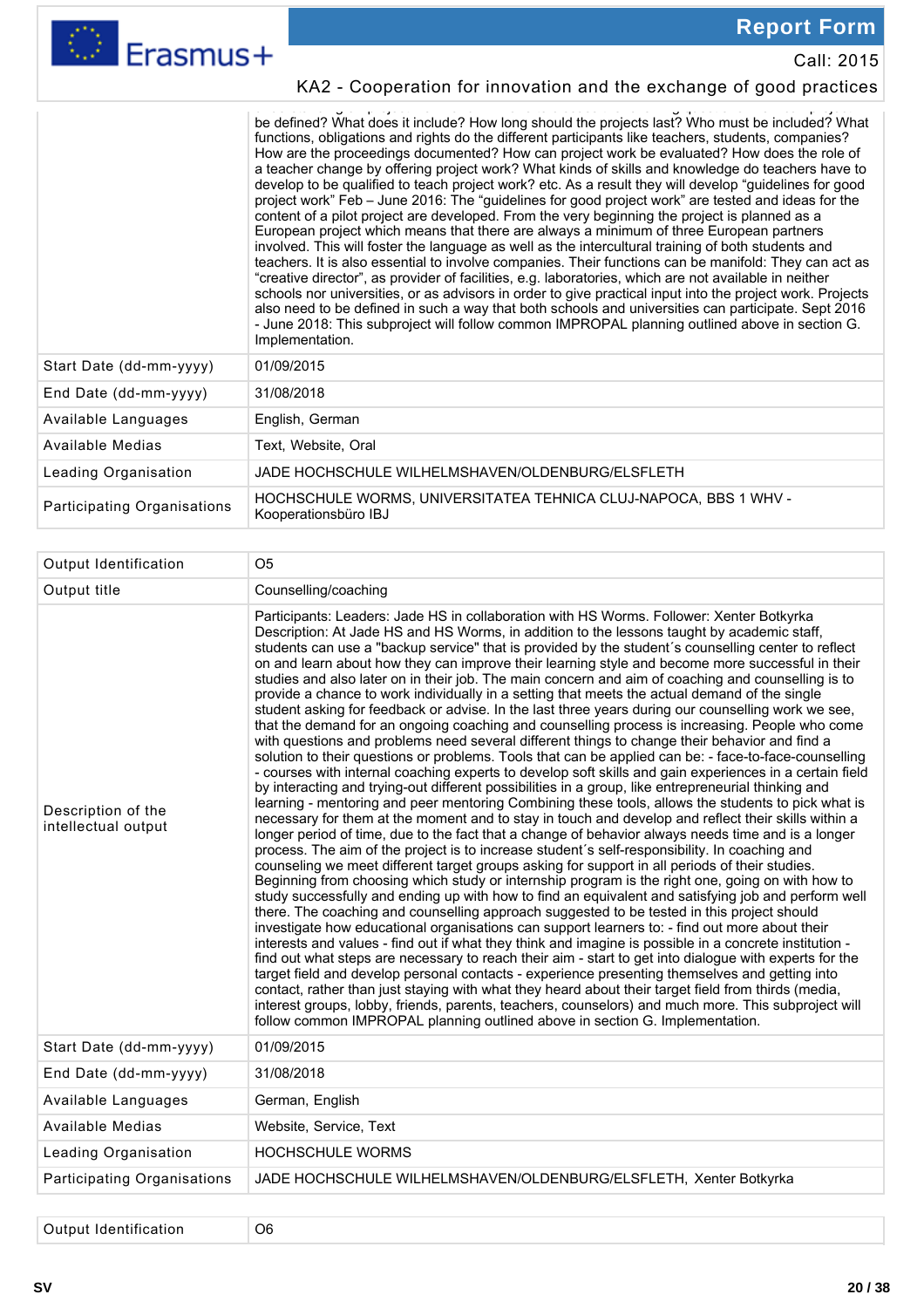

Call: 2015

### KA2 - Cooperation for innovation and the exchange of good practices

| Output title                              | Formative assessment                                                                                                                                                                                                                                                                                                                                                                                                                                                                                                                                                                                                                                                                                                                                                                                                                                                                                                                                                                                                                                                                                                                                                                                                                                                                                                                                                                                                                                                                                                                                                                                                                                                                                                                                                                                                                                                                                                                                                                                                                                                                                                                                                                                                                                                                                                                                                                                                                                                                                                                                                                                                                                                                                                                                                                                                                                                                                                                                                                                                                                                                                                                                                                                                                                                                                                                                                                                                                                                                                                                                                                                                                                                                                                                                                                                                                                                                                                                                                                                                                                                                                                                                                                                                                                                                                                                                                                                                                                                                                                                                                                                                                                                                                                                                                                                                                                                                                                                                                                                                                                                                                                                                                                                                                                                                                                        |
|-------------------------------------------|-----------------------------------------------------------------------------------------------------------------------------------------------------------------------------------------------------------------------------------------------------------------------------------------------------------------------------------------------------------------------------------------------------------------------------------------------------------------------------------------------------------------------------------------------------------------------------------------------------------------------------------------------------------------------------------------------------------------------------------------------------------------------------------------------------------------------------------------------------------------------------------------------------------------------------------------------------------------------------------------------------------------------------------------------------------------------------------------------------------------------------------------------------------------------------------------------------------------------------------------------------------------------------------------------------------------------------------------------------------------------------------------------------------------------------------------------------------------------------------------------------------------------------------------------------------------------------------------------------------------------------------------------------------------------------------------------------------------------------------------------------------------------------------------------------------------------------------------------------------------------------------------------------------------------------------------------------------------------------------------------------------------------------------------------------------------------------------------------------------------------------------------------------------------------------------------------------------------------------------------------------------------------------------------------------------------------------------------------------------------------------------------------------------------------------------------------------------------------------------------------------------------------------------------------------------------------------------------------------------------------------------------------------------------------------------------------------------------------------------------------------------------------------------------------------------------------------------------------------------------------------------------------------------------------------------------------------------------------------------------------------------------------------------------------------------------------------------------------------------------------------------------------------------------------------------------------------------------------------------------------------------------------------------------------------------------------------------------------------------------------------------------------------------------------------------------------------------------------------------------------------------------------------------------------------------------------------------------------------------------------------------------------------------------------------------------------------------------------------------------------------------------------------------------------------------------------------------------------------------------------------------------------------------------------------------------------------------------------------------------------------------------------------------------------------------------------------------------------------------------------------------------------------------------------------------------------------------------------------------------------------------------------------------------------------------------------------------------------------------------------------------------------------------------------------------------------------------------------------------------------------------------------------------------------------------------------------------------------------------------------------------------------------------------------------------------------------------------------------------------------------------------------------------------------------------------------------------------------------------------------------------------------------------------------------------------------------------------------------------------------------------------------------------------------------------------------------------------------------------------------------------------------------------------------------------------------------------------------------------------------------------------------------------------------------------------------------|
| Description of the<br>intellectual output | (For references se question about rationale under E. Description of the project above) Formative<br>assessment can be defined as: "The process used by teachers and students to recognize and<br>respond to student learning in order to enhance that learning, during the learning." (Cowie & Bell,<br>1996/1999). As opposed to summative assessment (SA), which evaluates student performance at<br>the end of the teaching period, formative assessment (FA) is aimed at improving teaching and<br>learning during the process, by using intermediary student response as feed-back for recognizing<br>teaching-learning gaps in order to adapt the teaching to better meet students needs. It is about<br>continuous feedback on student's learning which can be given by teacher but also by other<br>students, by a student himself and others. In John Hattie's meta-studies of successful learning<br>models formative assessment is among those with highest ranking. FA is one of the key methods<br>for stimulating students towards becoming more responsible for their own learning: "students have<br>to be active in their own learning (teachers cannot learn for them) and unless they come to<br>understand their own strengths and weaknesses, and how they might deal with them, they will not<br>make progress." (Harlen & James, 1996) Terry Crooks warns that "marks or grades alone produce<br>no learning gains. Indeed, there is some evidence that students gain the most learning value from<br>assessment when feedback is provided without marks or grades." At the same time, since "student<br>motivation is crucial to learning" and "assessment is one of the major influences on student<br>motivation" Crooks argues that it is crucial to "try to optimize the motivational effects of feedback on<br>assessment" (Crooks, 2001). To this aim, Crooks provides five key-factors influencing FA as<br>"assessment that promotes learning": 1. learning goals are understood and shared by both teachers<br>and students; 2. students are helped to understand and recognize the required standards; 3.<br>students are invited to self-assessment; 4. feedback helps students recognize next steps and how<br>to take them; 5. students gain confidence that their work can improve. (Crooks, 2001) FA in<br>architectural higher education Within the framework of IMPROPAL, FAU-TUCN intends to develop<br>a subproject on FA, developing and testing different ways of improving student learning through the<br>reconsideration of the ways in which assessments take place and feedback is provided (to students<br>about their learning, and to teachers about their teaching and assessment). Within our context of<br>architectural higher education there are three main groups of disciplines, involving quite different<br>assignment and assessment types: (1) project work, (2) seminar work accompanying theoretical<br>disciplines, (3) theoretical disciplines. We propose developing and implementing specific FA<br>principles and techniques and testing them on six disciplines: two disciplines for each of the three<br>types of disciplines. Questionnaires will evaluate student response to the different deployed FA<br>techniques. (1) PROJECT WORK Coaching sessions - regular (each coaching session/ workshop<br>class) feedback is provided to each student (pair of students) along with informally assessing his or<br>her progress in relation to the expected work phases – explained beforehand; other students are<br>encouraged to attend; intermediate presentations – 1/2 for each project; feedback is provided along<br>with intermediary marks, based on project presentation in front of the group; final presentations –<br>critical session in which: all projects are pinned up on the workshop walls; students present their<br>work to pairs of teachers and in front of other students; feedback is given to each project; after<br>having reviewed all projects, marks are communicated and feedback on the group as whole is<br>provided: general strengths, common mistakes, recommendations etc. (2) SEMINAR WORK<br>accompanying theoretical disciplines Seminar work is designed to fix and assess learning from the<br>theoretical course; seminar work takes place each two weeks, consisting in short desing exercises;<br>exercise content is communicated beforehand and students asked to prepare documentation about<br>next seminar's theme; during seminar work the teacher assists each student in solving the<br>exercise; seminar-work marks are communicated before the next seminar takes place and<br>feedback is provided on the group as a whole and individually upon request. (3) THEORETICAL<br>DISCIPLINES 1/2 intermediate tests each semester to stimulate the gradual acquisition of a<br>specific discipline's knowledge; intermediate-test marks count at smaller rate in the final mark; tests<br>are explained, feedback is provided; final examinations consisting in: oral examination, with instant<br>feedback from the teacher, personal-research-work presentations in front of the student group, and<br>with other students' feedback. Planning as outlined above under G. Implementation. |
| Start Date (dd-mm-yyyy)                   | 01/09/2015                                                                                                                                                                                                                                                                                                                                                                                                                                                                                                                                                                                                                                                                                                                                                                                                                                                                                                                                                                                                                                                                                                                                                                                                                                                                                                                                                                                                                                                                                                                                                                                                                                                                                                                                                                                                                                                                                                                                                                                                                                                                                                                                                                                                                                                                                                                                                                                                                                                                                                                                                                                                                                                                                                                                                                                                                                                                                                                                                                                                                                                                                                                                                                                                                                                                                                                                                                                                                                                                                                                                                                                                                                                                                                                                                                                                                                                                                                                                                                                                                                                                                                                                                                                                                                                                                                                                                                                                                                                                                                                                                                                                                                                                                                                                                                                                                                                                                                                                                                                                                                                                                                                                                                                                                                                                                                                  |
| End Date (dd-mm-yyyy)                     | 31/08/2018                                                                                                                                                                                                                                                                                                                                                                                                                                                                                                                                                                                                                                                                                                                                                                                                                                                                                                                                                                                                                                                                                                                                                                                                                                                                                                                                                                                                                                                                                                                                                                                                                                                                                                                                                                                                                                                                                                                                                                                                                                                                                                                                                                                                                                                                                                                                                                                                                                                                                                                                                                                                                                                                                                                                                                                                                                                                                                                                                                                                                                                                                                                                                                                                                                                                                                                                                                                                                                                                                                                                                                                                                                                                                                                                                                                                                                                                                                                                                                                                                                                                                                                                                                                                                                                                                                                                                                                                                                                                                                                                                                                                                                                                                                                                                                                                                                                                                                                                                                                                                                                                                                                                                                                                                                                                                                                  |
| Available Languages                       | Romanian, English                                                                                                                                                                                                                                                                                                                                                                                                                                                                                                                                                                                                                                                                                                                                                                                                                                                                                                                                                                                                                                                                                                                                                                                                                                                                                                                                                                                                                                                                                                                                                                                                                                                                                                                                                                                                                                                                                                                                                                                                                                                                                                                                                                                                                                                                                                                                                                                                                                                                                                                                                                                                                                                                                                                                                                                                                                                                                                                                                                                                                                                                                                                                                                                                                                                                                                                                                                                                                                                                                                                                                                                                                                                                                                                                                                                                                                                                                                                                                                                                                                                                                                                                                                                                                                                                                                                                                                                                                                                                                                                                                                                                                                                                                                                                                                                                                                                                                                                                                                                                                                                                                                                                                                                                                                                                                                           |
| Available Medias                          | Website, Image, Text                                                                                                                                                                                                                                                                                                                                                                                                                                                                                                                                                                                                                                                                                                                                                                                                                                                                                                                                                                                                                                                                                                                                                                                                                                                                                                                                                                                                                                                                                                                                                                                                                                                                                                                                                                                                                                                                                                                                                                                                                                                                                                                                                                                                                                                                                                                                                                                                                                                                                                                                                                                                                                                                                                                                                                                                                                                                                                                                                                                                                                                                                                                                                                                                                                                                                                                                                                                                                                                                                                                                                                                                                                                                                                                                                                                                                                                                                                                                                                                                                                                                                                                                                                                                                                                                                                                                                                                                                                                                                                                                                                                                                                                                                                                                                                                                                                                                                                                                                                                                                                                                                                                                                                                                                                                                                                        |
| Leading Organisation                      | UNIVERSITATEA TEHNICA CLUJ-NAPOCA                                                                                                                                                                                                                                                                                                                                                                                                                                                                                                                                                                                                                                                                                                                                                                                                                                                                                                                                                                                                                                                                                                                                                                                                                                                                                                                                                                                                                                                                                                                                                                                                                                                                                                                                                                                                                                                                                                                                                                                                                                                                                                                                                                                                                                                                                                                                                                                                                                                                                                                                                                                                                                                                                                                                                                                                                                                                                                                                                                                                                                                                                                                                                                                                                                                                                                                                                                                                                                                                                                                                                                                                                                                                                                                                                                                                                                                                                                                                                                                                                                                                                                                                                                                                                                                                                                                                                                                                                                                                                                                                                                                                                                                                                                                                                                                                                                                                                                                                                                                                                                                                                                                                                                                                                                                                                           |
| Participating Organisations               | Xenter Botkyrka, STICHTING CHRISTELIJKE HOGESCHOOL WINDESHEIM                                                                                                                                                                                                                                                                                                                                                                                                                                                                                                                                                                                                                                                                                                                                                                                                                                                                                                                                                                                                                                                                                                                                                                                                                                                                                                                                                                                                                                                                                                                                                                                                                                                                                                                                                                                                                                                                                                                                                                                                                                                                                                                                                                                                                                                                                                                                                                                                                                                                                                                                                                                                                                                                                                                                                                                                                                                                                                                                                                                                                                                                                                                                                                                                                                                                                                                                                                                                                                                                                                                                                                                                                                                                                                                                                                                                                                                                                                                                                                                                                                                                                                                                                                                                                                                                                                                                                                                                                                                                                                                                                                                                                                                                                                                                                                                                                                                                                                                                                                                                                                                                                                                                                                                                                                                               |

### 5.4. Multiplier Events

Please describe the multiplier events carried out in your project and the way the multiplier events supported sharing and dissemination of the produced intellectual outputs. In case there is a difference between what was planned and what was implemented, please explain why.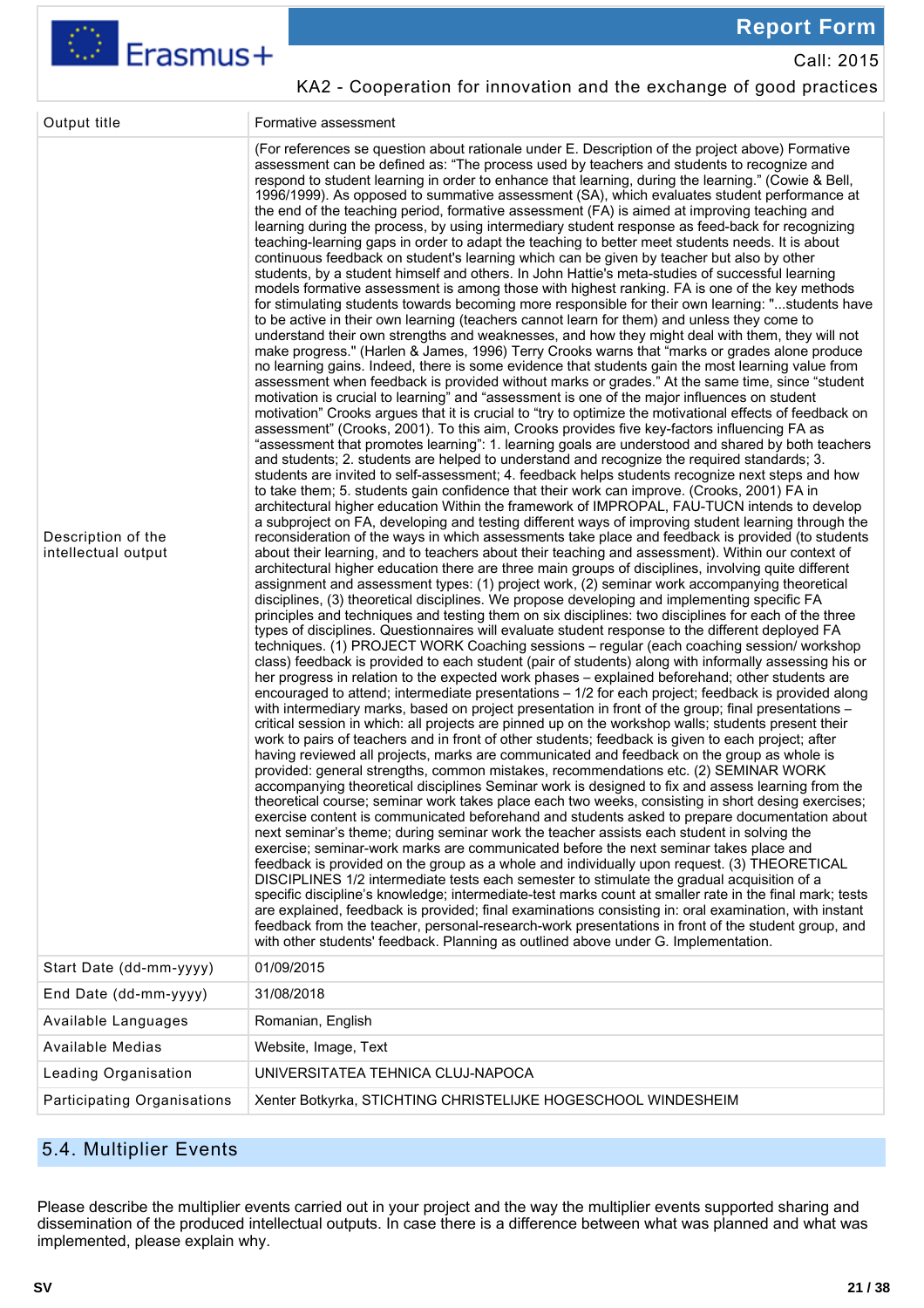

Call: 2015

### KA2 - Cooperation for innovation and the exchange of good practices

Multiplier Events (ME) took place on the 23/3-2018 in Stockholm, Sweden and 25-26/4-2018 in Wilhelmshaven, Germany. During the TPM in Cluj, Romania (June 2017) the steering committee and the participants from the project partner institutions had a discussion about the ME/Conference originally planned to take place in Stockholm, home town of beneficiary Xenter Botkyrka. There was an overall desire that the one bigger conference should be changed into 2 smaller conferences so that the project and its outcomes could reach more audience/target groups, and more countries could participate, especially if the ME takes place in connection with other events. Previous dissemination events held by all partners individually, showed that there is a better turnout of participants if dissemination/ME are held in combination with other events. It was also upholded that the events should take place during early Spring term 2018, due to the different calendars of partner institutions (originally May of 2018). The IMPROPAL project team was also reflecting on the possibilities offered by using the terms "local" and "foreign" participant to reach a wider target audience than mainly local swedish teachers and institution managers and attempt to share the project results in a wider context. The change of venues was reported to the National Agency UHR Sweden. Multiplier Event 1: Stockholm, Sweden, 23/3 2018. The event gathered 88 local participants and 22 foreign participants. The target audience, both Swedish and foreign (e.g. Finland, the Baltic Sea countries) consisted mainly of teachers, managers and stakeholders in higher vocational education, that represent the strongest professional and managerial network of Xenter Botkyrka. The event was presenting the pedagogical approaches of IMPROPAL through the expert lecturers working in IMPROPAL and in the afternoon the event organized workshops. Additional value brought in by the event was addressing a desire from the audience to learn more about how european cooperation, through project types like Erasmus+, can be fruitful for the own pedagogical development. The conference was filmed and is available for public on the project webpage www.impropal.eu. Multiplier Event 2: Wilhelmshaven, Germany, 25-26/4 2018. In connection with the International Week at Jade Hochschule, the IMPROPAL team held presentations about the pedagogical approaches developed in the project and was organising workshops. The multiplier activities gathered 17 foreign registered participants (e.g. from France, Latvia, Finland) and more than 12 local participants, (German) teachers from the Oldenburg, Elsfleth and Wilhelmshaven Campuses, mainly attending the workshops. The number of professionals the IMPROPAL team engaged with is though higher, because of the large networking opportunities offered by the surounding of the International Week. There was also a large number of "drop-in" visitors to IMPROPAL activities that could not be registered, but who showed big interest in the pedagogical approaches. More material regarding the conference can be found on impropal.eu. One important outcome from both events was that new professional networks were created and IMPROPAL project partners hope to achieve new european partnerships in the future. Another outcome was an insight in how important and relevant the content and implementation of IMPROPAL was for the participants at the events, based on the feedback received. The events were strong motivators for IMPROPAL partners to continue with pedagogical development projects.

| Event Identification                   | E1                                                                                                                                                                                                                                                                                                                                                                                                                                                                                                                                                                                                                                                                                                                                                                                                                                                                                                                                                                                                                                                                                                                                                                                                                                                                                                                                                                                                                                                                                                                                                                                                                                                                                                                                                                                                                                                                                                                                                                                                                                                                                                                                                                                                                                                                                                                                                                                                                                                                                                                                                                                                                                                                                                                                                                                                                                                                                                                                                                                                                         |
|----------------------------------------|----------------------------------------------------------------------------------------------------------------------------------------------------------------------------------------------------------------------------------------------------------------------------------------------------------------------------------------------------------------------------------------------------------------------------------------------------------------------------------------------------------------------------------------------------------------------------------------------------------------------------------------------------------------------------------------------------------------------------------------------------------------------------------------------------------------------------------------------------------------------------------------------------------------------------------------------------------------------------------------------------------------------------------------------------------------------------------------------------------------------------------------------------------------------------------------------------------------------------------------------------------------------------------------------------------------------------------------------------------------------------------------------------------------------------------------------------------------------------------------------------------------------------------------------------------------------------------------------------------------------------------------------------------------------------------------------------------------------------------------------------------------------------------------------------------------------------------------------------------------------------------------------------------------------------------------------------------------------------------------------------------------------------------------------------------------------------------------------------------------------------------------------------------------------------------------------------------------------------------------------------------------------------------------------------------------------------------------------------------------------------------------------------------------------------------------------------------------------------------------------------------------------------------------------------------------------------------------------------------------------------------------------------------------------------------------------------------------------------------------------------------------------------------------------------------------------------------------------------------------------------------------------------------------------------------------------------------------------------------------------------------------------------|
| <b>Event Title</b>                     | Conference in Stockholm                                                                                                                                                                                                                                                                                                                                                                                                                                                                                                                                                                                                                                                                                                                                                                                                                                                                                                                                                                                                                                                                                                                                                                                                                                                                                                                                                                                                                                                                                                                                                                                                                                                                                                                                                                                                                                                                                                                                                                                                                                                                                                                                                                                                                                                                                                                                                                                                                                                                                                                                                                                                                                                                                                                                                                                                                                                                                                                                                                                                    |
| Description of the multiplier<br>event | Multiplier Events (ME) took place on the 23/3-2018 in Stockholm, Sweden and 25-26/4-2018 in<br>Wilhelmshaven, Germany. During the TPM in Cluj, Romania (June 2017) the steering committee<br>and the participants from the project partner institutions had a discussion about the ME/Conference<br>originally planned to take place in Stockholm, home town of beneficiary Xenter Botkyrka. There was<br>an overall desire that the one bigger conference should be changed into 2 smaller conferences so<br>that the project and its outcomes could reach more audience/target groups, and more countries<br>could participate, especially if the ME takes place in connection with other events. Previous<br>dissemination events held by all partners individually, showed that there is a better turnout of<br>participants if dissemination/ME are held in combination with other events. It was also upholded<br>that the events should take place during early Spring term 2018, due to the different calendars of<br>partner institutions (originally May of 2018). The IMPROPAL project team was also reflecting on the<br>possibilities offered by using the terms "local" and "foreign" participant to reach a wider target<br>audience than mainly local swedish teachers and institution managers and attempt to share the<br>project results in a wider context. The change of venues was reported to the National Agency UHR<br>Sweden. Multiplier Event 1: Stockholm, Sweden, 23/3 2018. The event gathered 88 local<br>participants and 22 foreign participants. The target audience, both Swedish and foreign (e.g.<br>Finland, the Baltic Sea countries) consisted mainly of teachers, managers and stakeholders in<br>higher vocational education, that represent the strongest professional and managerial network of<br>Xenter Botkyrka. The event was presenting the pedagogical approaches of IMPROPAL through the<br>expert lecturers working in IMPROPAL and in the afternoon the event organized workshops.<br>Additional value brought in by the event was addressing a desire from the audience to learn more<br>about how european cooperation, through project types like Erasmus+, can be fruitful for the own<br>pedagogical development. The conference was filmed and is available for public on the project<br>webpage www.impropal.eu. Multiplier Event 2: Wilhelmshaven, Germany, 25-26/4 2018. In<br>connection with the International Week at Jade Hochschule, the IMPROPAL team held<br>presentations about the pedagogical approaches developed in the project and was organising<br>workshops. The multiplier activities gathered 17 foreign registered participants (e.g. from France,<br>Latvia, Finland) and more than 12 local participants, (German) teachers from the Oldenburg,<br>Elsfleth and Wilhelmshaven Campuses, mainly attending the workshops. The number of<br>professionals the IMPROPAL team engaged with is though higher, because of the large networking |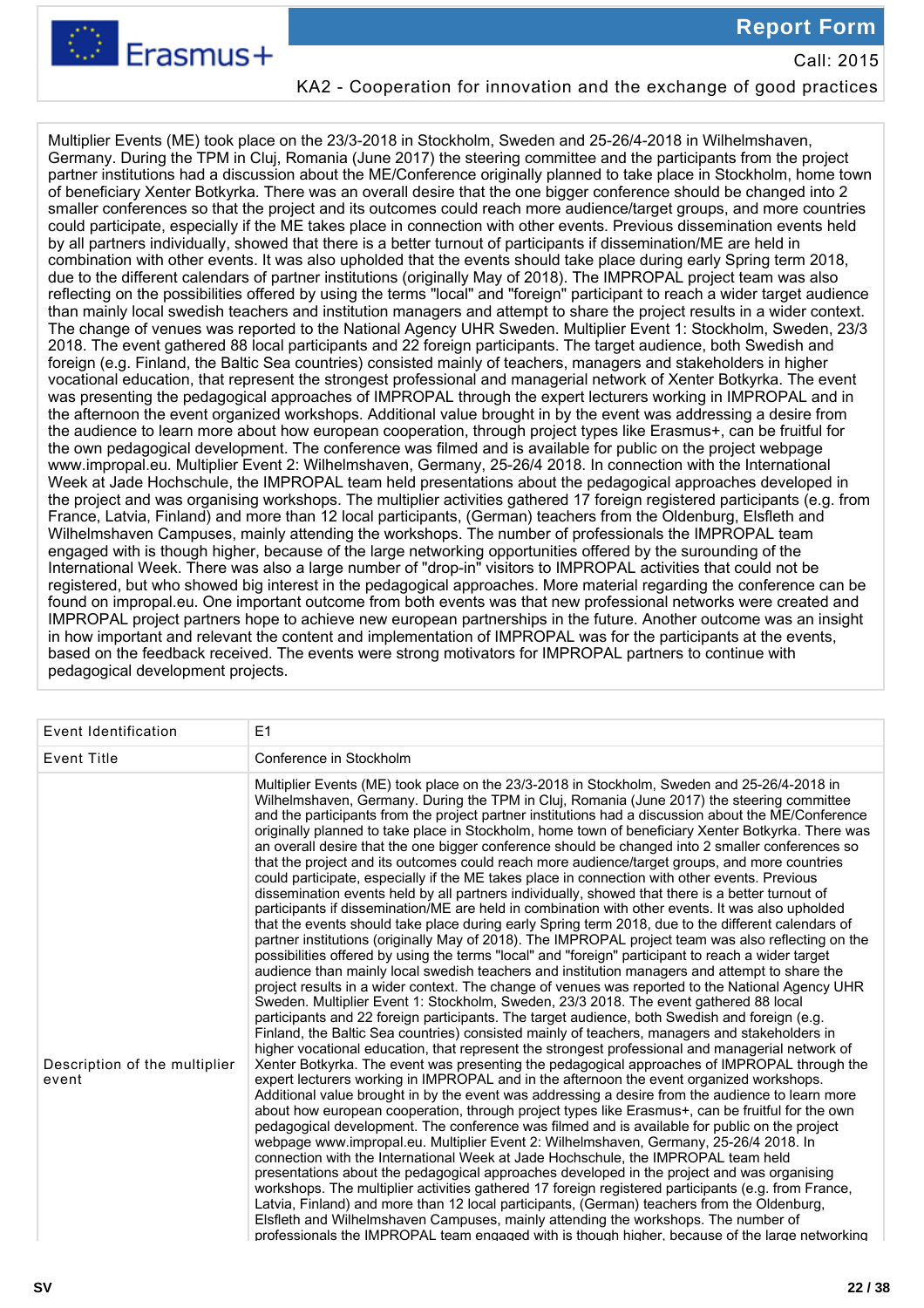Erasmus+

**Report Form** 

Call: 2015

|                                                                         | opportunities offered by the surounding of the International Week. There was also a large number of<br>"drop-in" visitors to IMPROPAL activities that could not be registered, but who showed big interest<br>in the pedagogical approaches. More material regarding the conference can be found on<br>impropal.eu. One important outcome from both events was that new professional networks were<br>created and IMPROPAL project partners hope to achieve new european partnerships in the future.<br>Another outcome was an insight in how important and relevant the content and implementation of<br>IMPROPAL was for the participants at the events, based on the feedback received. The events<br>were strong motivators for IMPROPAL partners to continue with pedagogical development projects. |
|-------------------------------------------------------------------------|----------------------------------------------------------------------------------------------------------------------------------------------------------------------------------------------------------------------------------------------------------------------------------------------------------------------------------------------------------------------------------------------------------------------------------------------------------------------------------------------------------------------------------------------------------------------------------------------------------------------------------------------------------------------------------------------------------------------------------------------------------------------------------------------------------|
| Country of Venue                                                        | Sweden                                                                                                                                                                                                                                                                                                                                                                                                                                                                                                                                                                                                                                                                                                                                                                                                   |
| Start Date (dd-mm-yyyy)                                                 | 01/09/2015                                                                                                                                                                                                                                                                                                                                                                                                                                                                                                                                                                                                                                                                                                                                                                                               |
| End Date $(dd-mm-yyyy)$                                                 | 31/08/2018                                                                                                                                                                                                                                                                                                                                                                                                                                                                                                                                                                                                                                                                                                                                                                                               |
| Intellectual Outputs<br>Covered (using Output<br>Identification number) | 02:01:06:05:04:03                                                                                                                                                                                                                                                                                                                                                                                                                                                                                                                                                                                                                                                                                                                                                                                        |
| Leading Organisation                                                    | Xenter Botkyrka                                                                                                                                                                                                                                                                                                                                                                                                                                                                                                                                                                                                                                                                                                                                                                                          |
| Participating Organisations                                             | JADE HOCHSCHULE WILHELMSHAVEN/OLDENBURG/ELSFLETH                                                                                                                                                                                                                                                                                                                                                                                                                                                                                                                                                                                                                                                                                                                                                         |
|                                                                         |                                                                                                                                                                                                                                                                                                                                                                                                                                                                                                                                                                                                                                                                                                                                                                                                          |

KA2 - Cooperation for innovation and the exchange of good practices

### 5.5. Learning/Teaching/Training Activities

Please describe the short-term learning, teaching or training activities included in your project and explain how they have contributed to the project's objectives. In case there is a difference between what was planned and what was implemented, please explain why.

The planned short-term learning, teaching and training activities of project IMPROPAL were included for several purposes.

One purpose was that of ensuring a longer term impact of the project by offering to teachers, and on many occasions also to managers from partner institutions, a real opportunity of engagement with the pedagogical approaches listed under Intellectual Outputs. During the leaders and follower visits, the experience of the leaders could be shown and demonstrated regarding particular implementations in educational programmes, courses or offices working with students, and the followers' questions and inquiries were used to both design and implement tryouts (course experiments, new modules, new features etc) at follower institutions, and to reflect on improvements on the leaders' implementation. By the end of the project, or of the time spent on the implementation of pedagogical approaches selected for the project duration, during the LTTA-s, the partners were using tools of peer assessment and collegial feedback in regards to partner presentations.

Another purpose of the LTTAs was to work jointly with dissemination within the project. All project partners were disseminating the intellectual outputs and the project results also on their own, as explained under headline "Dissemination" in this report. But in connection with the LTTAs, IMPROPAL project was also organizing meeting opportunities with other local teacher, manager, municipality worker or counsellor groups where the european partnership was presented and an exchange of experience could take place. For the teachers and project managers involved in IMPROPAL, the idea of adding value to the activities performed was of high importance, therefore the workshop-like dissemination activities performed jointly by the partners partially in connection with the LTTAs, could reach more than only the teachers and managers active in the project or working at the partner institution.

The real-life meetings between teachers from different institutions and educational levels, both inside and outside the partnership, was the way to achieve the goals of the strategic partnership at a european level and also giving the ideas for the means of making project IMPROPAL sustainable for the future by learning what is of importance and relevant for the target groups of the project in an European context.

It is important to uphold though, that due to the high level of qualification and pedagogical insight of the staff involved in project IMPROPAL, as well as the tight and full schedules of participants, the core pedagogical issues of the Intellectual Outputs were handled more efficient than anticipated and budgeted for in the application. Online communication offered a satisfying and environmentally friendly alternative to the travels, more issues between Leaders and Followers could be handled at the same opportunity due to previous communication of agendas. LTTA travels were performed when it was assessed that more value in terms of impact, dissemination, etc could be added.

Please describe the arrangements for recognition or validation of the learning outcomes of the participants in the learning, teaching or training activities you organised. Did your project made use of European instruments like Europass, ECVET, Youthpass, ECTS etc. or any national instruments/certificates?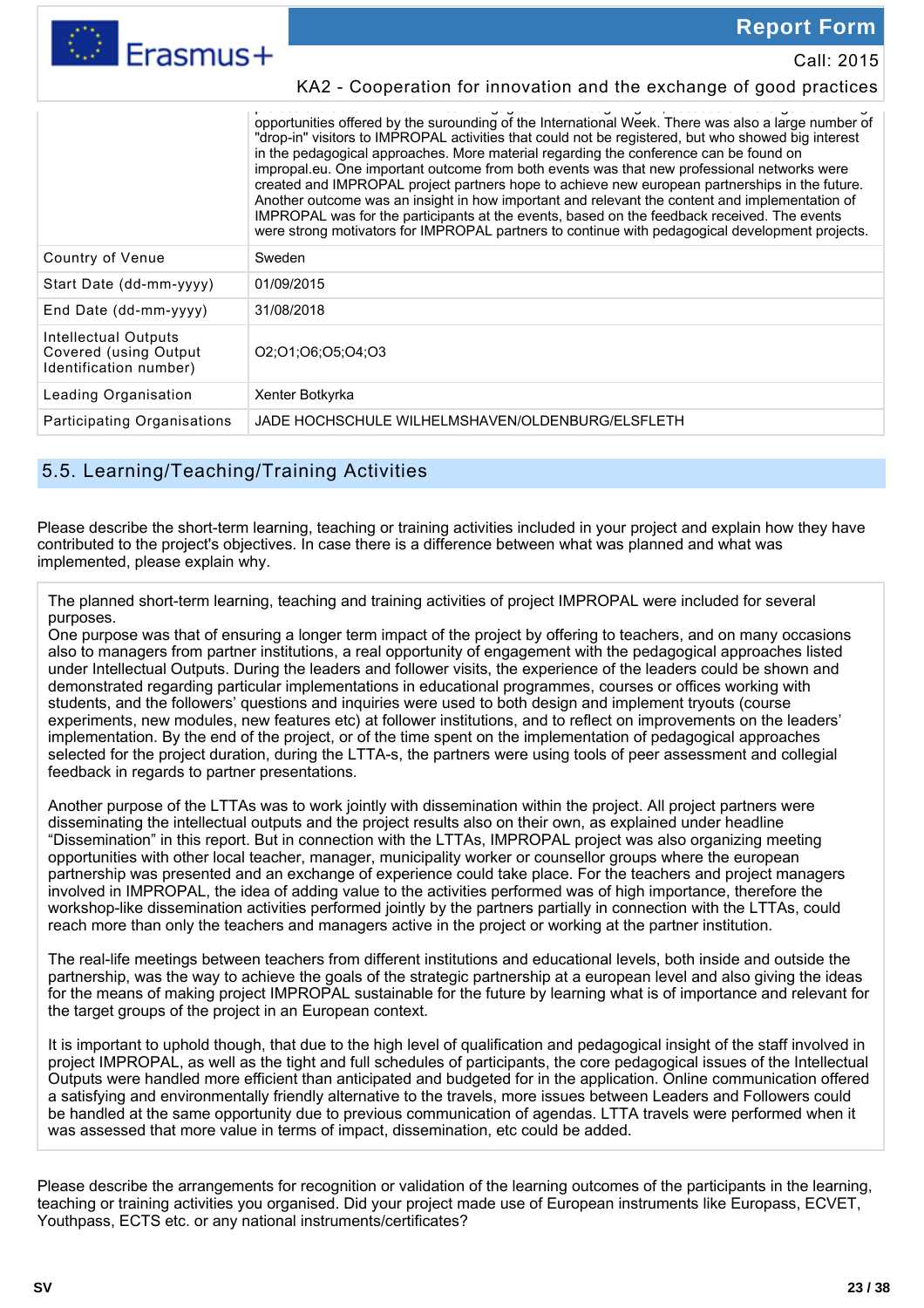Call: 2015



KA2 - Cooperation for innovation and the exchange of good practices

During the implementation of project IMPROPAL, students of different ages and at different levels in the education system, were exposed to the pedagogical approaches described under Intellectual Outputs. In those cases where it was possible, the increased self responsibility in the own learning process, was explained, shown or demonstrated by increased study results/performance (for more details please see the IMPROPAL Toolbox). These study results/knowledge assessments were expressed in the particular grading system of each country and/or education system and no additional European instruments or national instruments/certificates were added or used in connection with the implementation of the pedagogical approaches. For the most part, the project has used qualitative evaluations of the implemented pedagogical approaches when it comes to the student experience. The Toolbox contains examples of self-evaluation forms, course evaluation forms etc. where meta-learning outcomes related to IMPROPAL goals can be evaluated.

The project IMPROPAL did not use any additional European or national instruments/certificates for participants such as students, as it was not applied for to do so.

As the learning, teaching and training activities had teachers and local stakeholders as participants, the evaluation of the learning outcomes after these activities was also qualitative in the whole and the results are highlighted under several other headlines of this report. There was used: an open and direct feedback in connection with the meetings and the associated disseminations; deeper interviews in some cases; and in form of the result of these LTTA-s, where work with particular pedagogical approaches was continued or changed, or got to the next stage.

The project IMPROPAL did not use any additional European or national instruments/certificates for participants such as teachers, as it was not applied for to do so.

| Activity No.                                                                       | C <sub>1</sub>                                                                                                                                                                                                                                                                                 |
|------------------------------------------------------------------------------------|------------------------------------------------------------------------------------------------------------------------------------------------------------------------------------------------------------------------------------------------------------------------------------------------|
| Field                                                                              | <b>HE</b>                                                                                                                                                                                                                                                                                      |
| <b>Activity Type</b>                                                               | Short-term joint staff training events                                                                                                                                                                                                                                                         |
| <b>Activity Description</b>                                                        | Flipped learning. For the description see the Intellectual Output 1 (O1). For the place of the<br>subproject Flipped learning in the project as a whole and the description of its activities see section<br>G.1. Implementation and O7. See also the timetable of the project in the appendix |
| No. of Participants                                                                | 11                                                                                                                                                                                                                                                                                             |
| <b>Participants with Special</b><br>Needs (out of total number<br>of Participants) | 0                                                                                                                                                                                                                                                                                              |
| Accompanying Persons (out<br>of total number of<br>Participants)                   | 0                                                                                                                                                                                                                                                                                              |
| Is this a long-term activity?                                                      | No.                                                                                                                                                                                                                                                                                            |
| <b>Funded Duration (days)</b>                                                      | 44                                                                                                                                                                                                                                                                                             |
| Participating Organisations                                                        | UNIVERSITATEA TEHNICA CLUJ-NAPOCA, JADE HOCHSCHULE<br>WILHELMSHAVEN/OLDENBURG/ELSFLETH, Xenter Botkyrka, HOCHSCHULE WORMS                                                                                                                                                                      |
|                                                                                    |                                                                                                                                                                                                                                                                                                |

| Activity No.                                                                | C <sub>2</sub>                                                                                                                                                                                                                                                                                                                            |
|-----------------------------------------------------------------------------|-------------------------------------------------------------------------------------------------------------------------------------------------------------------------------------------------------------------------------------------------------------------------------------------------------------------------------------------|
| Field                                                                       | HE                                                                                                                                                                                                                                                                                                                                        |
| <b>Activity Type</b>                                                        | Short-term joint staff training events                                                                                                                                                                                                                                                                                                    |
| <b>Activity Description</b>                                                 | Entrepreneurial learning. For the description see the Intellectual Output 2 (O2). For the place of the<br>subproject Entrepreneurial learing in the project as a whole and the description of its activities see<br>section G.1. Implementation and the Intellectual Output O7. See also the timetable of the project in<br>the appendix. |
| No. of Participants                                                         | 2                                                                                                                                                                                                                                                                                                                                         |
| Participants with Special<br>Needs (out of total number<br>of Participants) | $\mathbf{0}$                                                                                                                                                                                                                                                                                                                              |
| Accompanying Persons (out<br>of total number of<br>Participants)            | 0                                                                                                                                                                                                                                                                                                                                         |
| Is this a long-term activity?                                               | No.                                                                                                                                                                                                                                                                                                                                       |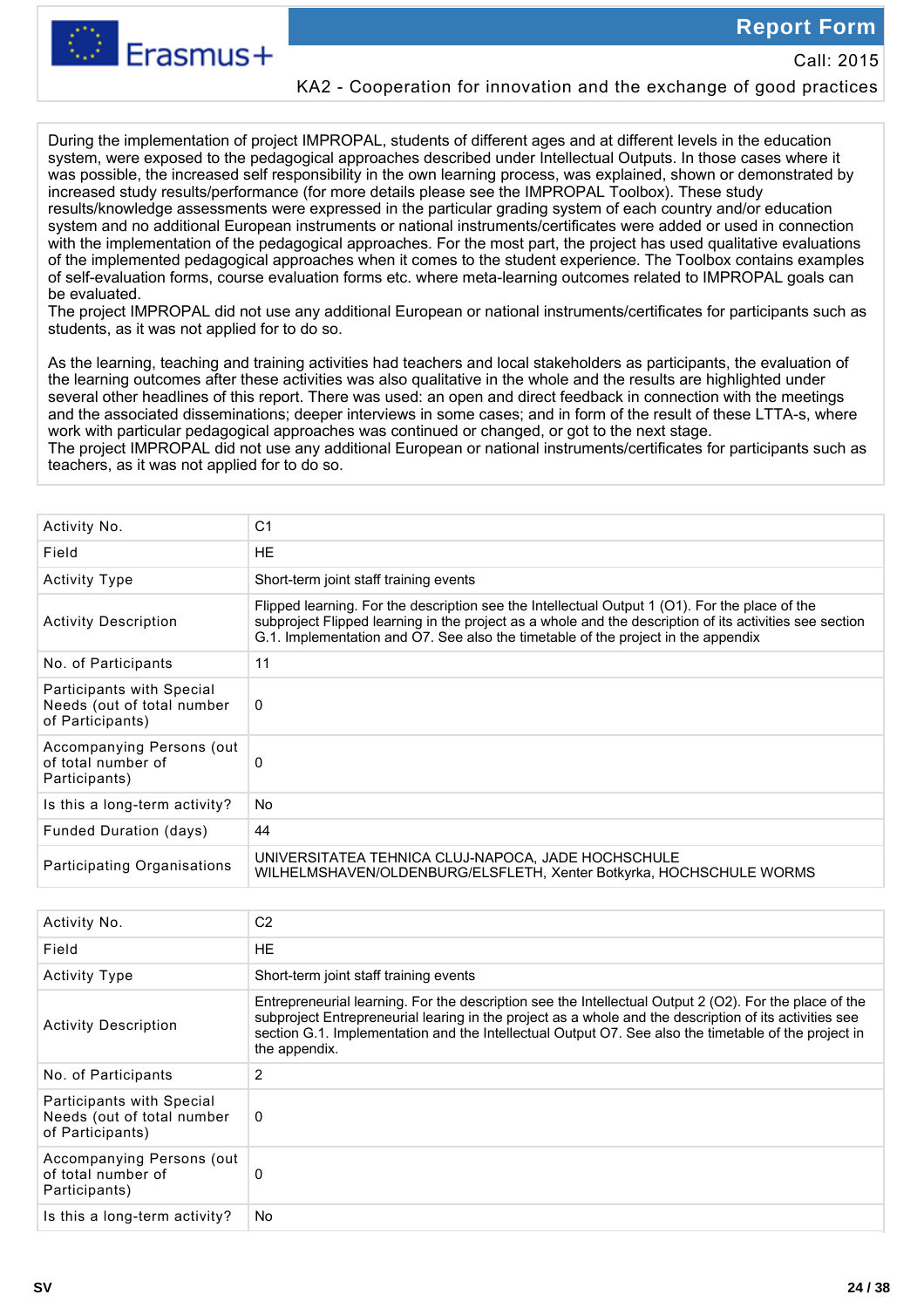Erasmus+

**Report Form** 

Call: 2015

KA2 - Cooperation for innovation and the exchange of good practices

| Funded Duration (days)   14 |                                                                            |
|-----------------------------|----------------------------------------------------------------------------|
|                             | Participating Organisations   STICHTING CHRISTELIJKE HOGESCHOOL WINDESHEIM |

| Activity No.                                                                | C <sub>3</sub>                                                                                                                                                                                                                                                                                                                    |
|-----------------------------------------------------------------------------|-----------------------------------------------------------------------------------------------------------------------------------------------------------------------------------------------------------------------------------------------------------------------------------------------------------------------------------|
| Field                                                                       | <b>HE</b>                                                                                                                                                                                                                                                                                                                         |
| <b>Activity Type</b>                                                        | Short-term joint staff training events                                                                                                                                                                                                                                                                                            |
| <b>Activity Description</b>                                                 | Co-creative learning. For the description see the Intellectual Output 3 (O3). For the place of the<br>subproject Co-creative learing in the project as a whole and the description of its activities see<br>section G.1. Implementation and the Intellectual Output O7. See also the timetable of the project in<br>the appendix. |
| No. of Participants                                                         | 4                                                                                                                                                                                                                                                                                                                                 |
| Participants with Special<br>Needs (out of total number<br>of Participants) | 0                                                                                                                                                                                                                                                                                                                                 |
| Accompanying Persons (out)<br>of total number of<br>Participants)           | 0                                                                                                                                                                                                                                                                                                                                 |
| Is this a long-term activity?                                               | No                                                                                                                                                                                                                                                                                                                                |
| Funded Duration (days)                                                      | 20                                                                                                                                                                                                                                                                                                                                |
| Participating Organisations                                                 | STICHTING CHRISTELIJKE HOGESCHOOL WINDESHEIM                                                                                                                                                                                                                                                                                      |

| Activity No.                                                                | C <sub>4</sub>                                                                                                                                                                                                                                                                                                  |
|-----------------------------------------------------------------------------|-----------------------------------------------------------------------------------------------------------------------------------------------------------------------------------------------------------------------------------------------------------------------------------------------------------------|
| Field                                                                       | <b>HE</b>                                                                                                                                                                                                                                                                                                       |
| <b>Activity Type</b>                                                        | Short-term joint staff training events                                                                                                                                                                                                                                                                          |
| <b>Activity Description</b>                                                 | Project work. For the description see the Intellectual Output 4 (O4). For the place of the subproject<br>Project work in the project as a whole and the description of its activities see section G.1.<br>Implementation and the Intellectual Output O7. See also the timetable of the project in the appendix. |
| No. of Participants                                                         | 6                                                                                                                                                                                                                                                                                                               |
| Participants with Special<br>Needs (out of total number<br>of Participants) | 0                                                                                                                                                                                                                                                                                                               |
| Accompanying Persons (out<br>of total number of<br>Participants)            | 0                                                                                                                                                                                                                                                                                                               |
| Is this a long-term activity?                                               | No.                                                                                                                                                                                                                                                                                                             |
| <b>Funded Duration (days)</b>                                               | 5                                                                                                                                                                                                                                                                                                               |
| Participating Organisations                                                 | Xenter Botkyrka, HOCHSCHULE WORMS, UNIVERSITATEA TEHNICA CLUJ-NAPOCA                                                                                                                                                                                                                                            |
|                                                                             |                                                                                                                                                                                                                                                                                                                 |

| Activity No.                                                                | C5                                                                                                                                                                                                                                                                                                                                 |
|-----------------------------------------------------------------------------|------------------------------------------------------------------------------------------------------------------------------------------------------------------------------------------------------------------------------------------------------------------------------------------------------------------------------------|
| Field                                                                       | HE                                                                                                                                                                                                                                                                                                                                 |
| <b>Activity Type</b>                                                        | Short-term joint staff training events                                                                                                                                                                                                                                                                                             |
| <b>Activity Description</b>                                                 | Counselling/coaching. For the description see the Intellectual Output 5 (O5). For the place of the<br>subproject Counselling/coaching in the project as a whole and the description of its activities see<br>section G.1. Implementation and the Intellectual Output O7. See also the timetable of the project in<br>the appendix. |
| No. of Participants                                                         |                                                                                                                                                                                                                                                                                                                                    |
| Participants with Special<br>Needs (out of total number<br>of Participants) | 0                                                                                                                                                                                                                                                                                                                                  |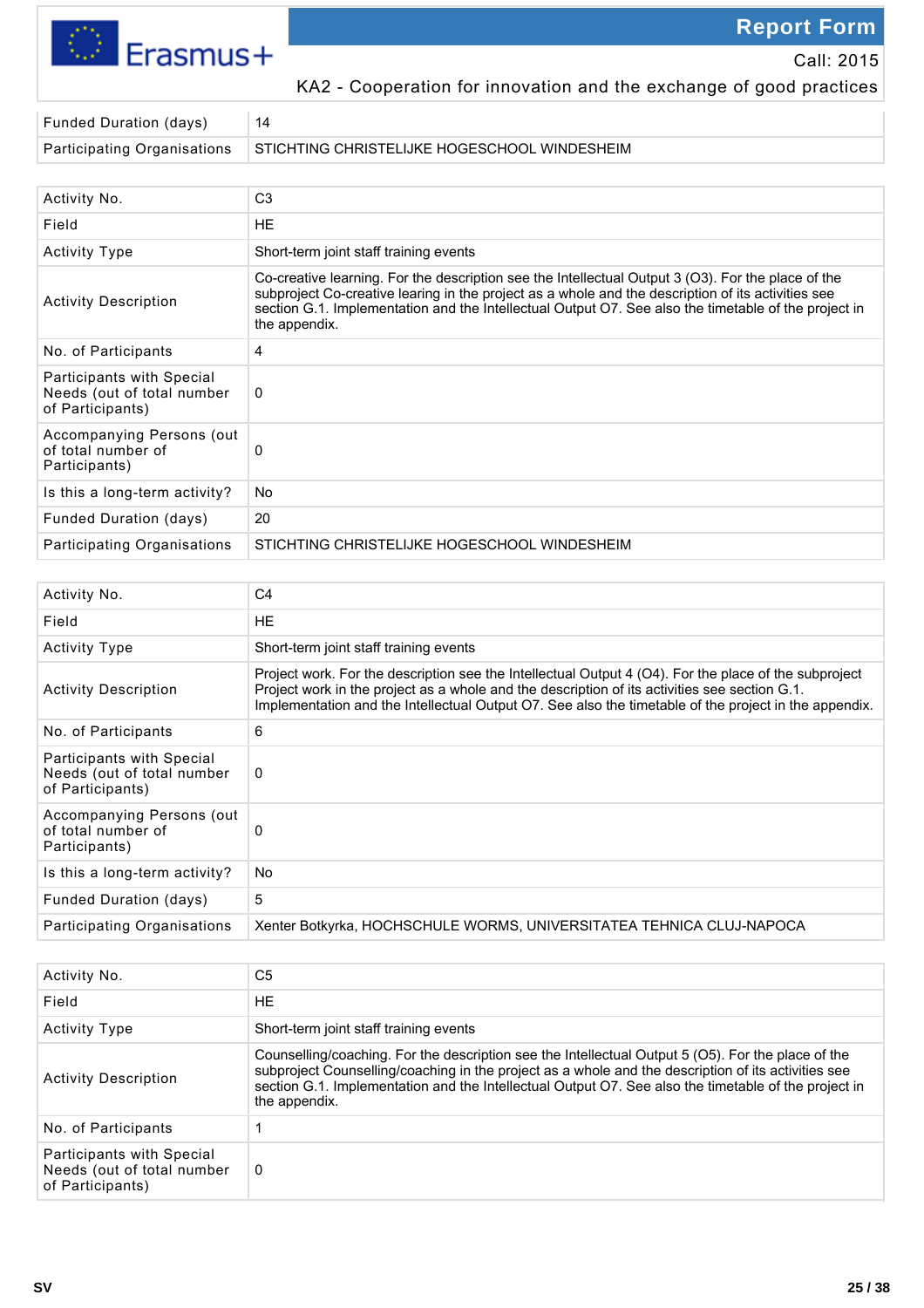

Call: 2015

KA2 - Cooperation for innovation and the exchange of good practices

| Accompanying Persons (out<br>of total number of<br>Participants) |                                                  |
|------------------------------------------------------------------|--------------------------------------------------|
| Is this a long-term activity?                                    | No                                               |
| <b>Funded Duration (days)</b>                                    | 6                                                |
| <b>Participating Organisations</b>                               | JADE HOCHSCHULE WILHELMSHAVEN/OLDENBURG/ELSFLETH |

| Activity No.                                                                | C <sub>6</sub>                                                                                                                                                                                                                                                                                                                     |
|-----------------------------------------------------------------------------|------------------------------------------------------------------------------------------------------------------------------------------------------------------------------------------------------------------------------------------------------------------------------------------------------------------------------------|
| Field                                                                       | <b>HE</b>                                                                                                                                                                                                                                                                                                                          |
| <b>Activity Type</b>                                                        | Short-term joint staff training events                                                                                                                                                                                                                                                                                             |
| <b>Activity Description</b>                                                 | Formative assessment. For the description see the Intellectual Output 6 (O6). For the place of the<br>subproject Formative assessment in the project as a whole and the description of its activities see<br>section G.1. Implementation and the Intellectual Output O7. See also the timetable of the project in<br>the appendix. |
| No. of Participants                                                         | 3                                                                                                                                                                                                                                                                                                                                  |
| Participants with Special<br>Needs (out of total number<br>of Participants) | 0                                                                                                                                                                                                                                                                                                                                  |
| Accompanying Persons (out)<br>of total number of<br>Participants)           | 0                                                                                                                                                                                                                                                                                                                                  |
| Is this a long-term activity?                                               | No                                                                                                                                                                                                                                                                                                                                 |
| <b>Funded Duration (days)</b>                                               | 12                                                                                                                                                                                                                                                                                                                                 |
| Participating Organisations                                                 | Xenter Botkyrka, STICHTING CHRISTELIJKE HOGESCHOOL WINDESHEIM                                                                                                                                                                                                                                                                      |

### 5.5.1. Participants' Profile

Please describe the background and profile of the participants involved in the learning, teaching or training activities and how the participants were selected.

The participants involved in the LTTAs were selected by each partner according to the implementation desired to be pursued (in particular, which pedagogical approach the partner institution desires to implement more in depth). The participant list was communicated to the partnership either in connection with the initial transnational project meetings or through e-mail, in case this was decided at a later date. The participants had a minimum of qualification as teachers in their respective field, and/or higher, as was the case of the professors and lecturers contributing to IMPROPAL, or had other suitable qualifications for being involved in the development/implementation of a pedagogical approach.

Important to uphold, as mentioned elsewhere, that LTTAs always had an "open door" policy when it comes to local participants, who were free to join the study visits, workshops and connected seminars. The European travels were only performed by representatives who had an ongoing implementation of the pedagogical approaches and who had the appropriate connection with the project (e.g. staff agreement). In between LTTAs the contact and communication between leaders and followers was kept by means of online communication.

A name and background list of expected participants was submitted in the project application. During the project, some expected participants left the projects due to other professional or personal pursues, and they were replaced by suitable staff and according to rules. Changes were reported in interim reports to NA or, if minor, to the IMPROPAL steering committee.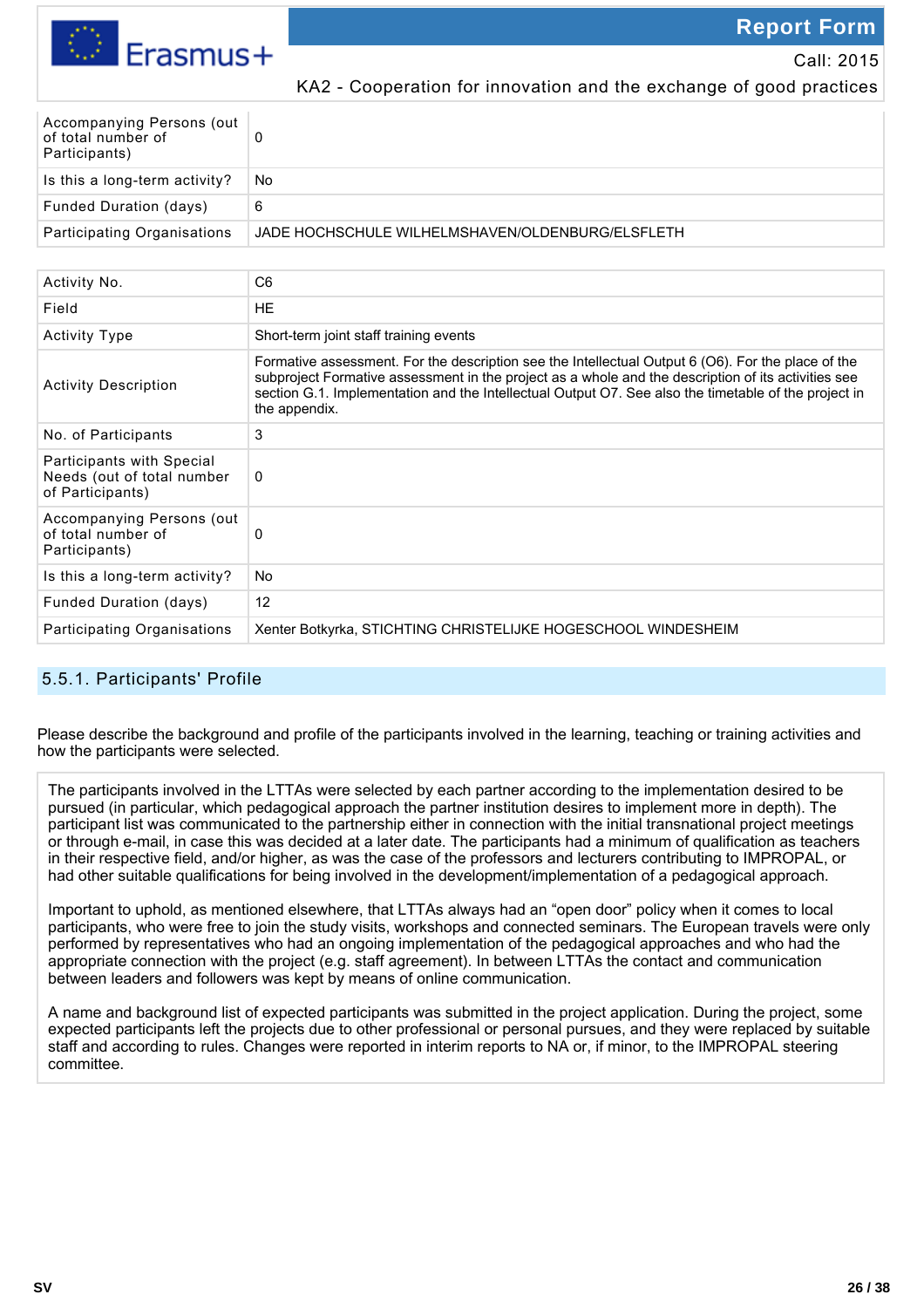

KA2 - Cooperation for innovation and the exchange of good practices

### 6. Follow-up

6.1. Impact

### What was the project's impact on the participants and participating organisations involved in the project?

The Erasmus+ project MPROPAL had a valuable imact on the paticipants and paticipating organisalisms and hopeluly his repert one and the method in the phetomate instants and reports. Which were the method in the performance

the education partners in Wilhelmshaven, Germany, especially BBS Wilhelmshaven and Jade HS. Xenter Botkyrka and Windesheim are investigating the possibilities of a next project regarding collaboration with trade and indust

### Outside of the participating organisations which were the project's target groups and other relevant stakeholders? What was the project's impact on them and how did the results reach them?

All project a details with specific educational contents. like higher education, higher vocations education, gymnasium and vocational education me professional education in the profession in the profession in the main of t

One or to second achievements to mention is also regarding offering inspiration, experience and hand-on strategies for municipality personnel and workers (as in Sweden and Germany), companies and trade and industry personn

How has the project contributed to the achievement of the most relevant priorities (as outlined in the description section)? To which extent was the expected impact reached?

Project IMROPAL had focus on one of the most important horizontal EU-priorities, rannely developing basic and transversal skills using innovative methods.<br>The project identified students own responsiblity in their beaming Transversal skills and competences require attention to: Thinking Language Application of knowledge Social interaction Attitudes and values,

محتملة)<br>https://ec.europa.europa.europa.eu/esco/portal/escopedia/Transversal\_knowledge\_44\_\_skills\_and\_competences<br>|ccording to https://ec.europa.eu/esco/portal/escopedia/Transversal\_knowledge\_44\_\_skills\_and\_competences

The innovative methods that project MPROPAL suggested for developing basic and transversal skills, in particular students' own responsibility in learning and entrepreneurish pinformeraning and relationing, were the pedagog

Project IMPROPAL attempted to build a Toolbox (www.impropal.eu/toolbox) for teachers where, to the greatest extent possible, these contributions are gathered under follo

What it is<br>What it contains of<br>Completed tests and preliminary results<br>How to train this ability<br>How to train this ability completed to the intrinsic particularities of each pedagogical approach, as well as the possibiliti The participating organisations believe that that be hold impact achieved by the project on awarge is at least in line with the expectations in the application, the work will continue as it meant producing a sfluctural cha dissemination. On the impact areas where the project was exceeding the expectations in the application, the work will continue as it meant producing a structural change that now has to be maintained.

### What was the impact of the project at the local, regional, European and/or international levels? Please provide qualitative and quantitative indicators.

The impact of property in the State and enterthore difficult to assess in an immediate ime perspective, as it is known by all practitioners in education that it takes about 3 to 5 years until the real effects of pedagogica

### What it is mportant to uphold in terms of impact at the current moment, is that the strategic partnership developed and sustained over the three years of project duration, was producing experience and competence outcomes f

One of the purposes of project IMPROPAL was that through disseminations at different levels of the educational systems achieve indications that the suggested pedagogical approaches can be used for increasing students' resp

Qualitative indicators<br>One qualitative indicator of the impact of the project is that there are decisions taken to implement the pedagogical approaches at all partner institutions. This will also assure a long term impact

Quantitative indicators<br>In terms of number of stakeholders in education that were participating in the projects disseminations, were reached by or were indirectly influenced by the project, is in line with the numbers cons

One website that includes the toolbox of the six pedagogical approaches of project IMPROPAL was created during project duration and will be maintained after project end. As pointed out above, the number of visitors of the Two or more scientific articles were published in respective journals, and will also be published on the project website www.impropal.eu. How the scientific community will react to the content presented in the articles is

More details on quality and quantity of impact will be made available on www.impropal.eu

6.2. Dissemination and Use of Projects' Results

inate the project results inside and outside your partnership? Please define in particular your targeted audience(s) at local/regional/national/EU level/international and explain your choices.

in project MPROPAL there was a main foust to reach out to leachers within higher education, vocational and higher vocational end the report of the term of other property in the term of the term of the term of the term of t

As it was pointed out before under other headlines of this final report, one achievement of project IMPROPAL was to have succeeded to disseminate the pedagogical approaches also to managerial and leadership representative

Another key group that project MPROPAL dentified as important to be in the audience of the different disseminations performed, were different mucleinly personnel and leaders, because usually they are deciding for the budge

The students may alter and/or who graduatd during project duration from the participaling organisations in project IMPROPAL, are also an important category that was reached by the disseminations of the mediator of the prod The project's disseminations were planned to reach and reached also the important target group of representatives from the trade and industry, companies of different sizes and employment categories, from all countries part

What kind of dissemination activities did your partnership carry out and through which channels? Please also provide information on the feedback received.

All participate of partical memory of the CPAL carried out local and regional disseminations. During these disseminations was changing of course during the project depending on progress made or if some results were up to b

At avider scale, during MPROPAL there were carried out also national and european disseminations in the form of participation to conferences in all participation content of the functional european or international laundary

As mentioned under other headlines of this report, disseminations were also performed during LTTAs so that' a local dissemination "to local or regional oculabrators got an european added value, due to be adequated and the all pedagogical approaches.

All the disseminations mentioned above took place during the whole project duration. Images and dissemination materials are uploaded on our webpage, because a fair presentation of all disseminations carried out by IMPROPAL

Erasmus+ promotes an open access requirement for all materials produced through its projects. In case your project has produced intellectual outputstrangible deliverables, please describe if and how you have promoted their

The intellectual outputs of project IMPROPAL are consisting of descriptions, examples of implementations and associated issues, regarding a total of six pedagogical approaches.

The results of this project in form of the Toolbox for teachers are made available in the Erasmus+ Project Results Platform (https://ec.europa.eu/programmes/erasmus-plus/projects/) under the project name INCREASING STUDENT s/projects/#search/kevword=Increasing%20students"%20responsibility%20for%20their%20own%20learning%20through%20the%20use%20of%20innovative%20pedagogical%20approaches&matchAllCountries=false

The project website www.impropal.eu has an open access and ontains not only the results of the project. Only and propied that including organisations in project IMPROPAL, and efforts are made to being able being able to en

As there will be a follow-up and/or onthuation regarding thom tany efforts mad buring project duration, in form of finding new project method on the veloping method of the ended by the steme of the search interessed someth

How have you ensured that the project's results will remain available and/or will be used by others?

The project webpage is one main damaking project results available for the target group after project end date. Martlenance and updates will be done by Xenter Bolkyka, as reported above. The webpage is not only making resu

The pedagoical appropsion to the member the strategic partnership are implemented at the partner institutions, and will be further implemented. The results of the ropical and to compute the specific entroposition in call t

Patners in MPROPAL developed new professional networks thanks to the Erasmus+ Strategic Partnership and also aquired dissemination and workshops, etc) and this can strongly support that project results will remain availabl The IMPROPAL team also identified several other ways of continuing the project or of using project results in other contexts (see below) and this would also create new ways of using the project results

How did you see the potential to use this project's approach in other projects on a larger scale and/or in a different field or area?

During the implementation of the pedagogical approaches highlighted in project IMPROPAL in the different levels and fields of education where project partners are active, and nevertheless through the regular and significan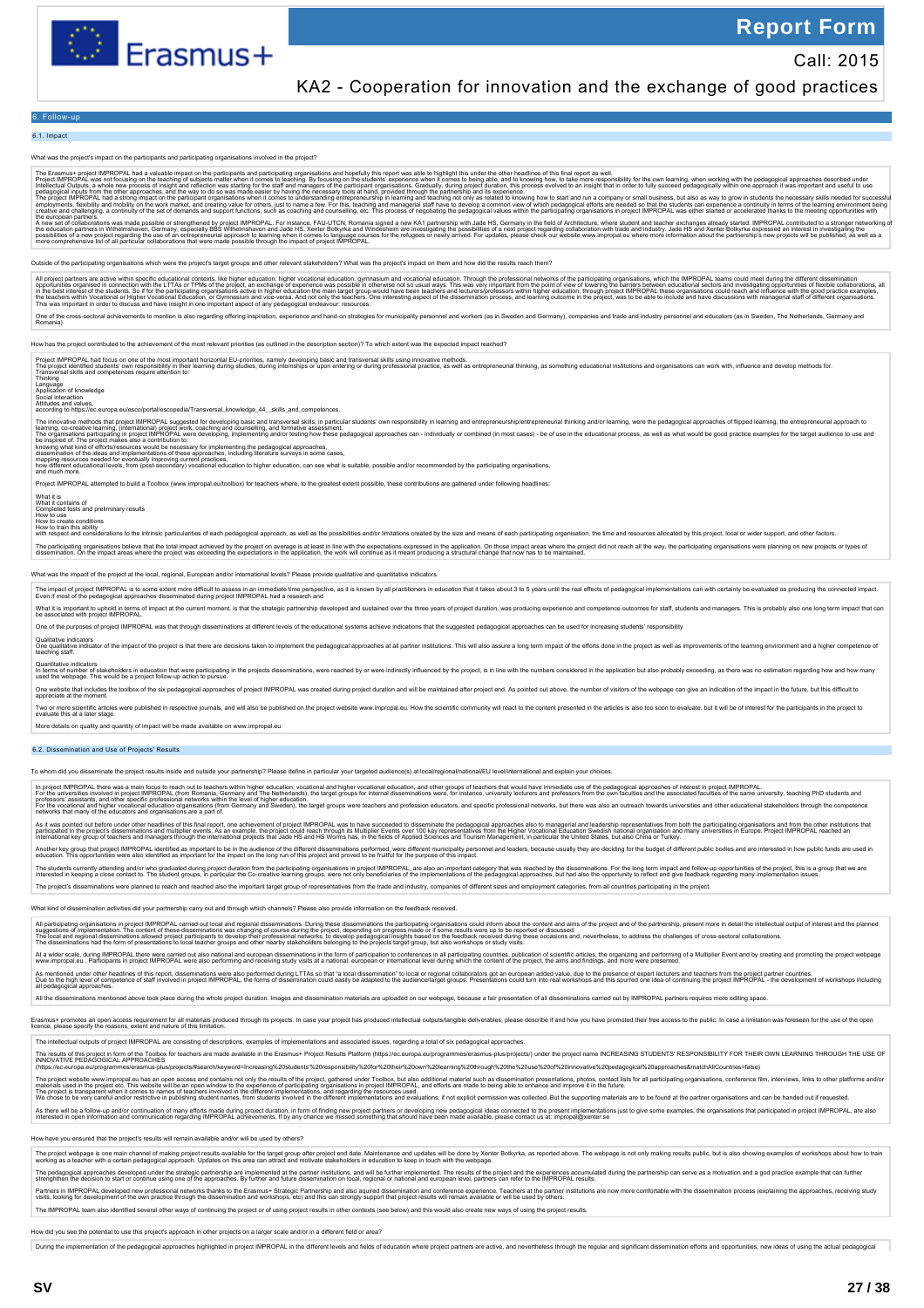



### KA2 - Cooperation for innovation and the exchange of good practices

approche in combination with ach other were born.<br>The project approced as such, speaking of assembling a toolbox, gathering good practice examples, analyses and making suggestions for workshops, thinking of education in ar

One particular area regarding the use of an enterpretrainal approach to learning, in combination with several of the other pedagogical approaches and the MPROPAL concept as such, are projects regarding increased cooperatio

The implementations of the pedagorial approaches included in project MPROPAL, where in particular we looked arting as a first but the other are provaches meed to be included, the endorse and any production endorse are endo

By looking into "the growing, by teaching" of the skill of taking own responsibility in learning, project IMPROPAL can also be of inspiration in integration projects with focus on achieving not only language but also entre

IMPROPAL can also inspire or start projects about a better usage of public resources when parts of teaching and learning can be done in other settings, not only when "flipping" the classes but also when student projects an

An important confinuation of projet IMPROPAL could be to use it as a competence development of public and private (as in "educators from trade and industry") teacher groups, through the fulfilled development correses regar

### 6.3. Sustainability

Which activities and results will be maintained after the end of the EU funding? How will these activities be implemented and supported?

Webpage - The webpage www.impropal.eu, containing detailed information about the project, including the Toolbox, will be maintained at least 3 years by Xenter Botkyrka. Updates from partners will be uploaded, both regardin

The Toubuck as one output of the project, it will be useful for all partners to exploit by maknailable through translation for the local and national partners, as well as by adding middle of the and or both shealth of the

Pedapogical approaches - One very important sustainability issue will be to continue the local development of pedagogical approaches that engaged the project partner institutions. Project partner instelligents believe that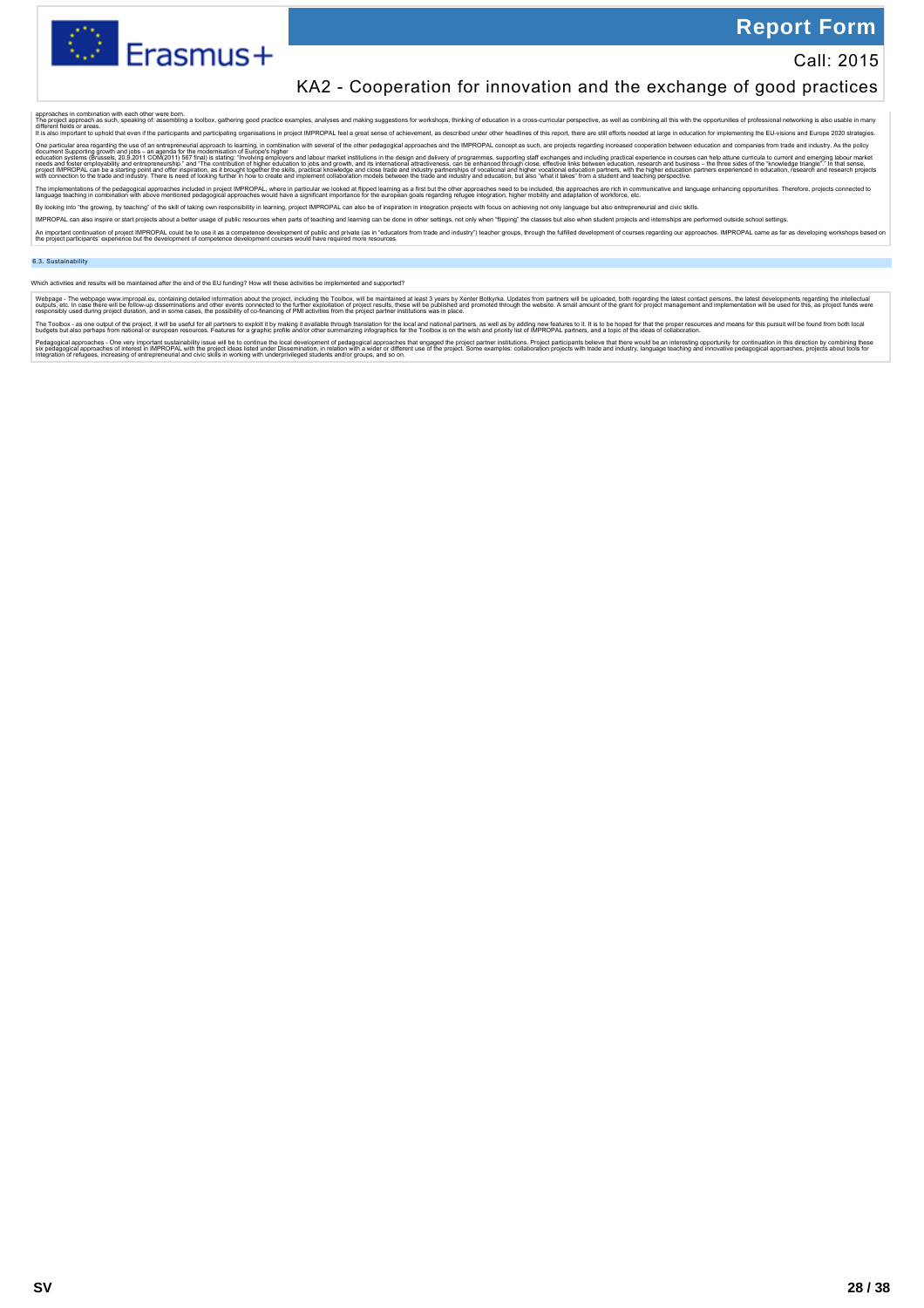

KA2 - Cooperation for innovation and the exchange of good practices

## 7. Budget

this section gives a detailed overview of the final amount of the EU grant you request;

### 7.1. Budget Summary

| Project<br>PIC of the<br>Organisation |                                  | Transnational           |            |           | Intellectual          | Multiplier                  | Learning/Teaching/Training<br>Activities |                  |          | Special           | Exceptional  | Exceptional | Total |
|---------------------------------------|----------------------------------|-------------------------|------------|-----------|-----------------------|-----------------------------|------------------------------------------|------------------|----------|-------------------|--------------|-------------|-------|
|                                       | Management and<br>Implementation | <b>Project Meetings</b> | Outputs    | Events    | EU<br>ʻravel<br>Grant | EU<br>Individual<br>Support | Linguistic<br>Support<br>Grant           | Needs<br>Support | Costs    | Cost<br>Guarantee | (Calculated) |             |       |
| 941481516                             | 27,269.00                        | 9,200.00                | 57,988.00  | 13.200.00 | .100.00               | 2,200.00                    | 0.00                                     | 0.00             | 0.00     | 0.00              | 110.957.00   |             |       |
| 946930588                             | 7,400.00                         | 2,875.00                | 19,396.00  | 0.00      | 550.00                | 600.00                      | 0.00                                     | 0.00             | 1,560.00 | 0.00              | 32.381.00    |             |       |
| 948792891                             | 2,500.00                         | 0.00                    | 856.00     | 0.00      | 0.00                  | 0.00                        | 0.00                                     | 0.00             | 0.00     | 0.00              | 3,356.00     |             |       |
| 951107893                             | 7,386.00                         | 8,625.00                | 32.583.00  | 0.00      | .650.00               | 3.400.00                    | 0.00                                     | 0.00             | 1.563.00 | 0.00              | 55.207.00    |             |       |
| 955818407                             | 8,866.00                         | 6,325.00                | 11,968.00  | 3,800.00  | 825.00                | 1,200.00                    | 0.00                                     | 0.00             | 1,575.00 | 0.00              | 34,559.00    |             |       |
| 999897244                             | 9,047.00                         | 8,050.00                | 11.032.00  | 0.00      | 550.00                | 1.600.00                    | 0.00                                     | 0.00             | 1,563.00 | 0.00              | 31.842.00    |             |       |
| Total                                 | 62.468.00                        | 35.075.00               | 133.823.00 | 17,000.00 | 4.675.00              | 9.000.00                    | 0.00                                     | 0.00             | 6.261.00 | 0.00              | 268.302.00   |             |       |

### 7.1.1. Project Total Amount

| Project Total Amount Reported (Calculated) | 268.302.00 |
|--------------------------------------------|------------|
|                                            |            |

Please provide any further comments you may have concerning the above figure.

Issues with reporting travels for Learning, Teaching, Training Activities were also described above under Project risks. Also, attached interim reports show where problems with reporting LTTAs were previously notified to the NA UHR Sweden. Where planned travels could not be performed, the project was performing online meetings. As mentioned before, the costs of maintaining and updating the webpage where not carefully evaluated in the project application. Therefore there was a need to allow Xenter Botkyrka a larger amount of the PMI budget, to support the producing of products for dissemination and publication of project results (like video footage and interviews, editing and maintaining text on the website). We believe that this supports a greater impact of the project and improves the project results.

### 7.2. Project management and implementation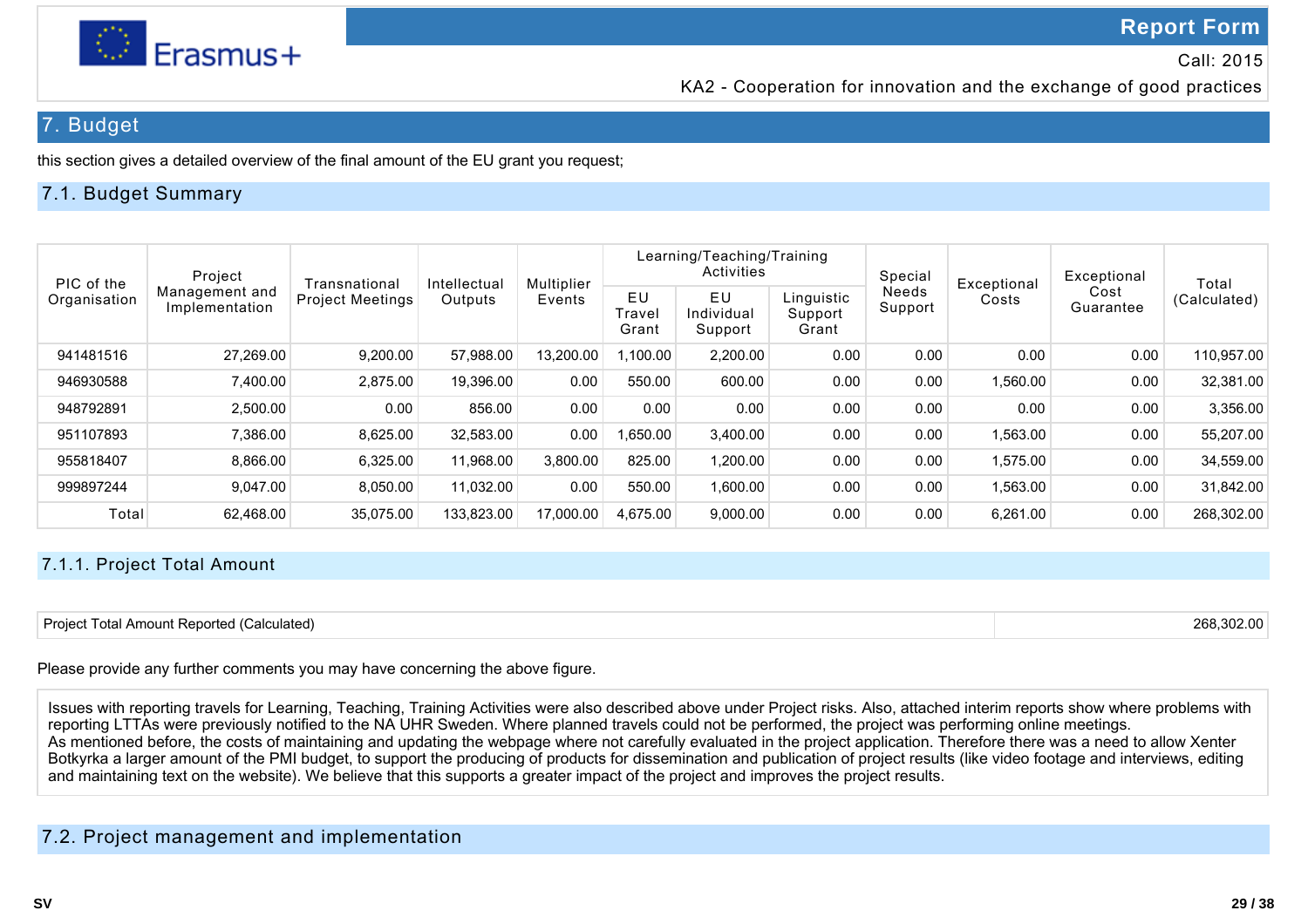

Call: 2015

KA2 - Cooperation for innovation and the exchange of good practices

| PIC of the Organisation<br>Role of the Organisation<br>Name of the Organisation | Total     |
|---------------------------------------------------------------------------------|-----------|
| Beneficiary<br>941481516<br>Xenter Botkyrka                                     | 27.269.00 |
| 955818407<br>Partner<br>JADE HOCHSCHULE WILHELMSHAVEN/OLDENBURG/ELSFLETH        | 8,866.00  |
| BBS 1 WHV - Kooperationsbüro IBJ<br>Partner<br>948792891                        | 2,500.00  |
| 946930588<br><b>HOCHSCHULE WORMS</b><br>Partner                                 | 7,400.00  |
| STICHTING CHRISTELIJKE HOGESCHOOL WINDESHEIM<br>951107893<br>Partner            | 7,386.00  |
| UNIVERSITATEA TEHNICA CLUJ-NAPOCA<br>999897244<br>Partner                       | 9,047.00  |
| Total                                                                           | 62,468.00 |

# 7.3. Transnational Project Meetings

| PIC of the Sending Organisation | Total No. of Meetings | Total Number of Participants in All Meetings | Distance Band | Grant per participant | Total (Calculated) |
|---------------------------------|-----------------------|----------------------------------------------|---------------|-----------------------|--------------------|
| 941481516                       |                       | 6                                            | 100 - 1999 km | 575.00                | 3,450.00           |
| 941481516                       |                       |                                              | 100 - 1999 km | 575.00                | 575.00             |
| 941481516                       |                       | $\overline{2}$                               | 100 - 1999 km | 575.00                | 1,150.00           |
| 941481516                       |                       | 2                                            | 100 - 1999 km | 575.00                | 1,150.00           |
| 941481516                       |                       | 5                                            | 100 - 1999 km | 575.00                | 2,875.00           |
| 946930588                       |                       |                                              | 100 - 1999 km | 575.00                | 575.00             |
| 946930588                       |                       | $\overline{2}$                               | 100 - 1999 km | 575.00                | 1,150.00           |
| 946930588                       |                       | $\overline{2}$                               | 100 - 1999 km | 575.00                | 1,150.00           |
| 951107893                       |                       | 3                                            | 100 - 1999 km | 575.00                | 1,725.00           |
| 951107893                       |                       | $\overline{2}$                               | 100 - 1999 km | 575.00                | 1,150.00           |
| 951107893                       |                       | 4                                            | 100 - 1999 km | 575.00                | 2,300.00           |
| 951107893                       |                       | 4                                            | 100 - 1999 km | 575.00                | 2,300.00           |
| 951107893                       |                       | $\overline{2}$                               | 100 - 1999 km | 575.00                | 1,150.00           |
| 955818407                       |                       | $\overline{2}$                               | 100 - 1999 km | 575.00                | 1,150.00           |
| 955818407                       |                       | 4                                            | 100 - 1999 km | 575.00                | 2,300.00           |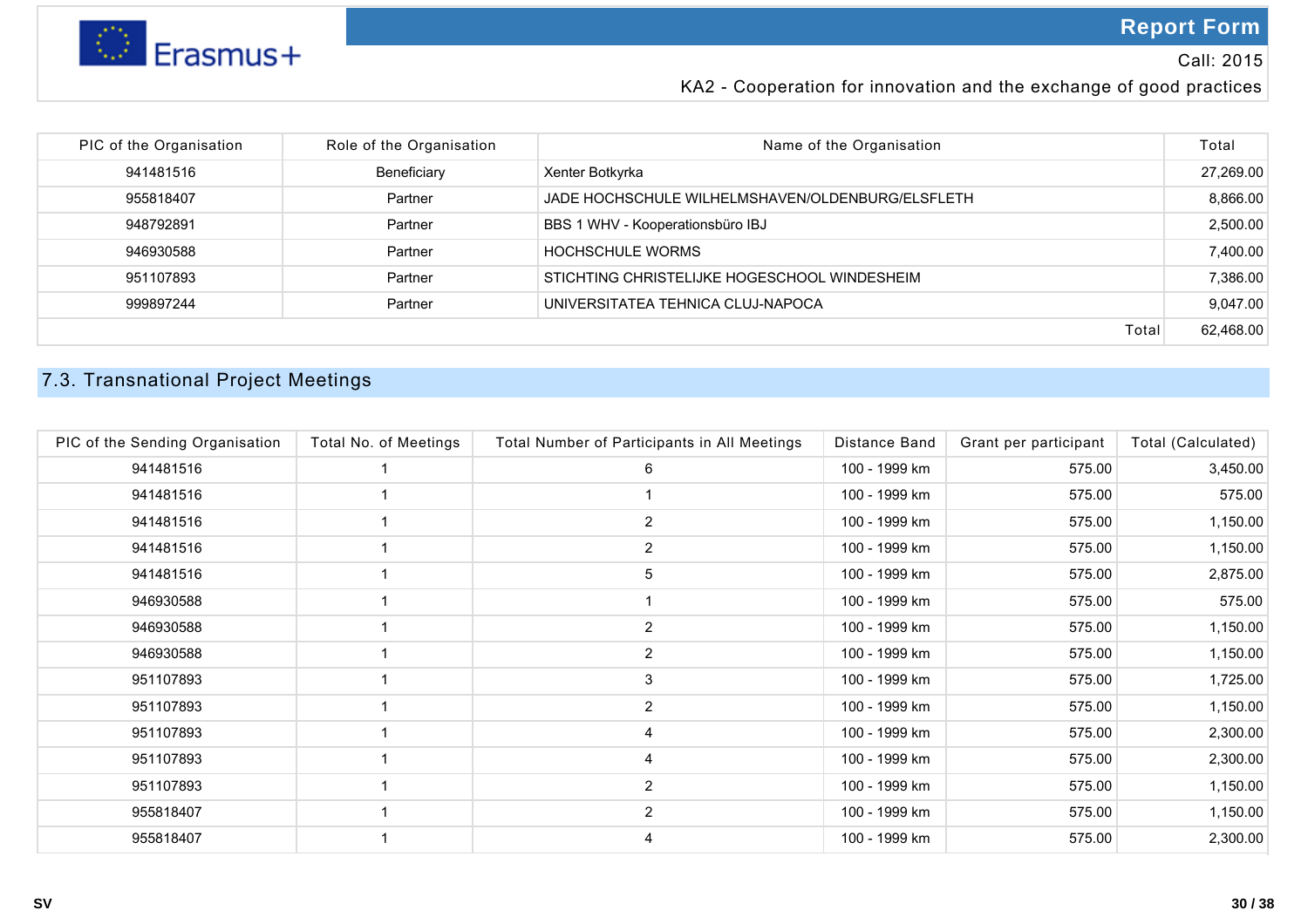

### Call: 2015

### KA2 - Cooperation for innovation and the exchange of good practices

| 955818407 |  |   | 100 - 1999 km | 575.00 | 1,150.00 |  |
|-----------|--|---|---------------|--------|----------|--|
| 955818407 |  | 3 | 100 - 1999 km | 575.00 | 1,725.00 |  |
| 999897244 |  |   | 100 - 1999 km | 575.00 | 2,300.00 |  |
| 999897244 |  | ◠ | 100 - 1999 km | 575.00 | 1,150.00 |  |
| 999897244 |  |   | 100 - 1999 km | 575.00 | 1,150.00 |  |
| 999897244 |  | 4 | 100 - 1999 km | 575.00 | 2,300.00 |  |
| 999897244 |  | າ | 100 - 1999 km | 575.00 | 1,150.00 |  |
| Total     |  |   |               |        |          |  |

## 7.4. Intellectual Outputs

| PIC of the Organisation | Output Identification | <b>Staff Category</b>                       | Country of Organisation No. Of Working Days Grant per Day Total (Calculated) |              |        |           |
|-------------------------|-----------------------|---------------------------------------------|------------------------------------------------------------------------------|--------------|--------|-----------|
|                         |                       | Managers                                    |                                                                              | 0            | 0.00   | 0.00      |
| 941481516               | O <sub>3</sub>        | Teachers/Trainers/Researchers/Youth Workers | Sweden                                                                       | 44           | 241.00 | 10,604.00 |
|                         |                       | Technicians                                 |                                                                              | $\mathbf 0$  | 0.00   | 0.00      |
|                         |                       | Administrative support staff                |                                                                              | $\mathbf 0$  | 0.00   | 0.00      |
|                         |                       | Managers                                    |                                                                              | 3            | 280.00 | 840.00    |
| 955818407               | O <sub>5</sub>        | Teachers/Trainers/Researchers/Youth Workers | Germany                                                                      | 21           | 214.00 | 4,494.00  |
|                         |                       | Technicians                                 |                                                                              | $\mathbf 0$  | 0.00   | 0.00      |
|                         |                       | Administrative support staff                |                                                                              | $\mathbf 0$  | 0.00   | 0.00      |
|                         |                       | Managers                                    |                                                                              | 11           | 88.00  | 968.00    |
| 999897244               | O <sub>6</sub>        | Teachers/Trainers/Researchers/Youth Workers | Romania                                                                      | 38           | 74.00  | 2,812.00  |
|                         |                       | Technicians                                 |                                                                              | $\Omega$     | 0.00   | 0.00      |
|                         |                       | Administrative support staff                |                                                                              | $\mathbf 0$  | 0.00   | 0.00      |
|                         |                       | Managers                                    |                                                                              | 16           | 280.00 | 4,480.00  |
| 946930588               | O <sub>4</sub>        | Teachers/Trainers/Researchers/Youth Workers | Germany                                                                      | 10           | 214.00 | 2,140.00  |
|                         |                       | Technicians                                 |                                                                              | $\mathbf 0$  | 0.00   | 0.00      |
|                         |                       | Administrative support staff                |                                                                              | $\mathbf{0}$ | 0.00   | 0.00      |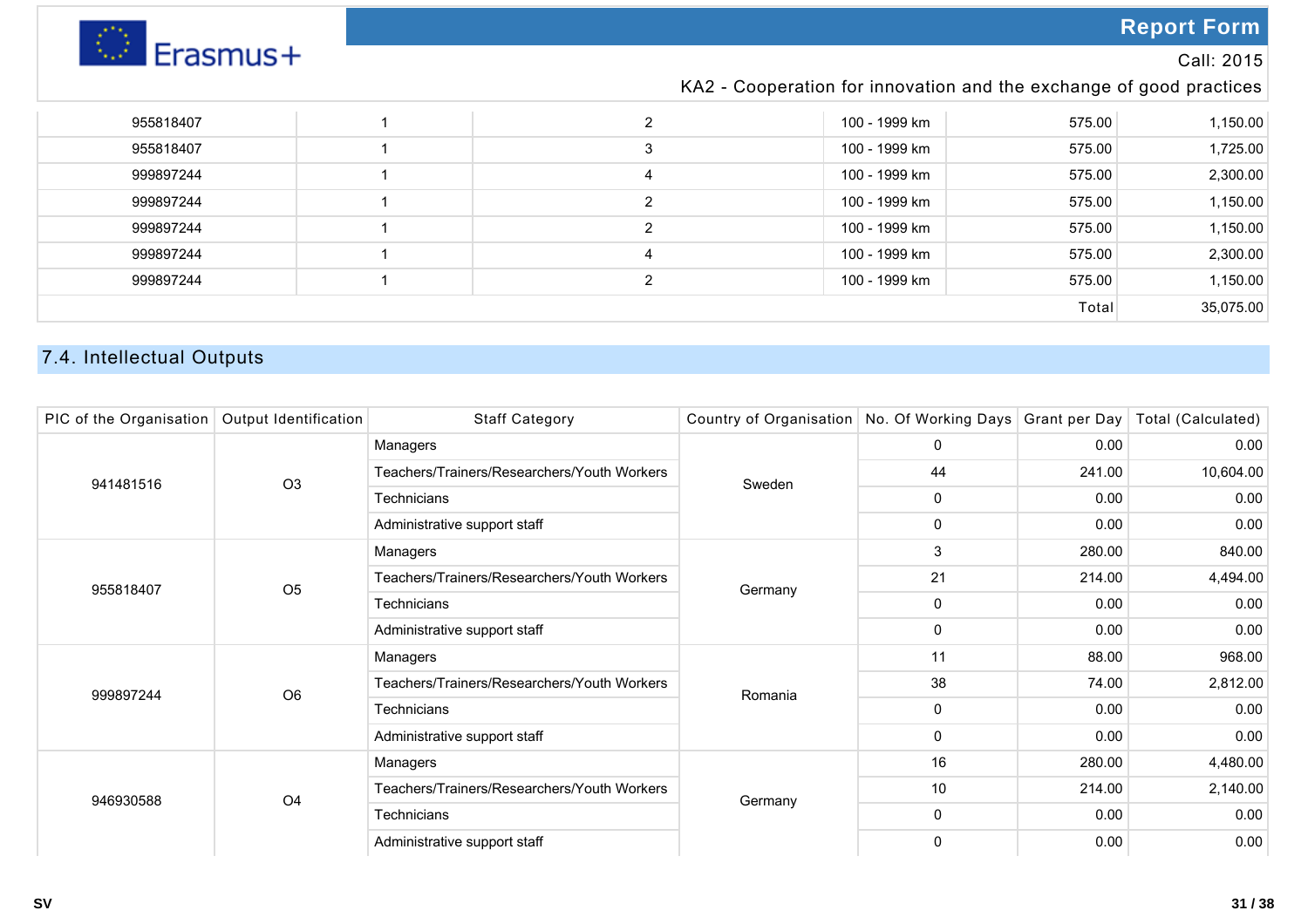

Call: 2015

## KA2 - Cooperation for innovation and the exchange of good practices

|           |                | Managers                                    |         | 0        | 0.00   | 0.00      |
|-----------|----------------|---------------------------------------------|---------|----------|--------|-----------|
| 955818407 | O <sub>4</sub> | Teachers/Trainers/Researchers/Youth Workers | Germany | 5        | 214.00 | 1,070.00  |
|           |                | Technicians                                 |         | 0        | 0.00   | 0.00      |
|           |                | Administrative support staff                |         | 0        | 0.00   | 0.00      |
|           |                | Managers                                    |         | 0        | 0.00   | 0.00      |
| 941481516 | O <sub>5</sub> | Teachers/Trainers/Researchers/Youth Workers | Sweden  | 30       | 241.00 | 7,230.00  |
|           |                | Technicians                                 |         | 0        | 0.00   | 0.00      |
|           |                | Administrative support staff                |         | 0        | 0.00   | 0.00      |
|           |                | Managers                                    |         | $\Omega$ | 0.00   | 0.00      |
| 941481516 | O <sub>6</sub> | Teachers/Trainers/Researchers/Youth Workers |         | 30       | 241.00 | 7,230.00  |
|           |                | Technicians                                 | Sweden  | 0        | 0.00   | 0.00      |
|           |                | Administrative support staff                |         | 0        | 0.00   | 0.00      |
|           | O <sub>2</sub> | Managers                                    | Sweden  | 10       | 294.00 | 2,940.00  |
|           |                | Teachers/Trainers/Researchers/Youth Workers |         | 30       | 241.00 | 7,230.00  |
| 941481516 |                | Technicians                                 |         | 0        | 0.00   | 0.00      |
|           |                | Administrative support staff                |         | 0        | 0.00   | 0.00      |
|           |                | Managers                                    | Romania | 0        | 0.00   | 0.00      |
| 999897244 | O <sub>4</sub> | Teachers/Trainers/Researchers/Youth Workers |         | 39       | 74.00  | 2,886.00  |
|           |                | Technicians                                 |         | 0        | 0.00   | 0.00      |
|           |                | Administrative support staff                |         | 0        | 0.00   | 0.00      |
|           |                | Managers                                    |         | 12       | 280.00 | 3,360.00  |
| 946930588 | O <sub>5</sub> | Teachers/Trainers/Researchers/Youth Workers |         | 33       | 214.00 | 7,062.00  |
|           |                | Technicians                                 | Germany | 0        | 0.00   | 0.00      |
|           |                | Administrative support staff                |         | 0        | 0.00   | 0.00      |
|           |                | Managers                                    |         | 30       | 294.00 | 8,820.00  |
|           | O <sub>1</sub> | Teachers/Trainers/Researchers/Youth Workers |         | 50       | 241.00 | 12,050.00 |
| 941481516 |                | Technicians                                 | Sweden  | 0        | 0.00   | 0.00      |
|           |                | Administrative support staff                |         | 12       | 157.00 | 1,884.00  |
|           |                |                                             |         |          |        |           |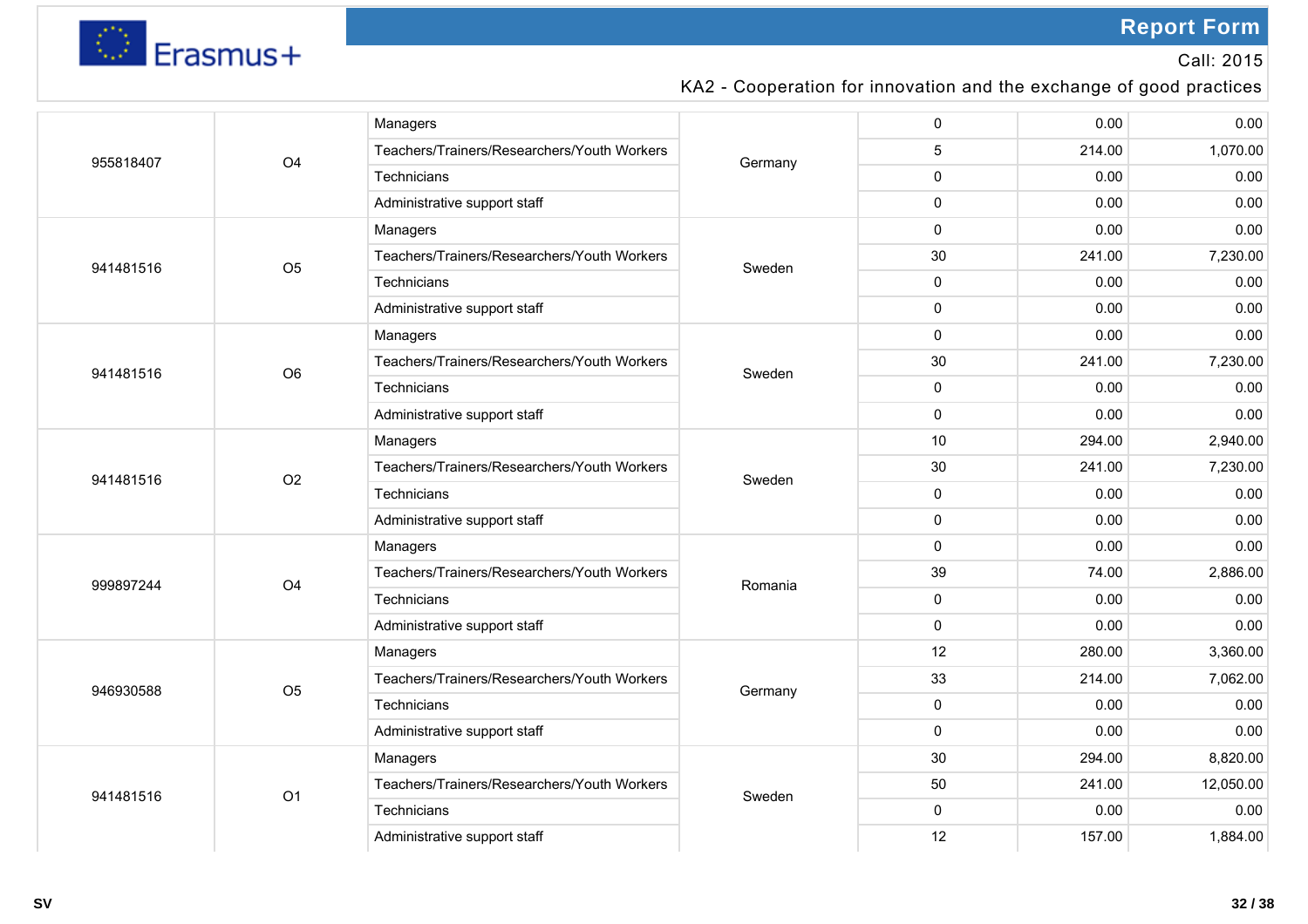

Call: 2015

## KA2 - Cooperation for innovation and the exchange of good practices

|           |                | Managers                                    |         | 0              | 0.00   | 0.00     |
|-----------|----------------|---------------------------------------------|---------|----------------|--------|----------|
| 946930588 | O1             | Teachers/Trainers/Researchers/Youth Workers | Germany | 11             | 214.00 | 2,354.00 |
|           |                | Technicians                                 |         | $\mathbf 0$    | 0.00   | 0.00     |
|           |                | Administrative support staff                |         | $\mathbf 0$    | 0.00   | 0.00     |
|           |                | Managers                                    |         | $\mathbf 0$    | 0.00   | 0.00     |
| 955818407 | O <sub>1</sub> | Teachers/Trainers/Researchers/Youth Workers | Germany | 20             | 214.00 | 4,280.00 |
|           |                | Technicians                                 |         | $\mathbf 0$    | 0.00   | 0.00     |
|           |                | Administrative support staff                |         | $\mathbf 0$    | 0.00   | 0.00     |
|           |                | Managers                                    |         | $\mathbf{0}$   | 0.00   | 0.00     |
| 999897244 | O <sub>3</sub> | Teachers/Trainers/Researchers/Youth Workers | Romania | 30             | 74.00  | 2,220.00 |
|           |                | Technicians                                 |         | 0              | 0.00   | 0.00     |
|           |                | Administrative support staff                |         | $\mathbf 0$    | 0.00   | 0.00     |
|           | O <sub>1</sub> | Managers                                    | Romania | $\mathbf 0$    | 0.00   | 0.00     |
|           |                | Teachers/Trainers/Researchers/Youth Workers |         | 29             | 74.00  | 2,146.00 |
| 999897244 |                | Technicians                                 |         | $\mathbf{0}$   | 0.00   | 0.00     |
|           |                | Administrative support staff                |         | $\mathbf{0}$   | 0.00   | 0.00     |
|           |                | Managers                                    | Germany | $\mathsf 0$    | 0.00   | 0.00     |
| 946930588 | O <sub>2</sub> | Teachers/Trainers/Researchers/Youth Workers |         | $\mathbf 0$    | 0.00   | 0.00     |
|           |                | Technicians                                 |         | $\mathbf 0$    | 0.00   | 0.00     |
|           |                | Administrative support staff                |         | $\mathbf 0$    | 0.00   | 0.00     |
|           |                | Managers                                    |         | $\mathbf 0$    | 0.00   | 0.00     |
| 948792891 | O <sub>2</sub> | Teachers/Trainers/Researchers/Youth Workers |         | $\mathbf 0$    | 0.00   | 0.00     |
|           |                | Technicians                                 | Germany | $\pmb{0}$      | 0.00   | 0.00     |
|           |                | Administrative support staff                |         | $\mathbf 0$    | 0.00   | 0.00     |
|           |                | Managers                                    |         | $\mathbf 0$    | 0.00   | 0.00     |
|           | O <sub>4</sub> | Teachers/Trainers/Researchers/Youth Workers |         | $\overline{4}$ | 214.00 | 856.00   |
| 948792891 |                | Technicians                                 | Germany | $\mathbf 0$    | 0.00   | 0.00     |
|           |                | Administrative support staff                |         | $\mathbf 0$    | 0.00   | 0.00     |
|           |                |                                             |         |                |        |          |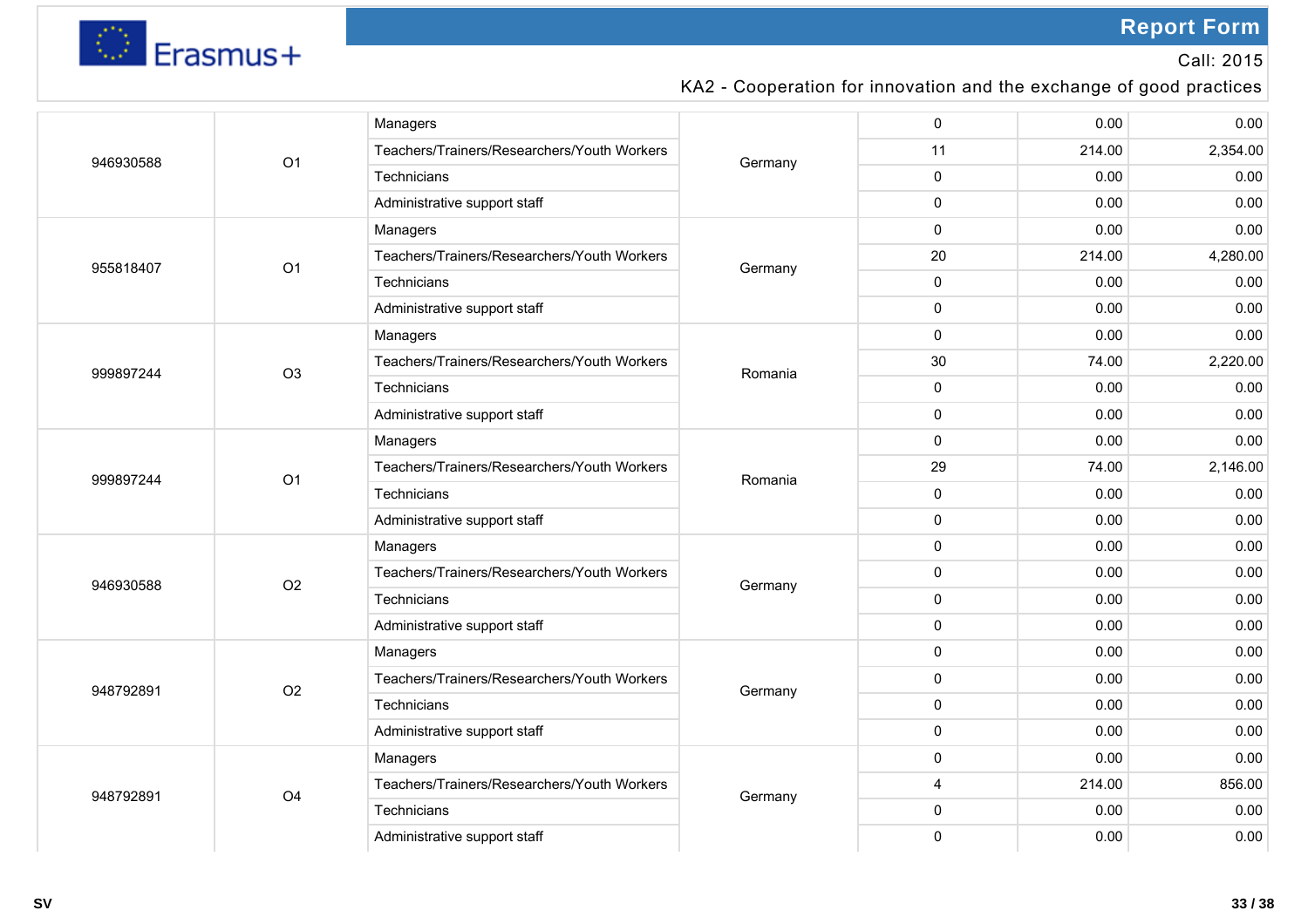

Call: 2015

### KA2 - Cooperation for innovation and the exchange of good practices

|              |                | Managers                                    |             | 0            | 0.00   | 0.00     |  |
|--------------|----------------|---------------------------------------------|-------------|--------------|--------|----------|--|
| 951107893    | O <sub>1</sub> | Teachers/Trainers/Researchers/Youth Workers | Netherlands | 30           | 241.00 | 7,230.00 |  |
|              |                | Technicians                                 |             | $\mathbf{0}$ | 0.00   | 0.00     |  |
|              |                | Administrative support staff                |             | $\mathbf{0}$ | 0.00   | 0.00     |  |
|              |                | Managers                                    |             | 10           | 294.00 | 2,940.00 |  |
| 951107893    | O <sub>3</sub> | Teachers/Trainers/Researchers/Youth Workers | Netherlands | 33           | 241.00 | 7,953.00 |  |
|              |                | Technicians                                 |             | $\mathbf{0}$ | 0.00   | 0.00     |  |
|              |                | Administrative support staff                |             | 0            | 0.00   | 0.00     |  |
|              |                | Managers                                    |             | 0            | 0.00   | 0.00     |  |
| 955818407    | O <sub>3</sub> | Teachers/Trainers/Researchers/Youth Workers | Germany     | 6            | 214.00 | 1,284.00 |  |
|              |                | Technicians                                 |             | 0            | 0.00   | 0.00     |  |
|              |                | Administrative support staff                |             | 0            | 0.00   | 0.00     |  |
|              |                | Managers                                    |             | 0            | 0.00   | 0.00     |  |
| 951107893    | O <sub>6</sub> | Teachers/Trainers/Researchers/Youth Workers | Netherlands | 30           | 241.00 | 7,230.00 |  |
|              |                | Technicians                                 |             | 0            | 0.00   | 0.00     |  |
|              |                | Administrative support staff                |             | 0            | 0.00   | 0.00     |  |
|              |                | Managers                                    |             | $\mathbf{0}$ | 0.00   | 0.00     |  |
| 951107893    | O <sub>2</sub> | Teachers/Trainers/Researchers/Youth Workers | Netherlands | 30           | 241.00 | 7,230.00 |  |
|              |                | Technicians                                 |             | 0            | 0.00   | 0.00     |  |
|              |                | Administrative support staff                |             | $\mathbf 0$  | 0.00   | 0.00     |  |
|              |                | Managers                                    |             | 0            | 0.00   | 0.00     |  |
| 955818407    | O <sub>2</sub> | Teachers/Trainers/Researchers/Youth Workers | Germany     | 0            | 0.00   | 0.00     |  |
|              |                | Technicians                                 |             | 0            | 0.00   | 0.00     |  |
|              |                | Administrative support staff                |             | 0            | 0.00   | 0.00     |  |
| Total<br>657 |                |                                             |             |              |        |          |  |
|              |                |                                             |             |              |        |          |  |

## 7.5. Multiplier Events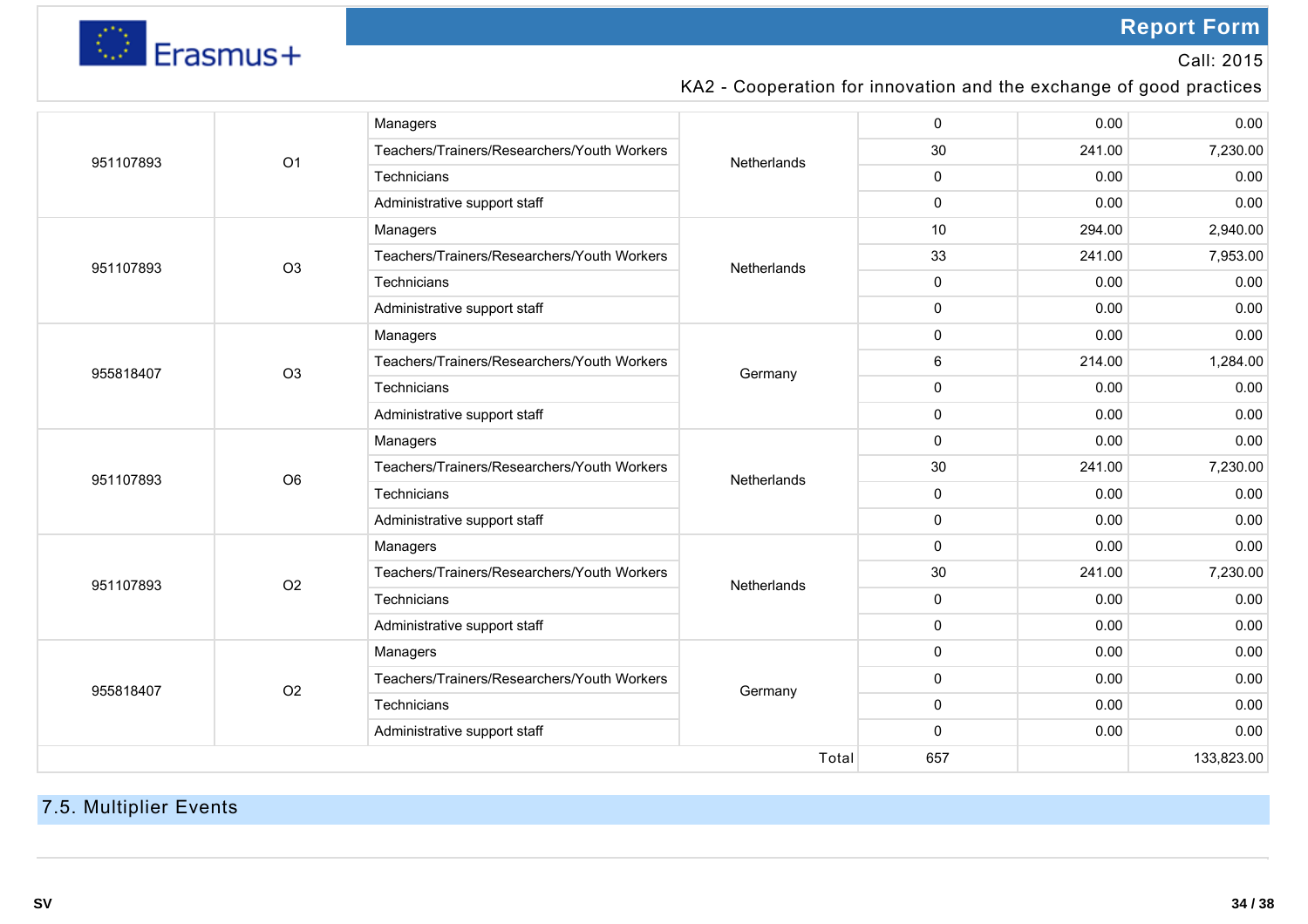

### Call: 2015

### KA2 - Cooperation for innovation and the exchange of good practices

| PIC of the Organisation<br>Organising the Event | Event<br><b>Identification</b> | Country of<br>Venue | No. of Local<br>Participants | Grant per Local<br>Participant | No. of Foreign<br>Participants | Grant per Foreign<br>Participant | <b>Total Amount</b><br>(Calculated) |
|-------------------------------------------------|--------------------------------|---------------------|------------------------------|--------------------------------|--------------------------------|----------------------------------|-------------------------------------|
| 941481516                                       | F <sub>1</sub>                 | Sweden              | 88                           | 100.00                         | 22                             | 200.00                           | 13,200.00                           |
| 955818407                                       |                                | Sweden              |                              | 100.00                         |                                | 200.00                           | 3,800.00                            |
|                                                 | Total <sub>1</sub>             |                     | 92                           |                                | 39                             |                                  | 17,000.00                           |

### 7.6. Learning/Teaching/Training Activities

### 7.6.1. Travel

| PIC of the Sending<br>Organisation | Activity No.   | <b>Activity Type</b>                   | No. of Participants | Distance Band | Travel Grant per<br>Participant | Total Amount<br>(Calculated) |
|------------------------------------|----------------|----------------------------------------|---------------------|---------------|---------------------------------|------------------------------|
| 941481516                          | C <sub>1</sub> | Short-term joint staff training events | 2                   | 100 - 1999 km | 275.00                          | 550.00                       |
| 941481516                          | C <sub>6</sub> | Short-term joint staff training events | 2                   | 100 - 1999 km | 275.00                          | 550.00                       |
| 946930588                          | C <sub>1</sub> | Short-term joint staff training events |                     | 100 - 1999 km | 275.00                          | 275.00                       |
| 946930588                          | C <sub>4</sub> | Short-term joint staff training events |                     | 100 - 1999 km | 275.00                          | 275.00                       |
| 951107893                          | C <sub>2</sub> | Short-term joint staff training events | 2                   | 100 - 1999 km | 275.00                          | 550.00                       |
| 951107893                          | C <sub>3</sub> | Short-term joint staff training events | $\overline{4}$      | 100 - 1999 km | 275.00                          | 1,100.00                     |
| 955818407                          | C <sub>1</sub> | Short-term joint staff training events | 2                   | 100 - 1999 km | 275.00                          | 550.00                       |
| 955818407                          | C <sub>5</sub> | Short-term joint staff training events |                     | 100 - 1999 km | 275.00                          | 275.00                       |
| 999897244                          | C <sub>1</sub> | Short-term joint staff training events | 2                   | 100 - 1999 km | 275.00                          | 550.00                       |
|                                    |                | Total                                  | 17                  |               |                                 | 4,675.00                     |

### 7.6.2. Individual Support

### 7.6.2.1. Short-term Learning/Teaching/Training Activities

| DIC<br>f the<br>. | unded- | No. of<br>:ibants<br>$\overline{\phantom{a}}$<br>aı | - | $\sim$ $\sim$<br>No.<br>_U† | -ron<br>лан | $\sim$ |  |
|-------------------|--------|-----------------------------------------------------|---|-----------------------------|-------------|--------|--|
|-------------------|--------|-----------------------------------------------------|---|-----------------------------|-------------|--------|--|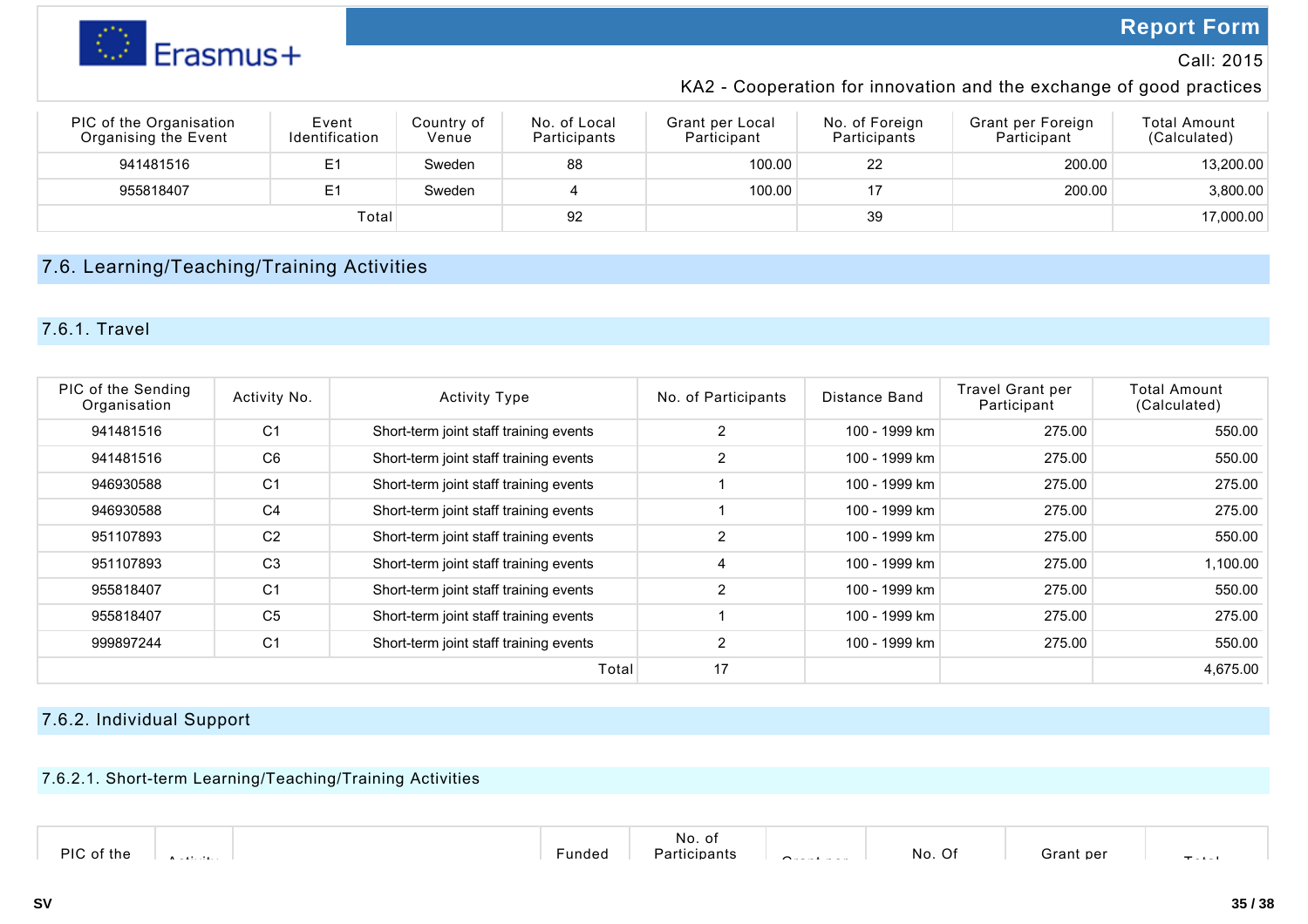

### Call: 2015

### KA2 - Cooperation for innovation and the exchange of good practices

| Sending<br>Organisation | ACTIVITY<br>No. | <b>Activity Type</b>                   | Duration<br>(days) | (excluding<br>accompanying<br>persons) | Grant per<br>participant | Accompanying<br>Persons | Accompanying<br>Person | i otal<br>(Calculated) |
|-------------------------|-----------------|----------------------------------------|--------------------|----------------------------------------|--------------------------|-------------------------|------------------------|------------------------|
| 941481516               | C <sub>1</sub>  | Short-term joint staff training events | 5                  | 2                                      | 500.00                   | 0                       | 0.00                   | 1,000.00               |
| 941481516               | C <sub>6</sub>  | Short-term joint staff training events | 6                  | 2                                      | 600.00                   | 0                       | 0.00                   | 1.200.00               |
| 946930588               | C <sub>1</sub>  | Short-term joint staff training events | 6                  |                                        | 600.00                   | 0                       | 0.00                   | 600.00                 |
| 951107893               | C <sub>2</sub>  | Short-term joint staff training events | 7                  | 2                                      | 700.00                   | 0                       | 0.00                   | 1,400.00               |
| 951107893               | C <sub>3</sub>  | Short-term joint staff training events | 5                  | 4                                      | 500.00                   | 0                       | 0.00                   | 2,000.00               |
| 955818407               | C <sub>1</sub>  | Short-term joint staff training events | 6                  |                                        | 600.00                   | 0                       | 0.00                   | 600.00                 |
| 955818407               | C <sub>5</sub>  | Short-term joint staff training events | 6                  |                                        | 600.00                   | 0                       | 0.00                   | 600.00                 |
| 999897244               | C <sub>1</sub>  | Short-term joint staff training events | 8                  | $\overline{2}$                         | 800.00                   | 0                       | 0.00                   | 1,600.00               |
|                         |                 | Total                                  | 49                 | 15                                     | 9,000.00                 |                         |                        |                        |

### 7.6.2.2. Long-term Learning/Teaching/Training Activities

This section doesn't apply for this project

### 7.6.3. Linguistic Support

This section doesn't apply for this project

7.7. Special Needs Support

This section doesn't apply for this project

7.8. Exceptional Costs

| PIC of the<br>Organisation | Description of cost item                                                                                                                                                           | Гоtal<br>Cost | Grant Requested (75% of<br>the Total Incurred Cost) |
|----------------------------|------------------------------------------------------------------------------------------------------------------------------------------------------------------------------------|---------------|-----------------------------------------------------|
| 951107893                  | Equipment used for developing the Intellectual Output IO1 Flipped Learning. Costs for camera and additional equipment<br>(microphones, stands, etc.) Purchased by Xenter Botkyrka. | 2,084.00      | 1.563.00                                            |
| 999897244                  | Equipment used for developing the Intellectual Output IO1 Flipped Learning. Costs for camera and additional equipment<br>(microphones, stands, etc.) Purchased by Xenter Botkyrka. | 2.084.00      | 1,563.00                                            |
| 946930588                  | Equipment used for developing the Intellectual Output IO1 Flipped Learning. Costs for camera and additional equipment<br>(microphones, stands, etc.) Purchased by HS Worms         | 2,080.00      | 1,560.00                                            |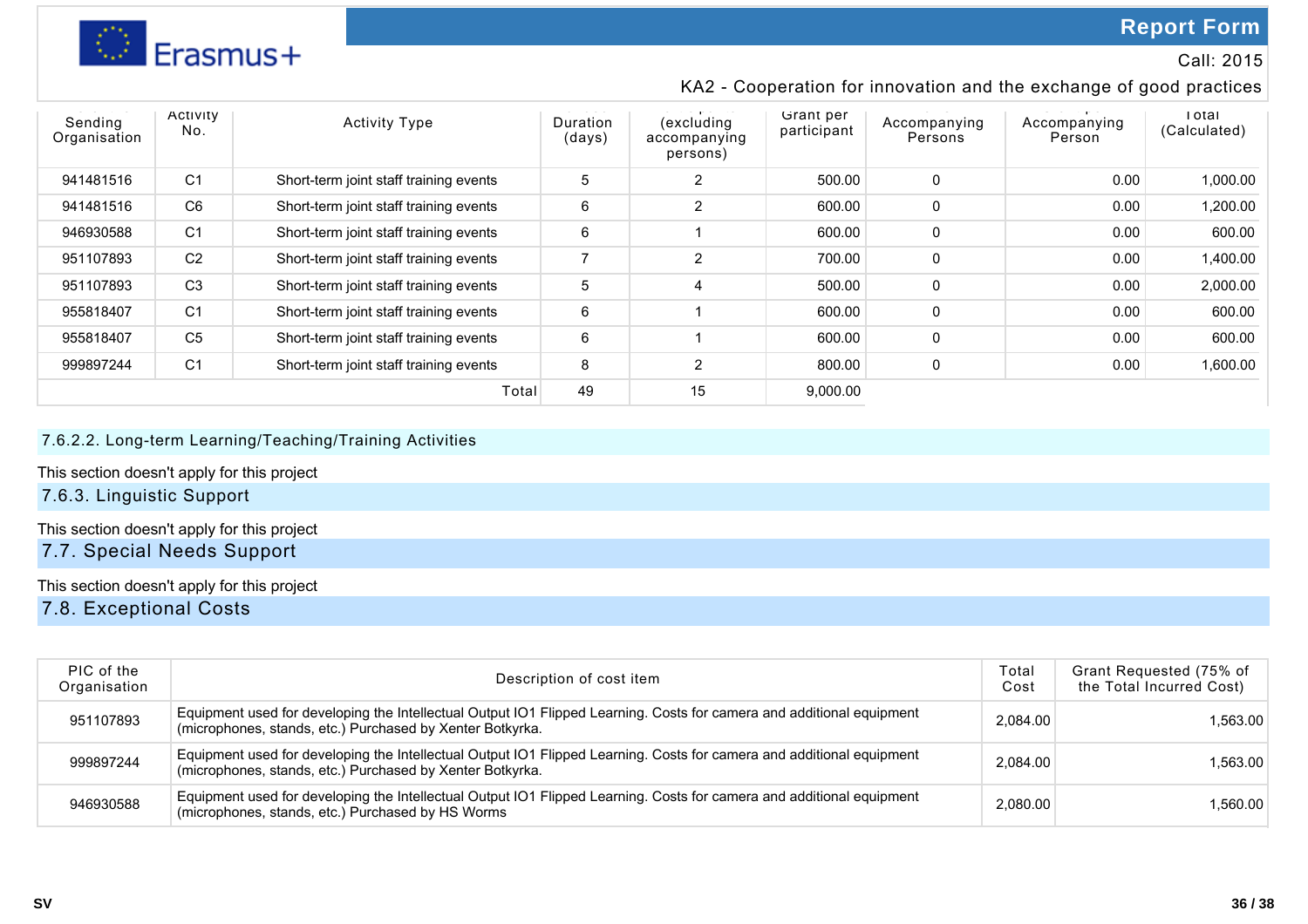

### Call: 2015

KA2 - Cooperation for innovation and the exchange of good practices

| 8.348.00<br>Total | 955818407 | Exceptional Cost related to purchase of equipment for flipped learning. Jade HS was taking over the responsibility of developing<br>the Intellectual Output Flipped learning as a follower of the approach, from BBS Wilhelmshaven, as reported in previous interim<br>reports. | 2.100.00 | 1.575.00 |
|-------------------|-----------|---------------------------------------------------------------------------------------------------------------------------------------------------------------------------------------------------------------------------------------------------------------------------------|----------|----------|
|                   |           |                                                                                                                                                                                                                                                                                 |          | 6.261.00 |

### 7.9. Exceptional costs - Guarantee

This section doesn't apply for this project